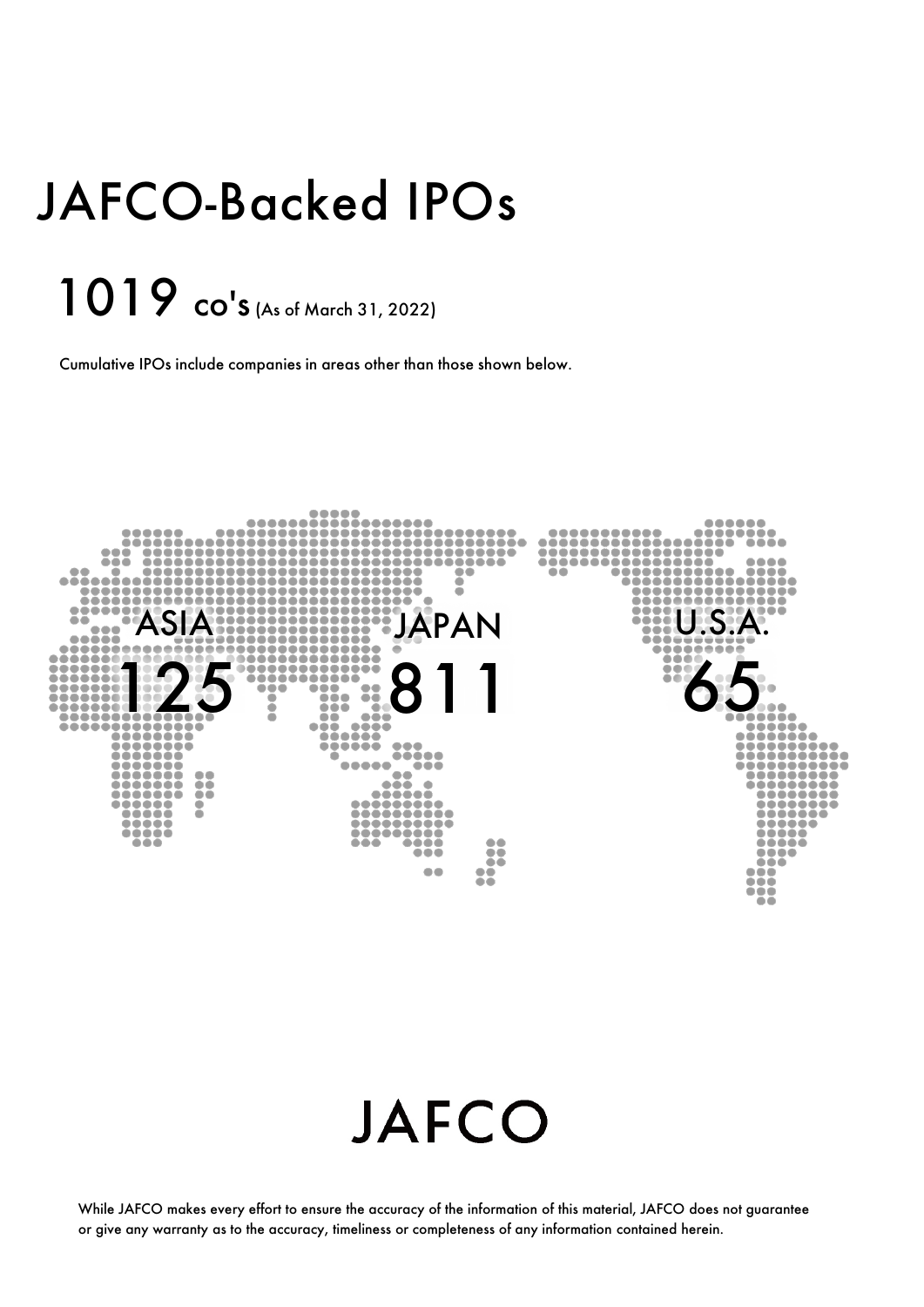|     | <b>Company Name</b>     | Code/<br><b>Ticker</b> |          | <b>IPO Date IPO Market</b> | <b>Business</b>                                                                                                                                                                                                                                 | <b>Head Office</b> |
|-----|-------------------------|------------------------|----------|----------------------------|-------------------------------------------------------------------------------------------------------------------------------------------------------------------------------------------------------------------------------------------------|--------------------|
|     | 811 Finatext Holdings   | 4419                   | Dec. '21 | Mothers                    | Provide cloud native infrastructure for wealth<br>management/insurance providers, and support data analysis/service<br>development                                                                                                              | Tokyo              |
|     | 810 Photosynth          | 4379                   | Nov. '21 | Mothers                    | IoT and cloud system/service development, including development<br>and offering of Akerun Access Control System                                                                                                                                 | Tokyo              |
| 809 | WonderPlanet            | 4199                   | Jun. '21 | Mothers                    | <b>Entertainment Services Business</b>                                                                                                                                                                                                          | Aichi              |
|     | 808 Visional            | 4194                   | Apr. '21 | Mothers                    | Operation of internet services including BizReach, an online<br>directrecruiting platform specialized for professionals.                                                                                                                        | Tokyo              |
|     | 807 KIBUN FOODS         | 2933                   | Apr. '21 | TYO1                       | Production and marketing of food products such as fish paste<br>products, prepared foods and marine delicacies, and purchase and<br>marketing of those food products                                                                            | Tokyo              |
|     | 806 Appier Group        | 4180                   | Mar. '21 | Mothers                    | We provide AI platform which enables enterprises to unlock value<br>from data across the entire marketing and sales funnel by leveraging<br>our advanced AI and ML technologies                                                                 | Tokyo              |
|     | 805 coconala            | 4176                   | Mar. '21 | Mothers                    | A matching platform that commercialize knowledge, skill and<br>experience to allow you to "buy and sell like e-commerce"                                                                                                                        | Tokyo              |
|     | 804 WACUL               | 4173                   | Feb. '21 | Mothers                    | We support the digital transformation(DX) of our customers through<br>supplying "AI analyst" series(digital marketing platform)/ "DX<br>consulting ", and doing cooperative research with academic<br>institutions and our business partners    | Tokyo              |
|     | 803 Stamen              | 4019                   | Dec. '20 | Mothers                    | The planning, development, and selling of cloud engagement<br>platform "TUNAG" for company management                                                                                                                                           | Aichi              |
|     | 802 i3 Systems          | 4495                   | Jul. '20 | Mothers                    | Provision of mobile device management services for business                                                                                                                                                                                     | Fukuoka            |
|     | 801 Chatwork            | 4448                   | Sep. '19 | Mothers                    | Providing cloud-based business communication platform, which<br>includes chatting, task management, file sharing, and video<br>conferencing services, and Agent sales of security software "ESET"                                               | Hyogo              |
|     | 800 giftee              | 4449                   | Sep. '19 | Mothers                    | Planning, development and operation of eGift services for<br>individuals, corporations and local governments                                                                                                                                    | Tokyo              |
|     | 799 Branding Technology | 7067                   | Jun. '19 | Mothers                    | Various information services utilizing the Internet, Advertising<br>business and advertising agent business and Planning, developing,<br>maintenance and related services of Internet homepage                                                  | Tokyo              |
|     | 798 teno.Holdings       | 7037                   | Dec. '18 |                            | Management of directly operated nurseries and entrusted nurseries,<br>Mothers/FUKQ temporary staffing for kindergartens and nurseries, babysitter<br>service, housekeeping service, educational service (tenoSCHOOL)                            | Fukuoka            |
|     | 797 MTG                 | 7806                   | Jul. '18 | Mothers                    | Planning, development, manufacturing and selling of beauty devices.<br>Planning, development, manufacturing and selling of cosmetics and<br>quasi-drug products. Planning, development, manufacturing and<br>selling of fitness equipment.      | Aichi              |
|     | 796 KnowledgeSuite      | 3999                   | Dec. '17 | Mothers                    | Development and Sales of sales force automation such as SFA and<br>CRM including Groupware provied with cloud computing system                                                                                                                  | Tokyo              |
|     | 795 Cookbiz             | 6558                   | Nov. '17 | Mothers                    | Recruiting services and online recruitment advertising services<br>specialized for the food and beverage industry                                                                                                                               | Osaka              |
|     | 794 Money Forward       | 3994                   | Sep. '17 | Mothers                    | Providing Personal Fiancial Management service "Money Forward"<br>for individuals and cloud-based SaaS applications "MF Cloud<br>Series" (i.e. Accounting, Tax return, Invoice, Payroll, Clearing, My<br>Number) for sole proprietors and SMEs. | Tokyo              |

\*Delisted in Ticker/Code column means delisted following acquisition, merger, or going private transactions.<br>Business and Head Office are as of the time of IPO. In the case of delisted companies, names in brackets are as o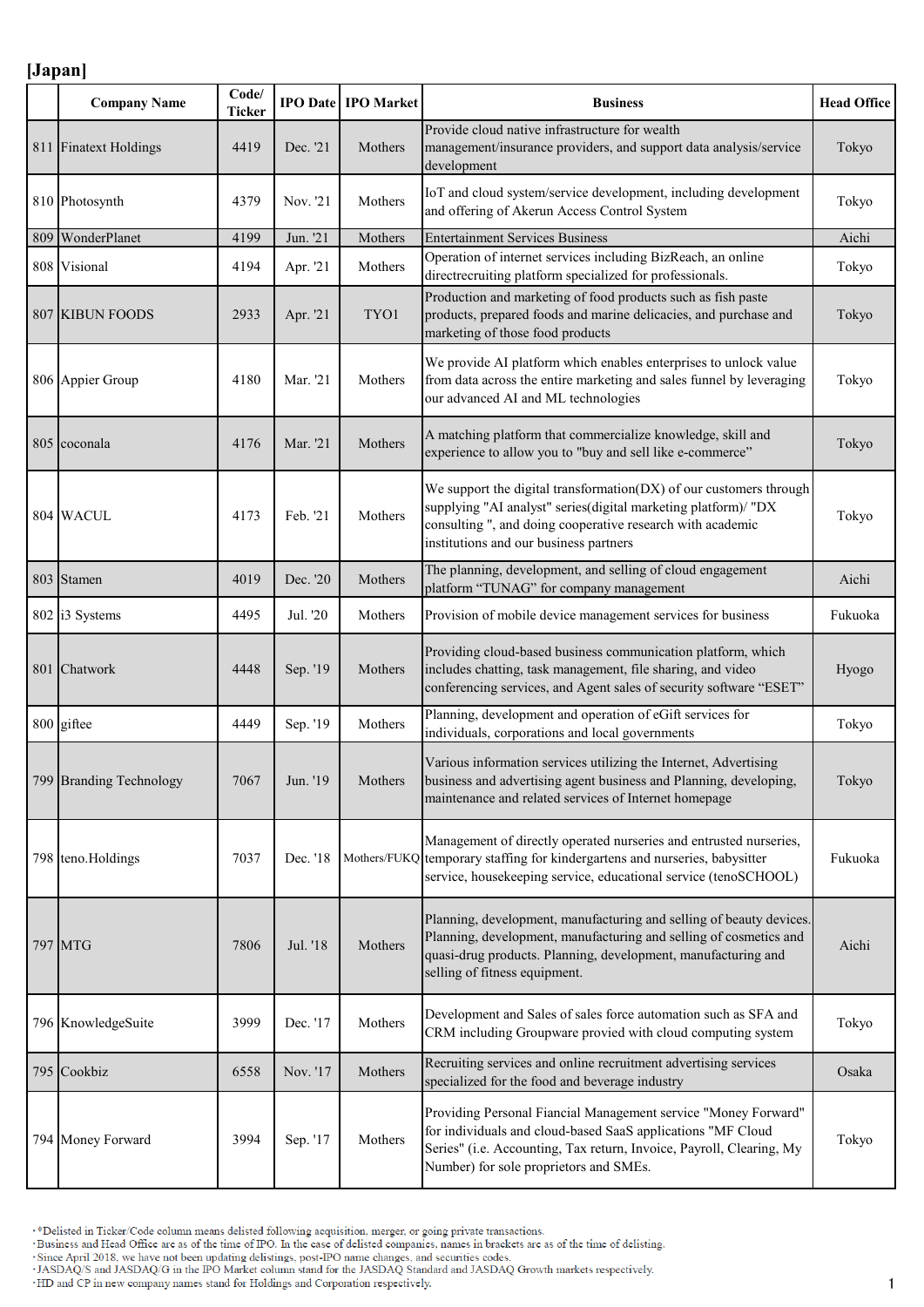|     | <b>Company Name</b>                                                           | Code/<br><b>Ticker</b> |          | <b>IPO Date IPO Market</b> | <b>Business</b>                                                                                                                                                                                                                                    | <b>Head Office</b> |
|-----|-------------------------------------------------------------------------------|------------------------|----------|----------------------------|----------------------------------------------------------------------------------------------------------------------------------------------------------------------------------------------------------------------------------------------------|--------------------|
|     | 793 SUS                                                                       | 6554                   | Sep. '17 | Mothers                    | Engineering Outsourcing Services (engineer dispatch, contact work)<br>in fields such as machinery, electricity, electronics, software,<br>chemistry, and biotechnology Consulting Services for ERP system<br>construction and operation management | Kyoto              |
|     | <b>792 UUUM</b>                                                               | 3990                   | Aug. '17 | Mothers                    | Management of creators centered on You Tuber etc.                                                                                                                                                                                                  | Tokyo              |
| 791 | <b>UNIFORM NEXT</b>                                                           | 3566                   | Jul. '17 | Mothers                    | Selling working clothes online                                                                                                                                                                                                                     | Fukui              |
|     | 790 GameWith                                                                  | 6552                   | Jun. '17 | Mothers                    | Operation of the game portal site "GameWith"                                                                                                                                                                                                       | Tokyo              |
|     | 789 TKP                                                                       | 3479                   | Mar. '17 | Mothers                    | Primarily operating rental conference rooms, accompanied with food<br>and beverage, equipment and accommodation services                                                                                                                           | Tokyo              |
| 788 | <b>LOCONDO</b>                                                                | 3558                   | Mar. '17 | Mothers                    | EC Services & Platform Services                                                                                                                                                                                                                    | Tokyo              |
|     | 787 NISSEN                                                                    | 6543                   | Feb. '17 | JASDAQ/S                   | An advertising agency, providing marketing communication<br>strategy, advertising and sales promotions                                                                                                                                             | Tokyo              |
|     | 786 WASHHOUSE                                                                 | 6537                   | Nov. '16 | Mothers/FUKQ               | Provision of franchise system as a chain headquarter of the coin-<br>operated laundry "WASH House"                                                                                                                                                 | Miyazaki           |
| 785 | <b>KH</b> Neochem<br>*Investment through KJ Investment<br>Limited Partnership | 4189                   | Oct. '16 | TYO1                       | Production and sales of various chemical products including<br>solvents, plasticizer alcohols, and raw materials for refrigeration<br>lubricants                                                                                                   | Tokyo              |
| 784 | Vega corporation                                                              | 3542                   | Jun.'16  | Mothers                    | E-commerce of furniture and other interior furnishings; operation of<br>global e-commerce site targeting cross-border markets.                                                                                                                     | Fukuoka            |
|     | 783 Yoshimura Food Holdings                                                   | 2884                   | Mar. '16 | Mothers                    | Management of companies that manufacure and sell foodstaff, and<br>business accompanying or pertaning to such activities                                                                                                                           | Tokyo              |
|     | 782 AppBank                                                                   | 6177                   | Oct. '15 | Mothers                    | Operation of "AppBank.net", a smartphone app review site;<br>proprietary application and video contents provider service;<br>operation of e-commerce sites and stores offering smartphone-/<br>game-related accessories, etc.                      | Tokyo              |
|     | 781 Brangista                                                                 | 6176                   | Sep. '15 | Mothers                    | Online magazine publishing                                                                                                                                                                                                                         | Tokyo              |
|     | 780 Aqualine                                                                  | 6173                   | Aug. '15 | Mothers                    | Emergency plumbing and bottled water services                                                                                                                                                                                                      | Hiroshima          |
|     | 779 NAKAMURA CHOUKOU                                                          | 6166                   | Jun. '15 | Mothers                    | Electronic material slicing; special precision equipment; chemical<br>fiber spinning nozzles                                                                                                                                                       | Osaka              |
|     | 778 ECONOS                                                                    | 3136                   | Jun. '15 | Ambitious                  | Operation of reuse shops and e-commerce of second-hand goods;<br>carbon offset provider/environmental consulting services                                                                                                                          | Hokkaido           |
| 777 | Gunosy                                                                        | 6047                   | Apr. '15 | Mothers                    | Operation of news curation app Gunosy                                                                                                                                                                                                              | Tokyo              |
|     | 776 Rentracks                                                                 | 6045                   | Apr. '15 | Mothers                    | Affiliate system operations                                                                                                                                                                                                                        | Tokyo              |
|     | 775 sMedio                                                                    | 3913                   | Mar. '15 | Mothers                    | Development and sale of software featuring multimedia-/ network-<br>related technology                                                                                                                                                             | Tokyo              |
|     | 774 PLATZ                                                                     | 7813                   | Mar. '15 | Mothers/FUKQ               | Manufacture and sale of nursing-care beds                                                                                                                                                                                                          | Fukuoka            |
|     | 773 SHINDEN HIGHTEX                                                           | 3131                   | Mar. '15 | JASDAQ/S                   | Purchase and sale of LCDs, semiconductors and electronic<br>equipment                                                                                                                                                                              | Tokyo              |
| 772 | Aiming                                                                        | 3911                   | Mar. '15 | Mothers                    | Planning, development, and operation of online games                                                                                                                                                                                               | Tokyo              |
|     | 771 SLD Entertainment                                                         | 3223                   | Mar. '15 | JASDAQ/S                   | Operation of restaurants under the "kawara CAFE & DINING"<br>brand, etc                                                                                                                                                                            | Tokyo              |
|     | 770 ALBERT                                                                    | 3906                   | Feb. '15 | Mothers                    | Consulting of integrated management and analysis of big data;<br>supply of big data-driven marketing solutions                                                                                                                                     | Tokyo              |
|     | 769 EXTREME                                                                   | 6033                   | Dec. '14 | Mothers                    | Developer of game and other entertainment software for corporate<br>clients and provider of PC online/ smartphone games for individual<br>clients                                                                                                  | Tokyo              |
|     | 768 Datasection                                                               | 3905                   | Dec. '14 | Mothers                    | Provider of social big data-related services                                                                                                                                                                                                       | Tokyo              |
|     | $767$ gumi                                                                    | 3903                   | Dec. '14 | TYO1                       | Development, operation and distribution of online mobile games                                                                                                                                                                                     | Tokyo              |
|     | 766 FRUTA FRUTA                                                               | 2586                   | Dec. '14 | Mothers                    | Import and sale of tropical fruit acai                                                                                                                                                                                                             | Tokyo              |

\*Delisted in Ticker/Code column means delisted following acquisition, merger, or going private transactions.<br>Business and Head Office are as of the time of IPO. In the case of delisted companies, names in brackets are as o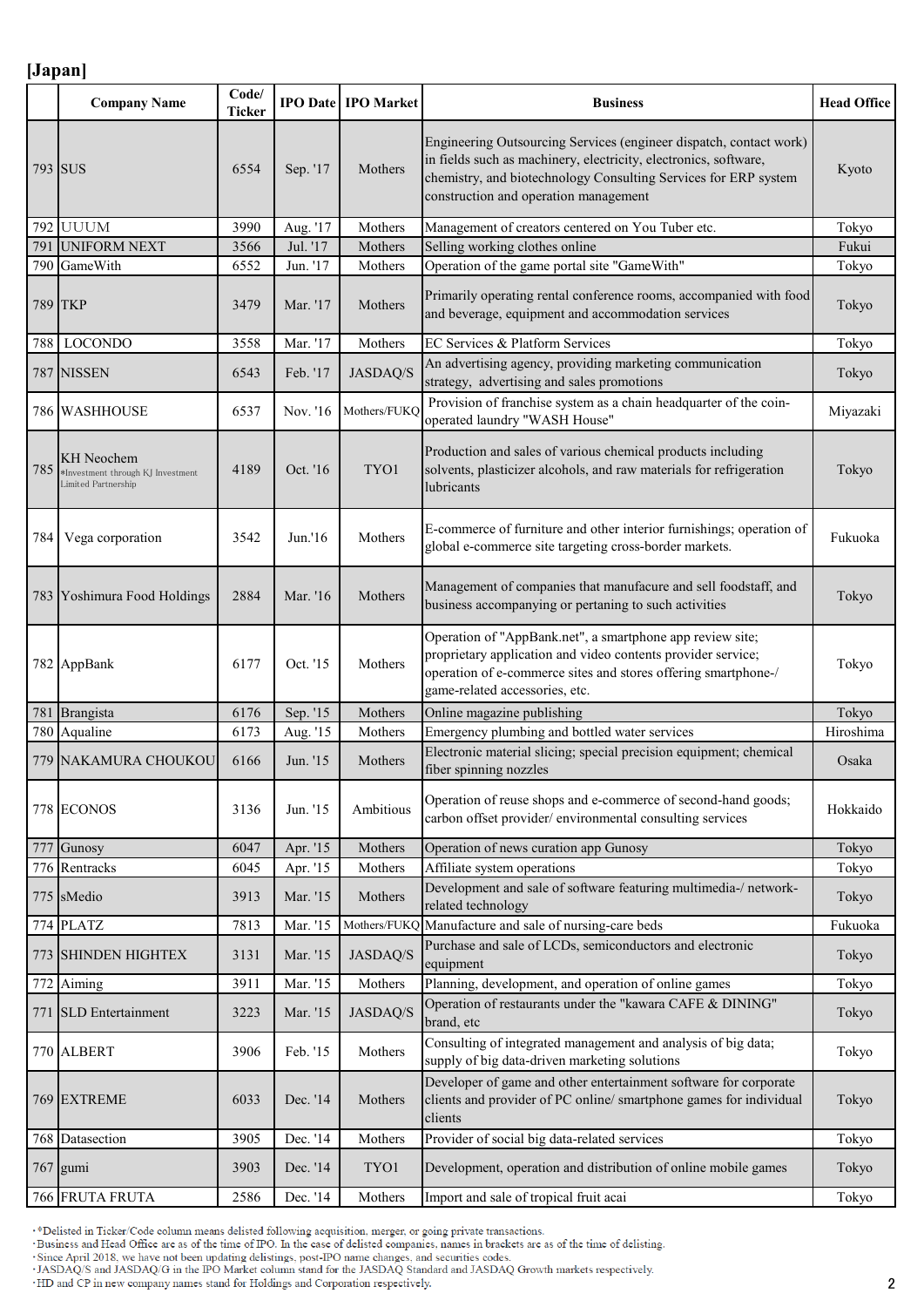|     | <b>Company Name</b>        | Code/<br><b>Ticker</b> |          | <b>IPO Date   IPO Market</b> | <b>Business</b>                                                                                                                                                                 | <b>Head Office</b> |
|-----|----------------------------|------------------------|----------|------------------------------|---------------------------------------------------------------------------------------------------------------------------------------------------------------------------------|--------------------|
|     | 765 MarkLines              | 3901                   | Dec. '14 | <b>JASDAQ/S</b>              | Operation of an online information service specializing in the auto<br>industry                                                                                                 | Tokyo              |
|     | 764 Japan PC Service       | 6025                   | Nov. '14 | Centrex                      | Provider of on-site/remote IT support and maintenance services for<br>PCs, tablets and digital appliances                                                                       | Osaka              |
|     | 763 Recruit Holdings       | 6098                   | Oct. '14 | TYO1                         | Management of subsidiaries providing sales promotion/ HR media<br>services and staffing services                                                                                | Tokyo              |
| 762 | YAMASHIN-FILTER            | 6240                   | Oct. '14 | TYO <sub>2</sub>             | Development, manufacture and sale of filter products                                                                                                                            | Kanagawa           |
|     | <b>761 FFRI</b>            | 3692                   | Sep. '14 | Mothers                      | R&D and sale of cyber security protection products                                                                                                                              | Tokyo              |
|     | 760 RIBOMIC                | 4591                   | Sep. '14 | Mothers                      | R&D of molecularly-targeted drugs using RNA aptamars based on<br>proprietary drug discovery platform RiboART System                                                             | Tokyo              |
|     | 759 LOCKON                 | 3690                   | Sep. '14 | Mothers                      | Provision of marketing automation platform supporting the<br>operation of internet advertising and e-commerce (AD EBiS and<br>EC-CUBE, etc.)                                    | Osaka              |
|     | 758 MedPeer                | 6095                   | Jun. '14 | Mothers                      | Operation of an online information service for doctors                                                                                                                          | Tokyo              |
|     | 757 FreakOut               | 6094                   | Jun. '14 | Mothers                      | Provider of DSP (Demand Side Platform) for real-time bidding in<br>online advertising and DMP (Data Management Platform) for big<br>data analysis (Name changed to FreakOut HD) | Tokyo              |
| 756 | Shirohato                  | 3192                   | Apr. '14 | <b>JASDAQ/S</b>              | Online lingerie sales                                                                                                                                                           | Kyoto              |
| 755 | Fixstars                   | 3687                   | Apr. '14 | Mothers                      | Multi-core processor-related solution provider                                                                                                                                  | Tokyo              |
|     | 754 CYBERDYNE              | 7779                   | Mar. '14 | Mothers                      | R&D, manufacture, and sale of robot suits for medical and care/<br>welfare use; supply of services that use the products                                                        | Ibaraki            |
|     | 753 EnBio Holdings         | 6092                   | Mar. '14 | Mothers                      | Soil contamination-related inspection; sale of related equipment/<br>materials; brownfield site rejuvenation                                                                    | Tokyo              |
|     | 752 CYBERLINKS             | 3683                   | Mar. '14 | JASDAQ/S                     | Cloud services for mission-critical systems; sale of mobile<br>communications equipment                                                                                         | Wakayama           |
|     | 751 Ashikaga Holdings      | 7167                   | Dec. '13 | TYO1                         | Banking operations (Name changed to Mebuki Financial Group)                                                                                                                     | Tochigi            |
|     | 750 Daiki Axis             | 4245                   | Dec. '13 | TYO <sub>2</sub>             | Manufacture, sale and installation of water purifier tanks and other<br>wastewater treatment equipment; sale of housing-related products                                        | Ehime              |
|     | 749 Shin Pro Maint         | 6086                   | Dec. '13 | Mothers                      | Total maintenance services for retail stores, restaurants, etc.                                                                                                                 | Tokyo              |
|     | 748 e' grand               | 3294                   | Dec. '13 | <b>JASDAQ/S</b>              | Housing renovation/sale                                                                                                                                                         | Tokyo              |
|     | 747 Encourage Technologies | 3682                   | Dec. '13 | Mothers                      | Development and sale of packaged software for security and internal<br>control                                                                                                  | Tokyo              |
|     | 746 RIDE ON EXPRESS        | 6082                   | Dec. '13 | Mothers                      | Directly run and franchise restaurant chains specializing in home<br>delivery operations                                                                                        | Tokyo              |
| 745 | <b>Allied Architects</b>   | 6081                   | Nov. '13 | Mothers                      | Social media marketing support services                                                                                                                                         | Tokyo              |
|     | 744 ZIGExN                 | 3679                   | Nov. '13 | Mothers                      | Field-specific media platform operations                                                                                                                                        | Tokyo              |
|     | 743 MEDIA DO               | 3678                   | Nov. '13 | Mothers                      | Supply of distribution and sales systems for electronic contents<br>(mainly e-books) to mobile terminals; operations of related sites                                           | Aichi              |
|     | <b>742 ANAP</b>            | 3189                   | Nov. '13 | JASDAQ/S                     | Import, retail and wholesale of casual clothing                                                                                                                                 | Tokyo              |
|     | 741 ENERES                 | 6079                   | Oct. '13 | Mothers                      | Various services aimed at reducing electric power procurement/<br>operational costs mainly for power users                                                                      | Tokyo              |
|     | 740 Value HR               | 6078                   | Oct. '13 | JASDAQ/S                     | Establishment/ operational support for health insurance unions;<br>health management services                                                                                   | Tokyo              |
|     | 739 Open House             | 3288                   | Sep. '13 | TYO1                         | Real estate agency/ brokerage services; subdivision housing sales;<br>condominium development; real estate liquidation/ finance                                                 | Tokyo              |
|     | 738 N·FIELD                | 6077                   | Aug. '13 | Mothers                      | Provider of home-visit nursing care and other services                                                                                                                          | Osaka              |
|     | 737 DREAM VISION           | 3185                   | Jul. '13 | Mothers                      | Online sales of clothing and household goods; wholesale of toys                                                                                                                 | Osaka              |
|     | 736 ReproCELL              | 4978                   | Jun. '13 | JASDAQ/G                     | Stem cell research based on human iPS/ES cell technologies and<br>organ transplant-related clinical trials                                                                      | Kanagawa           |

\*Delisted in Ticker/Code column means delisted following acquisition, merger, or going private transactions.<br>Business and Head Office are as of the time of IPO. In the case of delisted companies, names in brackets are as o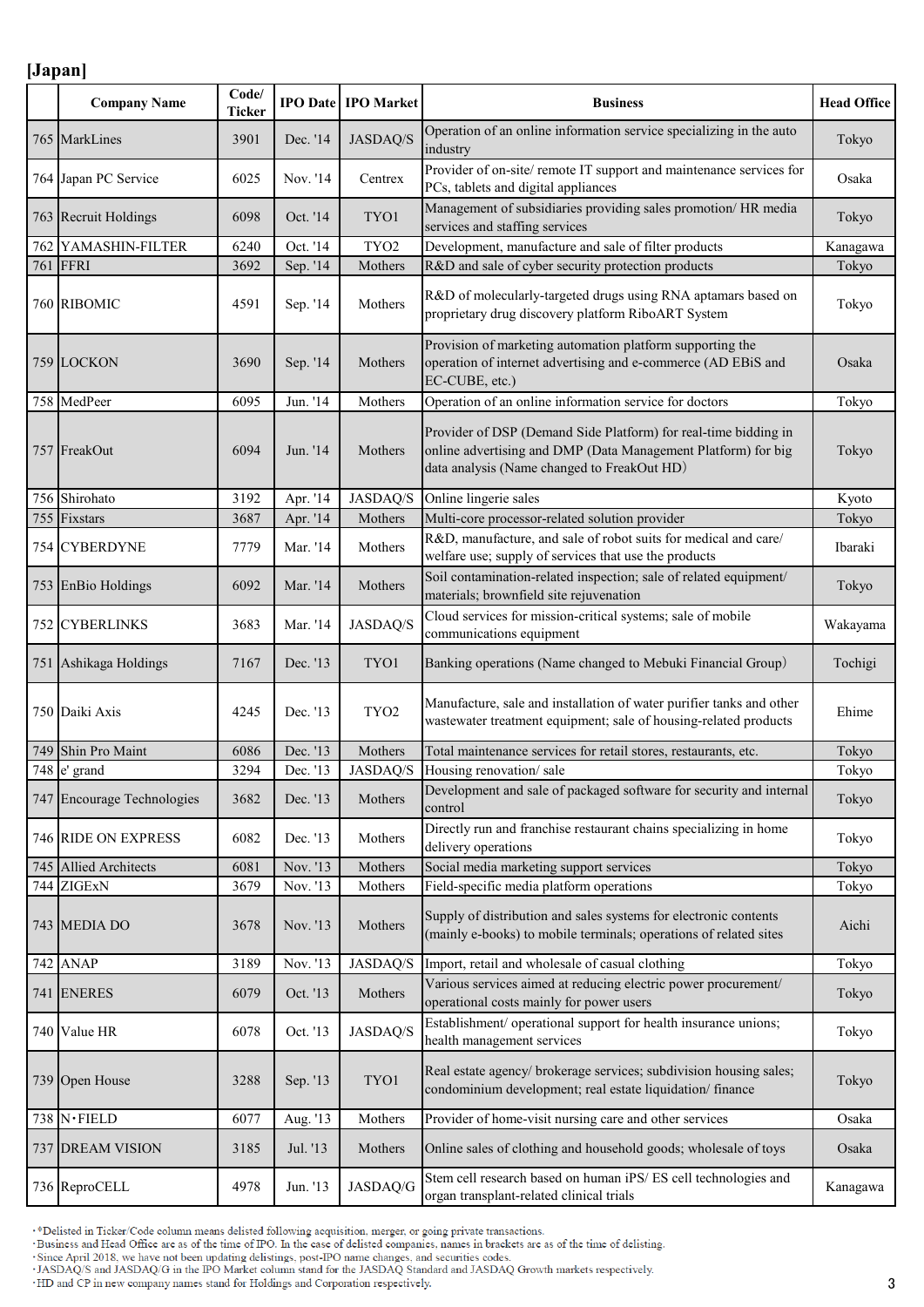|     | <b>Company Name</b>                  | Code/<br><b>Ticker</b> | <b>IPO</b> Date | <b>IPO</b> Market | <b>Business</b>                                                                                                                         | <b>Head Office</b> |
|-----|--------------------------------------|------------------------|-----------------|-------------------|-----------------------------------------------------------------------------------------------------------------------------------------|--------------------|
|     | 735 Tama Home                        | 1419                   | Mar. '13        | TYO1/FUK          | Custom house builder; design/ development/ sale of single-family<br>homes and condominiums                                              | Tokyo              |
|     | 734 Water Direct                     | 2588                   | Mar. '13        | Mothers           | Home delivery of mineral water packaged in-house (Name changed<br>to Premium Water HD)                                                  | Yamanashi          |
| 733 | <b>KAITORI OKOKU</b>                 | 3181                   | Feb. '13        | JASDAQ/S          | Operation of stores selling recycled clothing and other goods                                                                           | Aichi              |
|     | 732 BEAUTY GARAGE                    | 3180                   | Feb. '13        | Mothers           | Online sale of products, equipment and cosmetics to hairdressing<br>salons and beauty salons; online information service, etc           | Tokyo              |
| 731 | Medrx                                | 4586                   | Feb. '13        | Mothers           | Development of drug delivery systems                                                                                                    | Kagawa             |
|     | 730 Syuppin                          | 3179                   | Dec. '12        | Mothers           | Retail and e-commerce of pre-owned and new products                                                                                     | Tokyo              |
|     | 729 Mobile Create                    | 3669                   | Dec. '12        | Mothers/FUKO      | Development of digital wireless fleet dispatch system for taxi/<br>trucking companies using GPS/internet/mobile communications          | Oita               |
|     | 728 COLOPL                           | 3668                   | Dec. '12        | Mothers           | Development and operation of location-based gaming platform and<br>smartphone applications                                              | Tokyo              |
| 727 | <b>UMN Pharma</b>                    | 4585                   | Dec. '12        | Mothers           | Development, manufacture and sale of pharmaceuticals                                                                                    | Akita              |
| 726 | Gene Techno Science                  | 4584                   | Nov. '12        | Mothers           | Pharmaceutical R&D                                                                                                                      | Hokkaido           |
|     | 725 ARIGATOU SERVICES                | 3177                   | Nov. '12        | <b>JASDAQ/S</b>   | Operation of franchise restaurants and recycled goods shops                                                                             | Ehime              |
|     | 724 NIPPON CONCEPT                   | 9386                   | Oct. '12        | <b>JASDAQ/S</b>   | International liquid cargo logistics services using ISO tank<br>containers                                                              | Tokyo              |
|     | 723 mediaflag                        | 6067                   | Sep. '12        | Mothers           | Sales support for chain store operators and consumer goods<br>manufacturers including mystery shopping and outsourced sales<br>services | Tokyo              |
|     | 722 SUCCESS Holdings                 | 6065                   | Aug. '12        | <b>JASDAQ/S</b>   | Childcare business (contracted childcare, accredited childcare<br>services)                                                             | Kanagawa           |
|     | 721 Enigmo                           | 3665                   | Jul. '12        | Mothers           | Planning and operation of BUYMA, a social shopping website                                                                              | Tokyo              |
| 720 | WirelessGate                         | 9419                   | Jul. '12        | Mothers           | Wireless broadband service provider                                                                                                     | Tokyo              |
| 719 | mobcast                              | 3664                   | Jun. '12        | Mothers           | Operation of a mobile entertainment platform                                                                                            | Tokyo              |
| 718 | <b>Emergency Assistance</b><br>Japan | 6063                   | Jun. '12        | <b>JASDAQ/S</b>   | Overseas medical assistance provider/concierge services                                                                                 | Tokyo              |
|     | 717 Kitanotatsujin                   | 2930                   | May. '12        | Ambitious         | Planning, development, manufacture and sales of original health<br>food, cosmetics and miscellaneous goods.                             | Hokkaido           |
|     | 716 UCHIYAMA HOLDINGS                | 6059                   | Apr. '12        | JASDAQ/S          | Holding company for subsidiaries that operate nursing care facilities,<br>karaoke facilities and restaurants                            | Fukuoka            |
| 715 | <b>VECTOR</b>                        | 6058                   | Mar. '12        | Mothers           | Corporate PR support services                                                                                                           | Tokyo              |
|     | 714 LIFENET INSURANCE                | 7157                   | Mar. '12        | Mothers           | Life insurance business                                                                                                                 | Tokyo              |
|     | $713$ m-up                           | 3661                   | Mar. '12        | Mothers           | Distribution of mobile phone/ PC contents and e-commerce sales                                                                          | Tokyo              |
|     | 712 Tea Life                         | 3172                   | Mar. '12        | <b>JASDAQ/S</b>   | Mail-order sales of tea, health food and cosmetics planned in-house                                                                     | Shizuoka           |
|     | 711 W-SCOPE                          | 6619                   | Dec. '11        | Mothers           | Manufacture and sale of separators for use in lithium-ion batteries                                                                     | Kanagawa           |
|     | 710 Sansei Landic                    | 3277                   | Dec. '11        | <b>JASDAQ/S</b>   | Purchase and sale of real estate under leasehold contracts; custom<br>home construction                                                 | Tokyo              |
|     | 709 Berg Earth                       | 1383                   | Nov. '11        | <b>JASDAQ/S</b>   | Production and sale of grafted vegetable seedlings; purchase and<br>sale of agricultural materials                                      | Ehime              |
|     | 708 3-D Matrix                       | 7777                   | Oct. '11        | JASDAQ/G          | R&D, manufacture and sale of medical devices based on self-<br>assembling peptide technology                                            | Tokyo              |
| 707 | Japan Property<br>Management Center  | 3276                   | Oct. '11        | <b>JASDAQ/S</b>   | Sublease mainly of residential property; related operations                                                                             | Tokyo              |
|     | 706 SymBio Pharmaceuticals           | 4582                   | Oct. '11        | JASDAQ/G          | Development of drugs for specific therapeutic areas including blood<br>disorders, cancer and autoimmune diseases                        | Tokyo              |
|     | 705 KLab                             | 3656                   | Sep. '11        | Mothers           | Social games, system integration, cloud services and licensing<br>operations                                                            | Tokyo              |

\*Delisted in Ticker/Code column means delisted following acquisition, merger, or going private transactions.<br>Business and Head Office are as of the time of IPO. In the case of delisted companies, names in brackets are as o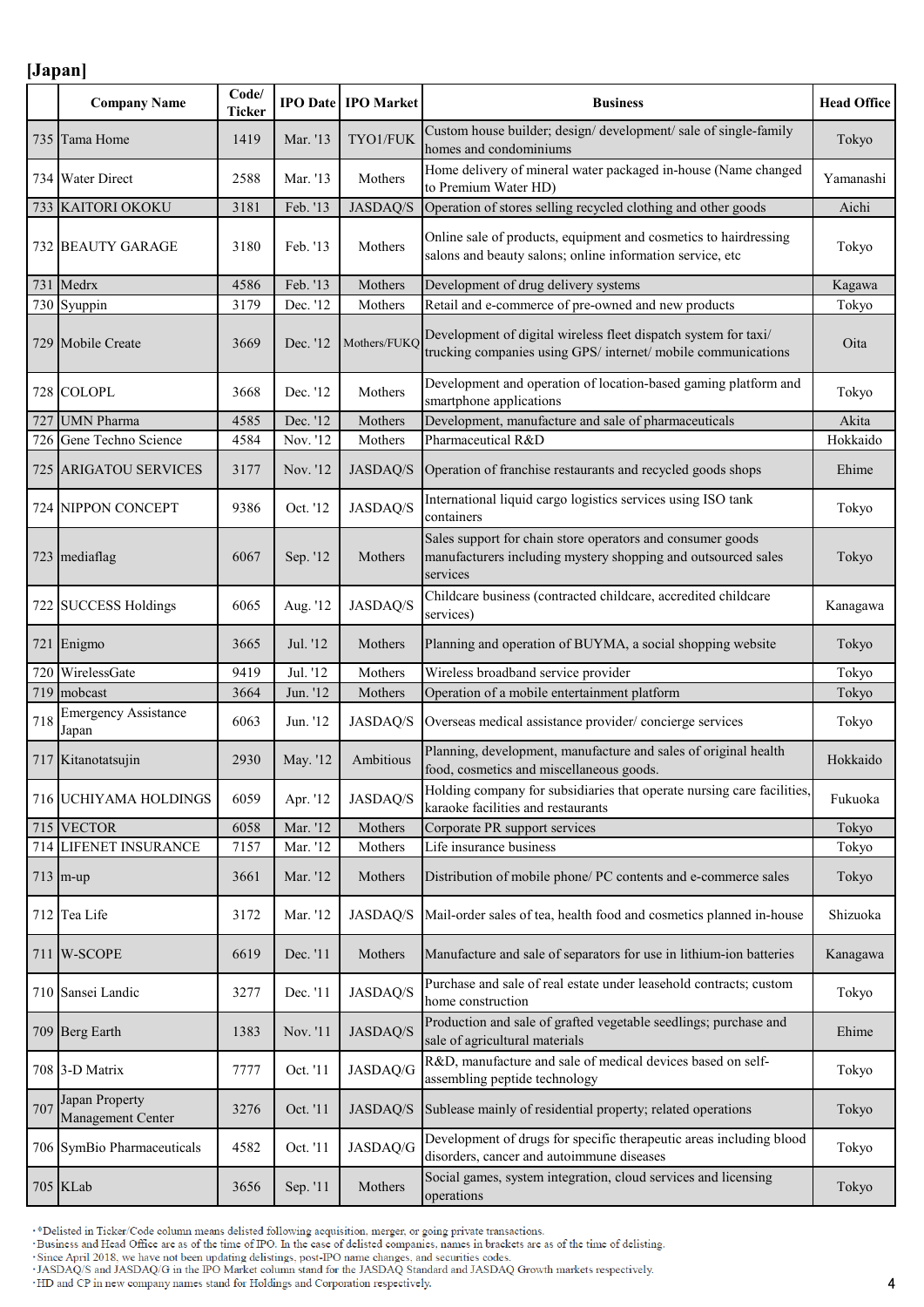|         | <b>Company Name</b>                  | Code/<br><b>Ticker</b> |          | <b>IPO Date IPO Market</b> | <b>Business</b>                                                                                    | <b>Head Office</b> |
|---------|--------------------------------------|------------------------|----------|----------------------------|----------------------------------------------------------------------------------------------------|--------------------|
| 704     | <b>BrainPad</b>                      | 3655                   | Sep. '11 | Mothers                    | Database analysis and marketing support                                                            | Tokyo              |
| 703     | EP-Mint                              | (*Delisted)            | Sep. '11 | <b>JASDAQ/S</b>            | SMO (site management organization)                                                                 | Tokyo              |
|         | 702 Morpho                           | 3653                   | Jul. '11 | Mothers                    | Development and licensing of image processing software for mobile<br>phones                        | Tokyo              |
|         | 701 RaQualia Pharma                  | 4579                   | Jul. '11 | JASDAQ/G                   | Pharmaceutical R&D sale and licensing of intellectual property<br>related to drugs                 | Aichi              |
| 700     | <b>SEMITEC</b>                       | 6626                   | Jun. '11 | JASDAQ/S                   | Manufacture of thermistors                                                                         | Tokyo              |
| 699     | Digital Media<br>Professionals       | 3652                   | Jun. '11 | Mothers                    | Development of high-speed 3D graphics processors                                                   | Tokyo              |
|         | 698 Otsuka Holdings                  | 4578                   | Dec. '10 | TYO1                       | Holding company for manufacturers of pharmaceuticals and food/<br>beverages                        | Tokyo              |
| 697     | <b>PAPYLESS</b>                      | 3641                   | Jun. '10 | <b>JASDAQ</b>              | Distributor of electronic books                                                                    | Tokyo              |
|         | 696 Voltage                          | 3639                   | Jun. '10 | Mothers                    | Mobile game contents production; web-based advertising<br>distribution system development          | Tokyo              |
|         | 695 AZEARTH                          | 3161                   | Apr. '10 | <b>JASDAQ</b>              | Sale of protective clothing, protective clothing materials, tatami mat<br>materials, etc.          | Tokyo              |
|         | 694 Daito Pharmaceutical             | 4577                   | Mar. '10 | TYO <sub>2</sub>           | Development and sale of active pharmaceutical ingredients;<br>contracted drug manufacturing        | Toyama             |
|         | 693 CellSeed                         | 7776                   | Mar. '10 | $_{\rm NEO}$               | Development and sale of cell sheets used for human cornea<br>transplants                           | Tokyo              |
|         | 692 ESCRIT                           | 2196                   | Mar. '10 | Mothers                    | <b>Bridal</b> operations                                                                           | Tokyo              |
|         | 691 Anicom Holdings                  | 8715                   | Mar. '10 | Mothers                    | Holding company; the core group company operates an animal<br>health insurance business            | Tokyo              |
| 690     | <b>FOI</b>                           | (Delisted)             | Nov. '09 | Mothers                    | Manufacture of semiconductor fabrication equipment                                                 | Kanagawa           |
| 689     | D. Western Therapeutics<br>Institute | 4576                   | Oct. '09 | <b>NEO</b>                 | Pharmaceutical R&D                                                                                 | Aichi              |
| 688     | CanBas                               | 4575                   | Sep. '09 | Mothers                    | Anticancer drug R&D                                                                                | Shizuoka           |
| 687     | <b>C'BON COSMETICS</b>               | 4926                   | Sep. '09 | <b>JASDAQ</b>              | Skincare product and cosmetics maker                                                               | Tokyo              |
| 686 LIC |                                      | (*Delisted)            | Dec. '08 | <b>HRLS</b>                | Operator of home improvement centers and pet shops primarily in<br>the Chugoku and Shikoku regions | Okayama            |
| 685     | Radishbo-Ya                          | (*Delisted)            | Dec. '08 | <b>JASDAQ</b>              | Food delivery service company                                                                      | Tokyo              |
| 684     | Asaka Riken                          | 5724                   | Nov. '08 | <b>JASDAQ</b>              | Recycling business                                                                                 | Fukushima          |
| 683     | MEDISCIENCE<br><b>PLANNING</b>       | (*Delisted)            | Oct. '08 | <b>HRLS</b>                | CRO (Contract Research Organization)                                                               | Tokyo              |
|         | <b>682 DATA HORIZON</b>              | 3628                   | Sep. '08 | Mothers                    | Receipt computing service for cost cutting and health promotion<br>purposes                        | Hiroshima          |
| 681     | <b>SUNNY SIDE UP</b>                 | 2180                   | Sep. '08 | <b>HRLS</b>                | PR business; athlete management business                                                           | Tokyo              |
| 680     | <b>SEIGAKUSYA</b>                    | 2179                   | Aug. '08 | <b>JASDAQ</b>              | Cram school operations                                                                             | Osaka              |
|         | 679 IDEA INTERNATIONAL               | 3140                   | Jul. '08 | <b>HRLS</b>                | Planning, design and sale of lifestyle products                                                    | Tokyo              |
|         | 678 Ina Research                     | 2176                   | Jun. '08 | <b>JASDAQ</b>              | Consigned pre-clinical trials and development/ sale of related<br>equipment                        | Nagano             |
|         | 677 Carna Biosciences                | 4572                   | Mar. '08 | <b>NEO</b>                 | Kinase-related drug discovery support; also in-house drug discovery                                | Hyogo              |
|         | 676 SMS                              | 2175                   | Mar. '08 | Mothers                    | Recruitment information service focusing on the care industry                                      | Tokyo              |
|         | 675 NanoCarrier                      | 4571                   | Mar. '08 | Mothers                    | R&D of anticancer agents, etc. using proprietary DDS (Drug<br>Delivery System) technology          | Chiba              |
|         | 674 SUPER VALUE                      | 3094                   | Feb. '08 | <b>JASDAQ</b>              | Operations of retail complexes featuring supermarkets and home<br>improvement centers              | Saitama            |
|         | 673 Japan Tissue Engineering         | 7774                   | Dec. '07 | <b>NEO</b>                 | R&D, production and supply of cultured skin, bone, etc.                                            | Aichi              |
|         | 672 CDS                              | 2169                   | Dec. '07 | <b>HRLS</b>                | Production of technical/instruction manuals; development and<br>operation of CAD/ CAM/ CAE systems | Aichi              |
|         | 671 START TODAY                      | 3092                   | Dec. '07 | Mothers                    | Operation of an online shopping mall offering mainly apparel                                       | Chiba              |

\*Delisted in Ticker/Code column means delisted following acquisition, merger, or going private transactions.<br>Business and Head Office are as of the time of IPO. In the case of delisted companies, names in brackets are as o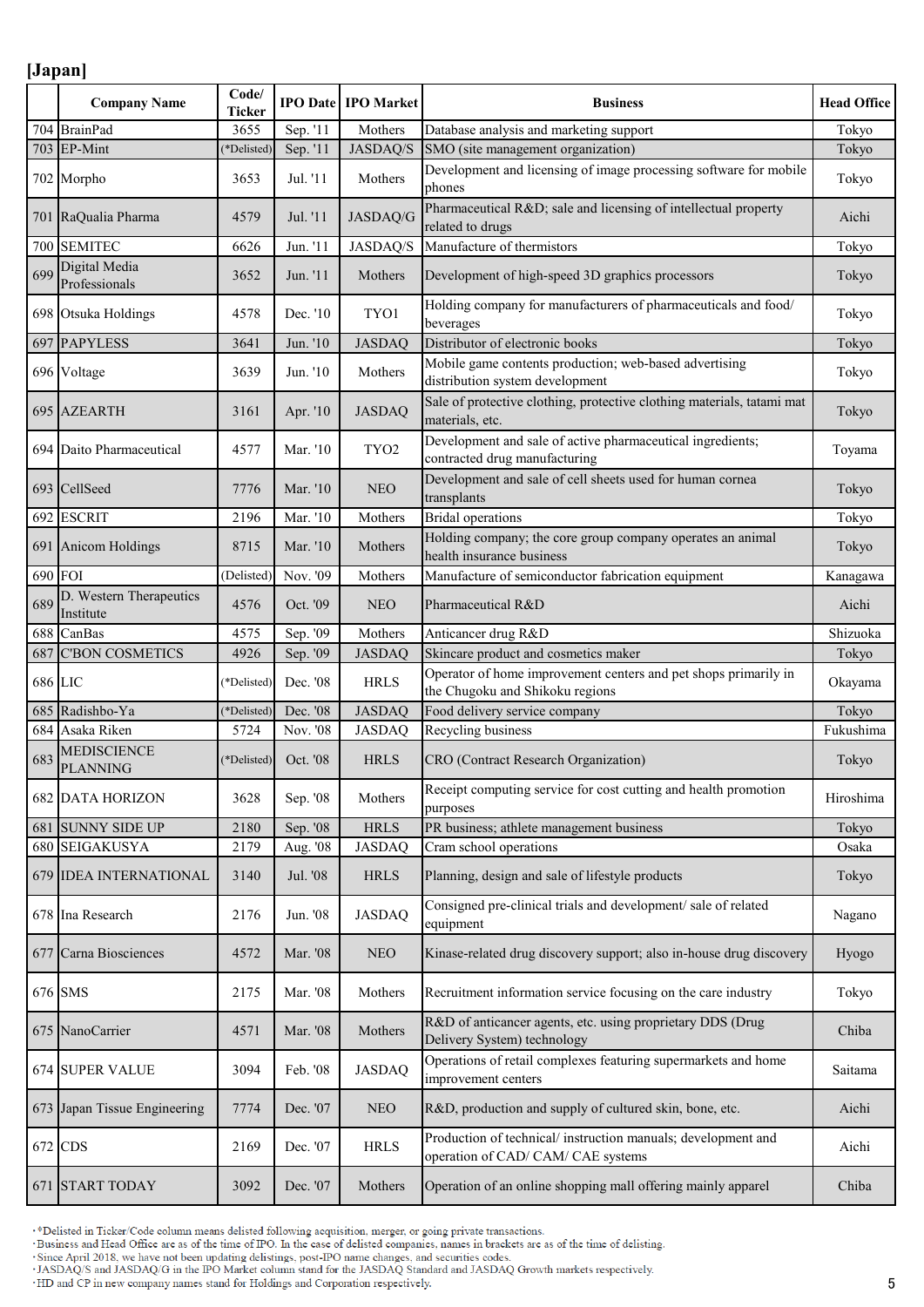|            | <b>Company Name</b>                      | Code/<br><b>Ticker</b> |                      | <b>IPO Date   IPO Market</b> | <b>Business</b>                                                                                                                                                     | <b>Head Office</b> |
|------------|------------------------------------------|------------------------|----------------------|------------------------------|---------------------------------------------------------------------------------------------------------------------------------------------------------------------|--------------------|
| 670        | MIC Medical                              | (*Delisted)            | Nov. '07             | <b>JASDAQ</b>                | <b>CRO</b> (Contract Research Organization)                                                                                                                         | Tokyo              |
| 669        | <b>Synergy Marketing</b>                 | (*Delisted)            | Nov. '07             | <b>HRLS</b>                  | CRM solution provider                                                                                                                                               | Osaka              |
| 668        | Ubiquitous                               | 3858                   | Nov. '07             | <b>NEO</b>                   | Development and sale of micro network operating systems                                                                                                             | Tokyo              |
| 667        | <b>MEGALOS</b>                           | (*Delisted)            | Nov. '07             | <b>JASDAQ</b>                | Operation of fitness clubs                                                                                                                                          | Tokyo              |
| 666        | Nippon Commercial<br>Development         | 3252                   | Nov. '07             | Centrex                      | Development and management of commercial property                                                                                                                   | Osaka              |
|            | 665 CHIIKISHINBUNSHA                     | 2164                   | Oct. '07             | <b>HRLS</b>                  | Publication of a community-based free newspaper in Chiba<br>Prefecture                                                                                              | Chiba              |
| 664        | Parking Management<br>Organization       | (*Delisted)            | Oct. '07             | Mothers                      | Operator and management consultant of parking services                                                                                                              | Tokyo              |
| 663        | Nippon Manufacturing<br>Service          | 2162                   | Oct. '07             | <b>JASDAQ</b>                | Manufacturing outsourcing service provider                                                                                                                          | Tokyo              |
| 662        | Nomura Micro Science                     | 6254                   | Oct. '07             | <b>JASDAQ</b>                | Manufacturer of water purification equipment                                                                                                                        | Kanagawa           |
|            | 661 Ost Japan Group                      | (*Delisted)            | Sep. '07             | Ambitious                    | Holding company for dispensing pharmacy chain and nursing-care<br>business                                                                                          | Hokkaido           |
|            | 660 GNI                                  | 2160                   | Aug. '07             | Mothers                      | Pharmaceutical development/ manufacture (Name changed to GNI<br>GROUP)                                                                                              | Tokyo              |
|            | 659 Tri Chemical Laboratories            | 4369                   | Aug. '07             | <b>HRLS</b>                  | Development, manufacture and sale of high-grade chemicals                                                                                                           | Yamanashi          |
|            | 658 Full Speed                           | 2159                   | Aug. '07             | Mothers                      | Internet-related consulting and advertising agency service using<br>proprietary websites                                                                            | Tokyo              |
|            | 657 DEAR LIFE                            | 3245                   | Aug. '07             | Mothers                      | Real estate liquidation/sale                                                                                                                                        | Tokyo              |
|            | 656 KICHIRI                              | 3082                   | Jul. '07             | <b>HRLS</b>                  | Restaurant operations                                                                                                                                               | Osaka              |
|            | 655 UBIC                                 | 2158                   | Jun. '07             | Mothers                      | Computer forensic-related operations (Name changed to<br>FRONTEO)                                                                                                   | Tokyo              |
|            | <b>654 MONEY PARTNERS</b>                | 8732                   | Jun. '07             | <b>HRLS</b>                  | Online foreign exchange margin trader (Name changed to MONEY<br>PARTNERS GROUP)                                                                                     | Tokyo              |
|            |                                          |                        |                      |                              |                                                                                                                                                                     |                    |
|            | 653 TAKEEI                               | 2151                   | May. '07             | Mothers                      | Environmental solutions company                                                                                                                                     | Kanagawa           |
|            | <b>652 NIPPON TECHNO LAB</b>             | 3849                   | May. '07             | Ambitious                    | Development and sale of software                                                                                                                                    | Tokyo              |
|            | 651 Asia Media                           | (Delisted)             | Apr. '07             | Mothers                      | Operation of a free CATV program information channel in China                                                                                                       | China              |
| 650        | The Yachiyo Bank                         | (*Delisted)            | Apr. '07             | TYO1                         | Bank                                                                                                                                                                | Tokyo              |
| 649 HI     |                                          | (*Delisted)            | Apr. '07             | <b>JASDAO</b>                | Development of software. Also 3D consulting services                                                                                                                | Tokyo              |
| 648        | DI-NIKKO<br><b>ENGINEERING</b>           | 6635                   | Mar. '07             | <b>JASDAQ</b>                | Electronic parts processing consignment services                                                                                                                    | Tochigi            |
|            | 647 FreeBit                              | 3843                   | Mar. '07             | Mothers                      | Comprehensive backend services including network infrastructure<br>services for ISPs                                                                                | Tokyo              |
| 646        | <b>SOLITON SYSTEMS</b>                   | 3040                   | Mar. '07             | <b>JASDAQ</b>                | Development and sale of network security equipment                                                                                                                  | Tokyo              |
| 645        | Diamond Dining                           | 3073                   | Mar. '07             | <b>HRLS</b>                  | Restaurant operations                                                                                                                                               | Tokyo              |
| 644        | IMMUNO-BIOLOGICAL<br><b>LABORATORIES</b> | 4570                   | Mar. '07             | <b>HRLS</b>                  | R&D-based company specialized in the development of antibodies<br>against proteins related to cancers, inflammation, and disorders of<br>the brain and nerve system | Gunma              |
|            | <b>643 AQ INTERACTIVE</b>                | (*Delisted)            | Feb. '07             | <b>JASDAQ</b>                | Development and sale of game software                                                                                                                               | Tokyo              |
|            | 642 INNEXT                               | (Delisted)             | Feb. '07             | Ambitious                    | Manufacture and sale of LCD panel inspection equipment.                                                                                                             | Tokyo              |
|            | 641 DIVA                                 | 3836                   | Feb. '07             | <b>HRLS</b>                  | Developer of business-use software (Name changed to AVANT)                                                                                                          | Tokyo              |
| 640        | HIKARI HEIGHTS-<br><b>VARUS</b>          | 2137                   | Feb. '07             | Ambitious                    | Operation of high-end assisted living facilities                                                                                                                    | Hokkaido           |
|            | 639 T&C HOLDINGS                         | (Delisted)             | Dec. '06             | <b>HRLS</b>                  | Financial information service provider; investment management<br>services (Name changed to T&C MEDICAL SCIENCE)                                                     | Tokyo              |
|            | 638 VSN                                  | (*Delisted)            | Dec. '06             | <b>JASDAQ</b>                | Staff agency service firm for manufacturing industries                                                                                                              | Tokyo              |
| 637        | <b>SOURCENEXT</b>                        | 4344                   | Dec. '06             | Mothers                      | Development and sale of pre-packaged software                                                                                                                       | Tokyo              |
| 636<br>635 | <b>DUSKIN</b><br>GameOn                  | 4665<br>(*Delisted)    | Dec. '06<br>Dec. '06 | TYO1, OSA1<br>Mothers        | Provider of cleaning services<br>Online game service                                                                                                                | Osaka<br>Tokyo     |

\*Delisted in Ticker/Code column means delisted following acquisition, merger, or going private transactions.<br>Business and Head Office are as of the time of IPO. In the case of delisted companies, names in brackets are as o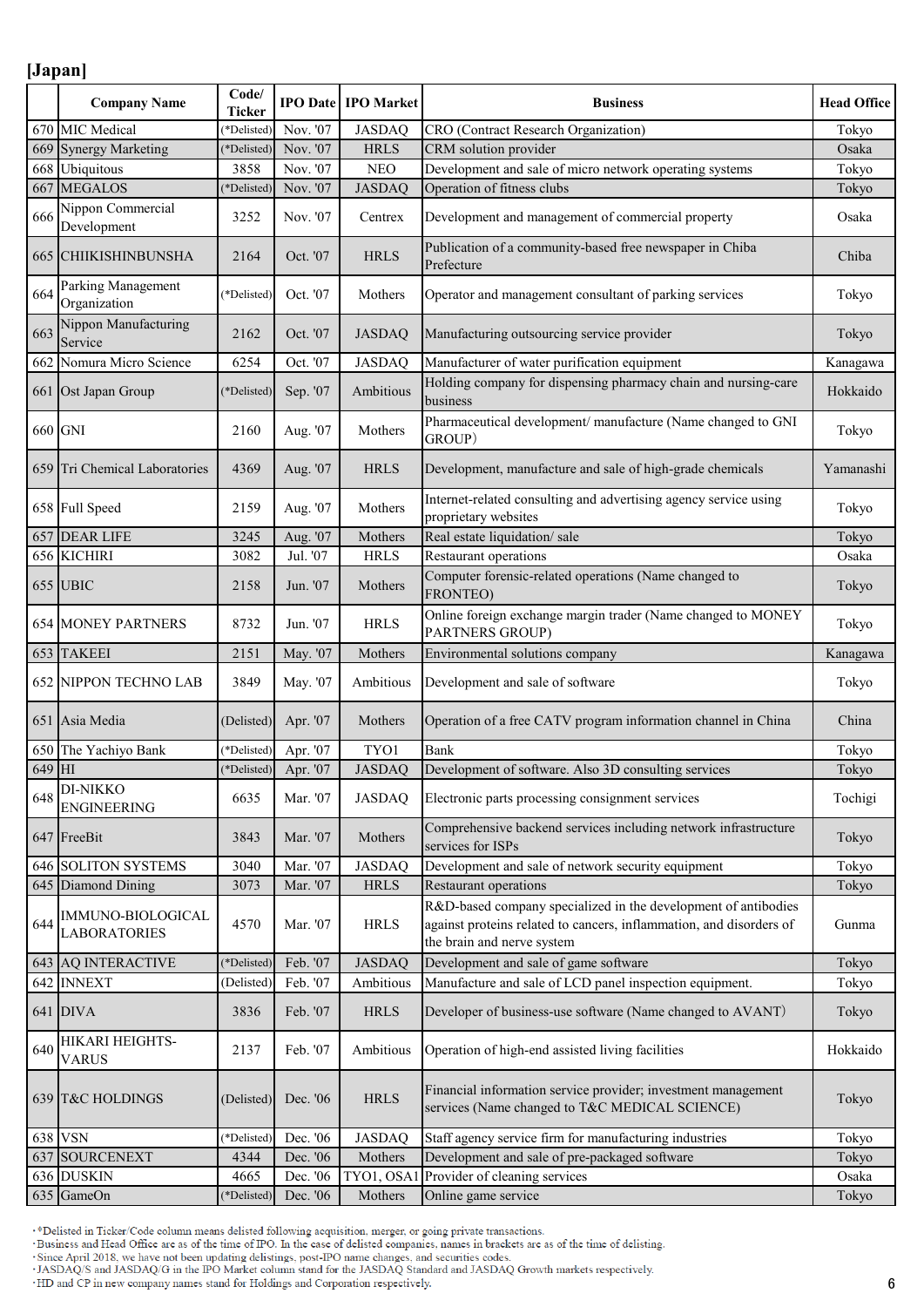|           | <b>Company Name</b>                | Code/<br><b>Ticker</b> |          | <b>IPO Date IPO Market</b> | <b>Business</b>                                                                                                   | <b>Head Office</b> |
|-----------|------------------------------------|------------------------|----------|----------------------------|-------------------------------------------------------------------------------------------------------------------|--------------------|
|           | 634 Sun Capital Management         | 2134                   | Dec. '06 | <b>HRLS</b>                | Establishment and operation of real estate investment funds; asset<br>management                                  | Osaka              |
|           | 633 HIRAKI                         | 3059                   | Nov. '06 | TYO <sub>2</sub>           | Discount store operations, mail-order business and shoe wholesale                                                 | Hyogo              |
| 632       | Members                            | 2130                   | Nov. '06 | Centrex                    | Marketing via internet. Also media and tool business                                                              | Tokyo              |
| 631       | <b>NEXT</b>                        | 2120                   | Oct. '06 | Mothers                    | Operator of a real-estate information portal site                                                                 | Tokyo              |
|           | 630 zetton                         | 3057                   | Oct. '06 | Centrex                    | Public innovation and renovation business (development and<br>reinvigoration of restaurants in public facilities) | Aichi              |
|           | 629 BancTec Japan                  | (*Delisted)            | Oct. '06 | <b>JASDAQ</b>              | Developer of document processing systems and software                                                             | Tokyo              |
|           | 628 KYOWA MEDICAL                  | 3154                   | Sep. '06 | <b>JASDAQ</b>              | Sale and rental of medical equipment (Name changed to MEDIUS<br>HD)                                               | Shizuoka           |
| 627       | <b>ENOTECA</b>                     | (*Delisted)            | Aug. '06 | <b>HRLS</b>                | Import/wholesale/retail of wines                                                                                  | Tokyo              |
|           | 626 eZuz Japan                     | (Delisted)             | Aug. '06 | Ambitious                  | Advertising distribution using proprietary media and related system<br>development                                | Tokyo              |
| 625       | <b>E-SUPPORTLINK</b>               | 2493                   | Aug. '06 | <b>HRLS</b>                | System development for fresh food wholesalers                                                                     | Tokyo              |
|           | 624 ValueCommerce                  | 2491                   | Jul. '06 | Mothers                    | Online performance-based advertising, distribution and maintenance                                                | Tokyo              |
| 623       | Bit-isle                           | (*Delisted)            | Jul. '06 | <b>HRLS</b>                | Operation of internet data center                                                                                 | Tokyo              |
| 622       | <b>POWER UP</b>                    | (*Delisted)            | Jul. '06 | <b>HRLS</b>                | Operation and management of restaurants                                                                           | Ehime              |
|           | 621 LIFE STAGE                     | (Delisted)             | Jul. '06 | <b>HRLS</b>                | Design and sale of condominiums. Also renewal and liquidation of<br>real estate                                   | Osaka              |
|           | 620 Something Holdings             | 1408                   | Jun. '06 | <b>HRLS</b>                | Operation and management of subsidiaries examining and reforming<br>housing lot                                   | Tokyo              |
|           | 619 VarioSecure Networks           | (*Delisted)            | Jun. '06 | <b>HRLS</b>                | Provides a comprehensive range of managed network security<br>services                                            | Tokyo              |
|           | 618 JAPAN THIRD PARTY              | 2488                   | Jun. '06 | <b>JASDAQ</b>              | Technical support for foreign IT companies entering the Japanese<br>market                                        | Tokyo              |
| 617       | inspec                             | 6656                   | Jun. '06 | Mothers                    | Semiconductor inspection equipment manufacturer                                                                   | Akita              |
|           | 616 atect                          | 4241                   | Jun. '06 | <b>JASDAQ</b>              | Chemical products manufacturer                                                                                    | Osaka              |
|           | 615 FISCO                          | 3807                   | Jun. '06 | <b>HRLS</b>                | Financial market information service                                                                              | Tokyo              |
|           | 614 HIRAKAWA HEWTECH               | 5821                   | May. '06 | TYO <sub>2</sub>           | Manufacturer of interface cables, broadcasting equipment and<br>medical tubes                                     | Tokyo              |
| 613       | System D                           | 3804                   | Apr. '06 | <b>HRLS</b>                | Development of software for universities, fitness clubs etc                                                       | Kyoto              |
|           | 612 ADTEC Engineering              | (*Delisted)            | Apr. '06 | <b>JASDAQ</b>              | Manufacturer of photolithography machines and testing equipment<br>for printed circuit boards                     | Tokyo              |
| $611$ ktk |                                    | 3035                   | Apr. '06 | <b>JASDAQ</b>              | Distributer of office supplies                                                                                    | Aichi              |
| 610       | <b>TOYO TANSO</b>                  | 5310                   | Mar. '06 | TYO1                       | Carbon product maker                                                                                              | Osaka              |
| 609       | Atrium                             | (*Delisted)            | Mar. '06 | <b>JASDAQ</b>              | Real estate liquidation                                                                                           | Tokyo              |
| 608       | Makoto Construction                | 8995                   | Feb. '06 | OSA <sub>2</sub>           | Construction and sale of built-for-sale houses                                                                    | Osaka              |
| 607       | <b>FELISSIMO</b>                   | 3396                   | Feb. '06 | TYO <sub>2</sub>           | Mail order company of outfitting and miscellaneous goods                                                          | Hyogo              |
|           | 606 STARTIA                        | 3393                   | Dec. '05 | Mothers                    | Provider of mobile phone marketing, servicing and subscription<br>services                                        | Tokyo              |
|           | 605 S-GRANT                        | (Delisted)             | Dec. '05 | Centrex                    | Construction, sale and renting of condominiums for investment                                                     | Tokyo              |
| 604       | Techno Mathematical                | 3787                   | Dec. '05 | Mothers                    | Development of software for image processing LSI                                                                  | Tokyo              |
|           | 603 VLC                            | 2467                   | Dec. '05 | Centrex                    | Consulting for acquiring privacy mark and ISMS certifications<br>(Name changed to VLC HD)                         | Tokyo              |
| 602       | <b>Grandy House</b>                | 8999                   | Dec. '05 | TYO <sub>2</sub>           | Sale of detached house                                                                                            | Tochigi            |
| 601       | <b>APRECIO</b>                     | (Delisted)             | Nov. '05 | Centrex                    | Coffee shop franchiser                                                                                            | Tokyo              |
| 600       | <b>DATAPLACE</b>                   | (Delisted)             | Nov. '05 | Centrex                    | Database distribution service                                                                                     | Tokyo              |
| 599       | <b>SAKURA</b> Internet             | 3778                   | Oct. '05 | Mothers                    | Internet data center service                                                                                      | Osaka              |
|           | 598 IFIS JAPAN                     | 7833                   | Sep. '05 | Mothers                    | Distribution of securities research reports and consensus data                                                    | Tokyo              |
| 597       | <b>YAKUODO</b>                     | 3385                   | Sep. '05 | <b>JASDAQ</b>              | Drugstore chain                                                                                                   | Iwate              |
| 596       | Japan Corporate Housing<br>Service | 8945                   | Sep. '05 | Mothers                    | Provider of corporate housing, dormitory and parking administration<br>services on an outsourcing basis           | Tokyo              |

\*Delisted in Ticker/Code column means delisted following acquisition, merger, or going private transactions.<br>Business and Head Office are as of the time of IPO. In the case of delisted companies, names in brackets are as o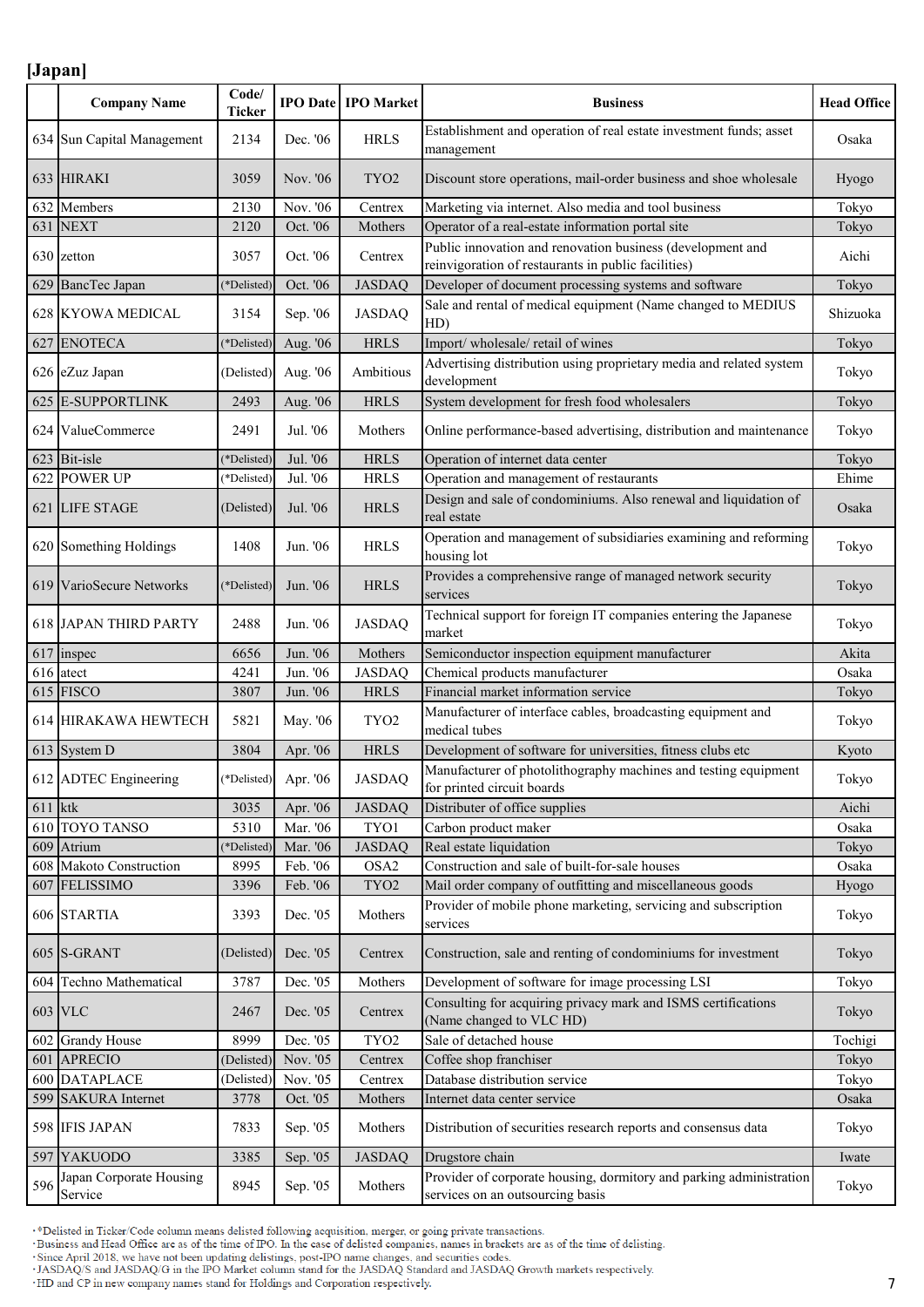|     | <b>Company Name</b>                       | Code/<br><b>Ticker</b> |          | <b>IPO Date IPO Market</b> | <b>Business</b>                                                                                                                         | <b>Head Office</b> |
|-----|-------------------------------------------|------------------------|----------|----------------------------|-----------------------------------------------------------------------------------------------------------------------------------------|--------------------|
|     | 595 Japan Best Rescue System              | 2453                   | Aug. '05 | Mothers                    | Household repair services                                                                                                               | Aichi              |
|     | <b>594 HOB</b>                            | 1382                   | Aug. '05 | <b>JASDAQ</b>              | Development, production and marketing of strawberry samplings<br>using biotechnology                                                    | Hokkaido           |
|     | 593 Fuji Bio Medix                        | (Delisted)             | Aug. '05 | Centrex                    | Drug development support and dispensing pharmacy operations                                                                             | Saitama            |
| 592 | GaiaX                                     | 3775                   | Jul. '05 | Centrex                    | Community service planning, development and management                                                                                  | Tokyo              |
|     | 591 ONLY                                  | 3376                   | Jul. '05 | <b>HRLS</b>                | Apparel retailer marketing its own brand of men's wear through<br>directly operated stores                                              | Kyoto              |
| 590 | <b>REICOF</b>                             | (Delisted)             | May. '05 | <b>HRLS</b>                | Real estate management firm                                                                                                             | Osaka              |
| 589 | Asukanet                                  | 2438                   | Apr. '05 | Mothers                    | Photographic technology service firm                                                                                                    | Hiroshima          |
|     | 588 TRADERS SECURITIES                    | 8704                   | Apr. '05 | <b>HRLS</b>                | Online securities firm specializing in foreign exchange and stock<br>index futures/ options (Name changed to TRADERS HD)                | Tokyo              |
|     | 587 kabu.com Securities                   | 8703                   | Mar. '05 | TYO1                       | Online brokerage                                                                                                                        | Tokyo              |
|     | 586 First Energy Service                  | 9514                   | Mar. '05 | Mothers                    | Energy conservation support services (Name changed to EF-ON<br>INC.)                                                                    | Tokyo              |
|     | 585 HAVIX                                 | 3895                   | Feb. '05 | <b>JASDAQ</b>              | Manufacturer of non-woven cloth and paper                                                                                               | Gifu               |
|     | 584 MediciNova                            | 4875                   | Feb. '05 | <b>HRLS</b>                | Development of pharmaceuticals by obtaining licenses for promising<br>new drugs (Dec '06. NASDAQ) (Name changed to MediciNova,<br>Inc.) | U.S.A.             |
| 583 | WORLD LOGI                                | (Delisted)             | Dec. '04 | <b>HRLS</b>                | Third party logistics                                                                                                                   | Osaka              |
| 582 | Paraca                                    | 4809                   | Dec. '04 | Mothers                    | Operation/ franchise of 24-hour car parks                                                                                               | Tokyo              |
|     | 581 TAKARA BIO                            | 4974                   | Dec. '04 | Mothers                    | Manufacture and sale of pharmaceuticals, clinical reagents and<br>laboratory equipment. Also consigned gene R&D                         | Shiga              |
|     | 580 TAIYO INDUSTRIAL                      | 6663                   | Dec. '04 | <b>JASDAQ</b>              | Development and manufacture of products applying<br>microcomputers. Also design/manufacture of PCBs                                     | Wakayama           |
|     | 579 LTT Bio-Pharma                        | (Delisted)             | Nov. '04 | Mothers                    | Drug delivery system R&D                                                                                                                | Tokyo              |
|     | 578 JAPAN ERI                             | (*Delisted)            | Nov. '04 | <b>JASDAQ</b>              | Architectural structure inspection and housing quality evaluation<br>(Name changed to ERI HD)                                           | Tokyo              |
| 577 | <b>FLIGHT SYSTEM</b><br><b>CONSULTING</b> | 3753                   | Nov. '04 | Mothers                    | System consulting/ construction specializing in the large-scale<br>storage sector (Name changed to FLIGHT HOLDINGS)                     | Tokyo              |
|     | 576 WISEMAN                               | (*Delisted)            | Oct. '04 | <b>JASDAQ</b>              | Development of softwares for welfare services                                                                                           | Iwate              |
|     | 575 INTERTRADE                            | 3747                   | Sep. '04 | Mothers                    | Specializing in financial front-end system development, marketing<br>and maintenance services                                           | Tokyo              |
|     | 574 KG Intelligence                       | 2408                   | Aug. '04 | <b>JASDAQ</b>              | Information service, mainly issuing magazines on job, housing,<br>bridal and fishing information                                        | Okayama            |
|     | 573 Sosei                                 | 4565                   | Jul. '04 | Mothers                    | Pharmaceutical development (Name changed to Sosei Group)                                                                                | Tokyo              |
| 572 | ADTEC PLASMA<br><b>TECHNOLOGY</b>         | 6668                   | Jul. '04 | Mothers                    | Design, manufacture and sales of industrial electronics for use in<br>semiconductor process equipment                                   | Tokyo              |
|     | 571 Duo Systems                           | 3742                   |          |                            | Business and a system optimization solution service (Name changed                                                                       | Tokyo              |
|     |                                           |                        | Jul. '04 | Mothers                    | to ITbook)                                                                                                                              |                    |
|     | 570 ASAHI INTECC                          | 7747                   | Jul. '04 | <b>JASDAQ</b>              | A company engaged in the manufacture and marketing of medical<br>devices and stainless steel wire ropes for industrial applications     | Aichi              |
|     | 569 CCS                                   | 6669                   | Jun. '04 | <b>JASDAQ</b>              | Light-emitting diode manufacturer                                                                                                       | Kyoto              |
| 568 | Frameworx                                 | (Delisted)             | Jun. '04 | Mothers                    | Development of software for warehouse management                                                                                        | Shizuoka           |
|     | 567 Apex                                  | (*Delisted)            | Jun. '04 | Centrex                    | Used semiconductor manufacturing equipment trader and service<br>firm                                                                   | Tokyo              |
|     | 566 Message                               | (*Delisted)            | Apr. '04 | <b>JASDAQ</b>              | Operation of nursing homes (Name changed to Sompo Care<br>Message)                                                                      | Okayama            |
|     | 565 Golf Digest Online                    | 3319                   | Apr. '04 | Mothers                    | Golf-related portal site and ASP service for golf course operators                                                                      | Tokyo              |

\*Delisted in Ticker/Code column means delisted following acquisition, merger, or going private transactions.<br>Business and Head Office are as of the time of IPO. In the case of delisted companies, names in brackets are as o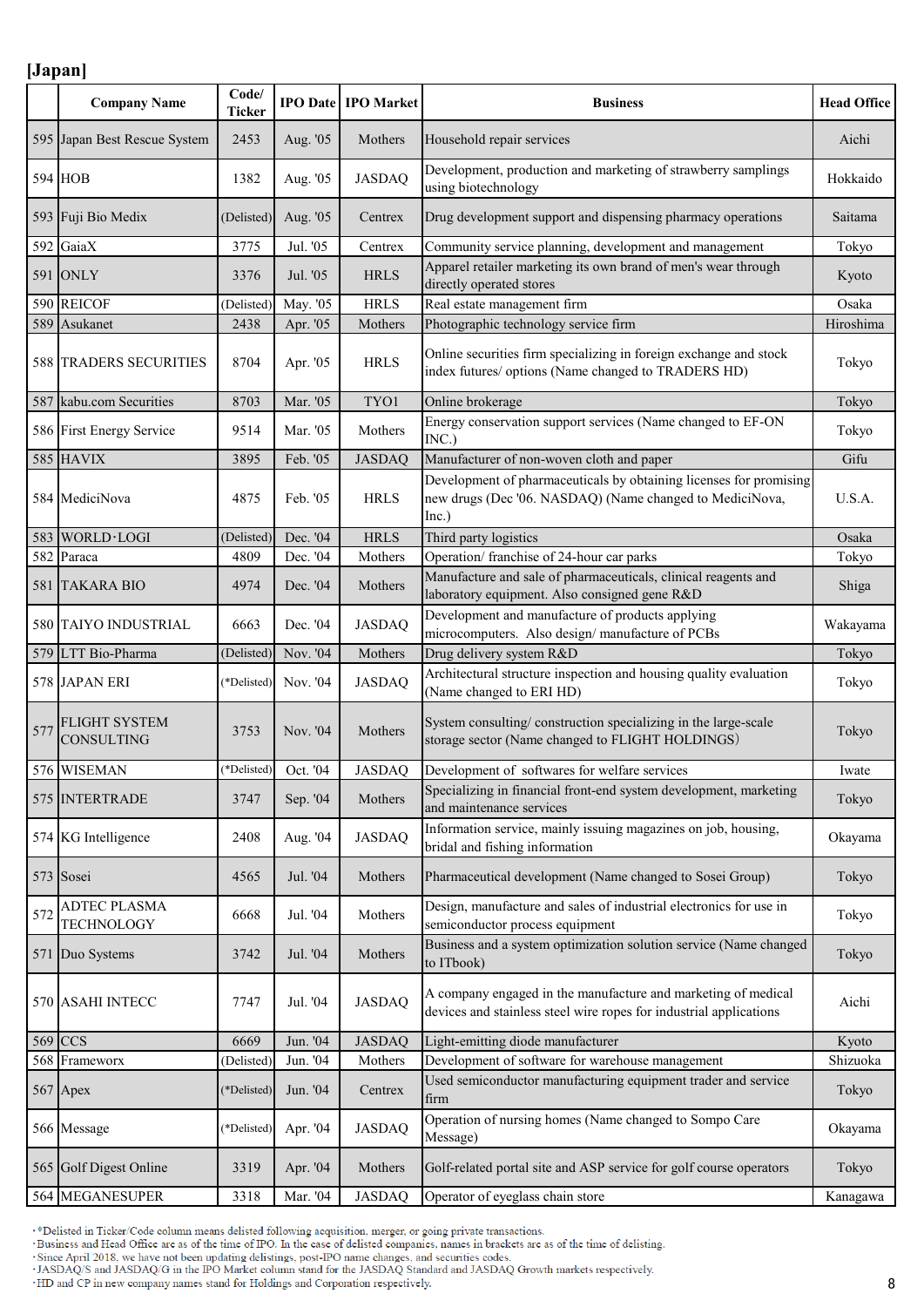|     | <b>Company Name</b>                 | Code/<br>Ticker |          | <b>IPO Date IPO Market</b> | <b>Business</b>                                                                                                                                                     | <b>Head Office</b> |
|-----|-------------------------------------|-----------------|----------|----------------------------|---------------------------------------------------------------------------------------------------------------------------------------------------------------------|--------------------|
|     | 563 NEXUS                           | (*Delisted)     | Feb. '04 | <b>JASDAQ</b>              | Infrastructure connection agent for personal use. Provider of<br>communication products to corporate clients. Also web promotion<br>business (Name changed to PION) | Osaka              |
|     | 562 OPT                             | 2389            | Feb. '04 | <b>JASDAQ</b>              | Internet marketing support (Name changed to Opt HD)                                                                                                                 | Tokyo              |
|     | 561 KEIOZU                          | (Delisted)      | Jan. '04 | Mothers                    | Sale of cell phones, operation of restaurants serving yakiniku and<br>Japanese cuisine (Name changed to KEIOZU HOLDINGS<br>COMPANY)                                 | Miyagi             |
|     | 560 TOCALO                          | 3433            | Dec. '03 | TYO <sub>2</sub>           | Metal surface modification work, mainly thermal spraying                                                                                                            | Hyogo              |
|     | 559 Aplix                           | 3727            | Dec. '03 | Mothers                    | Research, development and sales of software for mobile systems,<br>embedded systems and PCs (Name changed to Aplix IP HD)                                           | Tokyo              |
|     | 558 SCINEX                          | 2376            | Nov. '03 | <b>HRLS</b>                | Specialist local advertiser using Telepal 50, a phone directory, as its<br>advertising medium                                                                       | Osaka              |
|     | 557 SAINT-CARE                      | 2374            | Oct. '03 | <b>JASDAQ</b>              | Home care support service based on Tokyo Metropolitan Area<br>(Name changed to SAINT-CARE HD)                                                                       | Tokyo              |
|     | 556 CARE TWENTYONE                  | 2373            | Oct. '03 | <b>HRLS</b>                | Home care service and home care support business based on the<br>Law of Elderly Care Insurance                                                                      | Osaka              |
|     | 555 silex technology                | (*Delisted)     | Sep. '03 | <b>JASDAQ</b>              | Development, manufacturing and marketing of print servers,<br>networking equipment and fingerprint authentication system                                            | Osaka              |
|     | 554 Wintest                         | 6721            | Sep. '03 | Mothers                    | Development, design, manufacture and technological consultant of<br>measuring circuit for OLED, LCD, LCOS, CCD, COMS image<br>sensor                                | Kanagawa           |
|     | 553 Artist House                    | (Delisted)      | Aug. '03 | Mothers                    | Publishing and entertainment-related service company (Name<br>changed to Artist House HD)                                                                           | Tokyo              |
|     | 552 WACOM                           | 6727            | Apr. '03 | <b>JASDAQ</b>              | Developer and manufacturer of electronic tablets on which words<br>and drawings are input using special pens                                                        | Saitama            |
|     | 551 OHT                             | (Delisted)      | Apr. '03 | Mothers                    | Manufactures and markets equipment for electrical testing of printed<br>circuit boards                                                                              | Hiroshima          |
|     | 550 We've                           | (*Delisted)     | Mar. '03 | <b>JASDAQ</b>              | Development of contents and animation characters. Also<br>broadcasting, publishing and merchandising                                                                | Tokyo              |
| 549 | <b>CNA</b>                          | (*Delisted)     | Mar. '03 | Mothers                    | Development of pre-packaged software for medical                                                                                                                    | Fukuoka            |
| 548 | <b>ENDO</b><br><b>MANUFACTURING</b> | 7841            | Mar. '03 | <b>JASDAQ</b>              | Manufacturer of golf clubs and stainless products                                                                                                                   | Niigata            |
|     | <b>547 ONKYO</b>                    | 6628            | Feb. '03 | <b>JASDAQ</b>              | Midsize manufacturer of audio components                                                                                                                            | Osaka              |
|     | 546 Business One                    | 4827            | Feb. '03 | <b>FUKQ</b>                | Development of pre-packaged software for business use (Name<br>changed to Business One HD)                                                                          | Fukuoka            |
| 545 | <b>AXELL</b>                        | 6730            | Dec. '02 | <b>JASDAQ</b>              | Fabless semiconductor manufacturer                                                                                                                                  | Tokyo              |
| 544 | HEIAN CEREMONY<br><b>SERVICE</b>    | 2344            | Dec. '02 | <b>JASDAO</b>              | Wedding, funeral and other ceremonial services                                                                                                                      | Kanagawa           |
|     | 543 System Technology-i             | 2345            | Dec. '02 | Mothers                    | Sale of iSTUDY (mock examination software for IT certification<br>examinations) and IT education (Name changed to iStudy)                                           | Tokyo              |
|     | 542 NORTH                           | (Delisted)      | Dec. '02 | Mothers                    | Development and manufacture of PCBs and semiconductor<br>interposers                                                                                                | Tokyo              |
|     | 541 PIXELA                          | 6731            | Dec. '02 | Mothers                    | Development and sale of driver software for PC peripherals etc                                                                                                      | Osaka              |
|     | 540 JINENDO                         | 2340            | Nov. '02 | <b>JASDAQ</b>              | Operation and franchise of upscale spas (Name changed to<br><b>GOKURAKUYU HD)</b>                                                                                   | Tokyo              |
|     | 539 Asset Managers                  | 2337            | Nov. '02 | ${\rm NJ}$                 | Real estate securitization and management of real estate funds<br>(Name changed to Ichigo)                                                                          | Tokyo              |
| 538 | <b>CUBE SYSTEM</b>                  | 2335            | Oct. '02 | <b>JASDAQ</b>              | System integration services                                                                                                                                         | Tokyo              |
|     | 537 For-side.com                    | 2330            | Oct. '02 | <b>JASDAQ</b>              | Provides entertainment-related contents for mobile phones (Name<br>changed to Forside)                                                                              | Tokyo              |
|     | 536 Ain Medical Systems             | (*Delisted)     | Oct. '02 | <b>JASDAQ</b>              | Pharmacy chain                                                                                                                                                      | Tokyo              |

\*Delisted in Ticker/Code column means delisted following acquisition, merger, or going private transactions.<br>Business and Head Office are as of the time of IPO. In the case of delisted companies, names in brackets are as o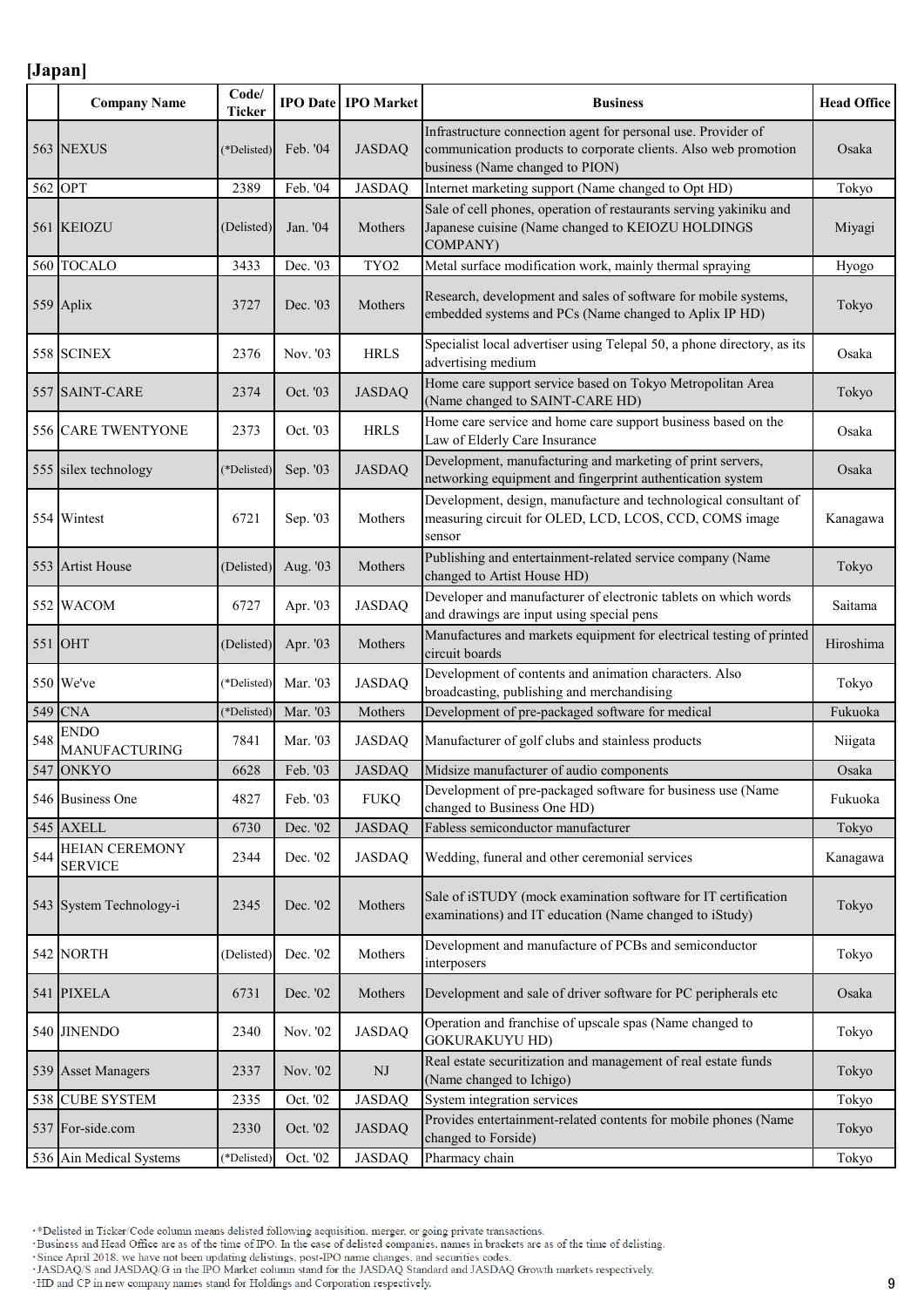|         | <b>Company Name</b>                       | Code/<br><b>Ticker</b> |          | <b>IPO Date IPO Market</b> | <b>Business</b>                                                                                                          | <b>Head Office</b> |
|---------|-------------------------------------------|------------------------|----------|----------------------------|--------------------------------------------------------------------------------------------------------------------------|--------------------|
|         | 535 SOFTFRONT                             | 2321                   | Sep. '02 | NJ                         | Implementations of communication environments based on Voice<br>over IP (VoIP) technology (Name changed to Softfront HD) | Hokkaido           |
|         | 534 NIPPON HERALD FILMS (*Delisted)       |                        | Sep. '02 | <b>JASDAQ</b>              | Movie distribution and promotion                                                                                         | Tokyo              |
| 533     | Dawn                                      | 2303                   | Jun. '02 | ${\rm NJ}$                 | GIS software development                                                                                                 | Hyogo              |
|         | 532 Kyokuto                               | 2300                   | Apr. '02 | <b>JASDAQ</b>              | Dry cleaning chain                                                                                                       | Fukuoka            |
|         | 531 QUIN LAND                             | (Delisted)             | Apr. '02 | NJ                         | Marketing and system integration services. Also used-car dealer                                                          | Hyogo              |
|         | 530 Taisei Lamick                         | 4994                   | Apr. '02 | TYO <sub>2</sub>           | Manufacture of food packaging materials through multi-layer<br>processing of film sheet                                  | Saitama            |
| 529     | Yamada Servicer Synthetic<br>Office       | 4351                   | Mar. '02 | <b>JASDAQ</b>              | Real estate registration and surveying. Also bad loan-related due<br>diligence                                           | Kanagawa           |
| 528     | Gigno System Japan                        | (*Delisted)            | Mar. '02 | NJ                         | Contents provider. Also system solution services                                                                         | Tokyo              |
| 527 CTS |                                           | 4345                   | Mar. '02 | <b>JASDAQ</b>              | Rental of prefab housing. Also sale of road signs and civil<br>engineering safety equipment                              | Nagano             |
| 526     | Ergo-Brains                               | (*Delisted)            | Feb. '02 | NJ                         | Online ad disribution through e-mail                                                                                     | Osaka              |
| 525     | <b>Starcat Cable Network</b>              | (*Delisted)            | Feb. '02 | <b>JASDAQ</b>              | Cable TV and Internet service provider                                                                                   | Aichi              |
| 524     | D3 Publisher                              | (*Delisted)            | Jan. '02 | <b>JASDAQ</b>              | Development and sale of game software                                                                                    | Tokyo              |
| 523     | Pacific Management                        | (Delisted)             | Dec. '01 | <b>JASDAQ</b>              | REIT and asset management                                                                                                | Tokyo              |
| 522     | Yuke's                                    | 4334                   | Dec. '01 | $_{\rm NJ}$                | Development of game software                                                                                             | Osaka              |
| 521 IPS |                                           | 4335                   | Dec. '01 | <b>JASDAQ</b>              | Introduction, support of operation and maintenance services of<br>package software for business use                      | Hyogo              |
| 520     | Advanced Technology and<br><b>Systems</b> | (Delisted)             | Dec. '01 | $_{\rm NJ}$                | Development and manufacturing of storage equipment and devices<br>for IT systems                                         | Kanagawa           |
|         | 519 Works Applications                    | (*Delisted)            | Dec. '01 | <b>JASDAQ</b>              | Development and maintenance of personnel management software                                                             | Tokyo              |
|         | 518 Movie Television                      | (Delisted)             | Dec. '01 | <b>JASDAQ</b>              | Distribution of overseas movies and TV programs to Japanese TV<br>stations. Also produces Japanese language versions     | Tokyo              |
| 517     | Celartem Technology                       | (Delisted)             | Dec. '01 | $\rm{NJ}$                  | Digital image format-related R&D                                                                                         | Osaka              |
| 516     | Hanshin Dispensing<br>Pharmacy            | (*Delisted)            | Dec. '01 | <b>JASDAQ</b>              | Drugstores and dispensing pharmacy operations                                                                            | Hyogo              |
|         | $515$ CSI                                 | 4320                   | Oct. '01 | Mothers                    | Development and sale of medical-related package software (Name<br>changed to CE HD)                                      | Hokkaido           |
| 514     | MIDORIYAKUHIN                             | (*Delisted)            | Oct. '01 | <b>JASDAQ</b>              | Drugstore chain                                                                                                          | Kagoshima          |
| 513     | <b>TASCOSYSTEM</b>                        | (Delisted)             | Sep. '01 | <b>JASDAQ</b>              | Management and operation of restaurants                                                                                  | Hokkaido           |
|         | 512 CS LOGINET                            | (*Delisted)            | Sep. '01 | NJ                         | Wholesaler of music and visual software and consumer games etc                                                           | Aichi              |
| 511     | <b>PROTO</b>                              | 4298                   | Sep. '01 | <b>JASDAQ</b>              | Publisher of used-car information magazines                                                                              | Aichi              |
|         | <b>510 KUZE</b>                           | 2708                   | Sep. '01 | <b>JASDAQ</b>              | Foodstuff wholesaler for family restaurant chains and Japanese-style<br>pub                                              | Tokyo              |
| 509     | <b>SHIN-NIHON</b><br><b>TATEMONO</b>      | 8893                   | Sep. '01 | <b>JASDAQ</b>              | Developer of condominiums and houses for first-time buyers                                                               | Tokyo              |
| 508     | <b>BROCCOLI</b>                           | 2706                   | Sep. '01 | <b>JASDAQ</b>              | Stores specializing in game software character goods                                                                     | Tokyo              |
| 507     | <b>ES-CON JAPAN</b>                       | 8892                   | Aug. '01 | <b>JASDAQ</b>              | Design and sale of condominiums                                                                                          | Osaka              |
|         | 506 Ifuji Sangyo                          | 2924                   | Aug. '01 | <b>JASDAQ</b>              | Processing of eggs, extraction and sale of yolks and whites to<br>bakeries, food processors, etc                         | Fukuoka            |
|         | 505 MegaFusion                            | (*Delisted)            | Aug. '01 | <b>JASDAQ</b>              | Offers animation transmission systems                                                                                    | Tokyo              |
|         | 504 SEPTENI                               | 4293                   | Aug. '01 | <b>JASDAQ</b>              | Low-cost parcel delivery service (Name changed to SEPTENI HD)                                                            | Tokyo              |
| 503     | <b>FUJI SEIKI</b>                         | 6400                   | Aug. '01 | <b>JASDAQ</b>              | Manufacturer of precision molds for plastics                                                                             | Nara               |
|         | 502 CSK Network Systems                   | (*Delisted)            | Aug. '01 | TYO <sub>2</sub>           | Information transmission/processing using communications line.<br>*Wholly taken over by CSK Corporation                  | Tokyo              |
| 501     | THine Electronics                         | 6769                   | Aug. '01 | <b>JASDAQ</b>              | Development, manufacture and sales of system LSI                                                                         | Tokyo              |
| 500     | <b>SANTEC</b>                             | 6777                   | Jul. '01 | NJ                         | Manufacture of optical networking equipment                                                                              | Aichi              |

\*Delisted in Ticker/Code column means delisted following acquisition, merger, or going private transactions.<br>Business and Head Office are as of the time of IPO. In the case of delisted companies, names in brackets are as o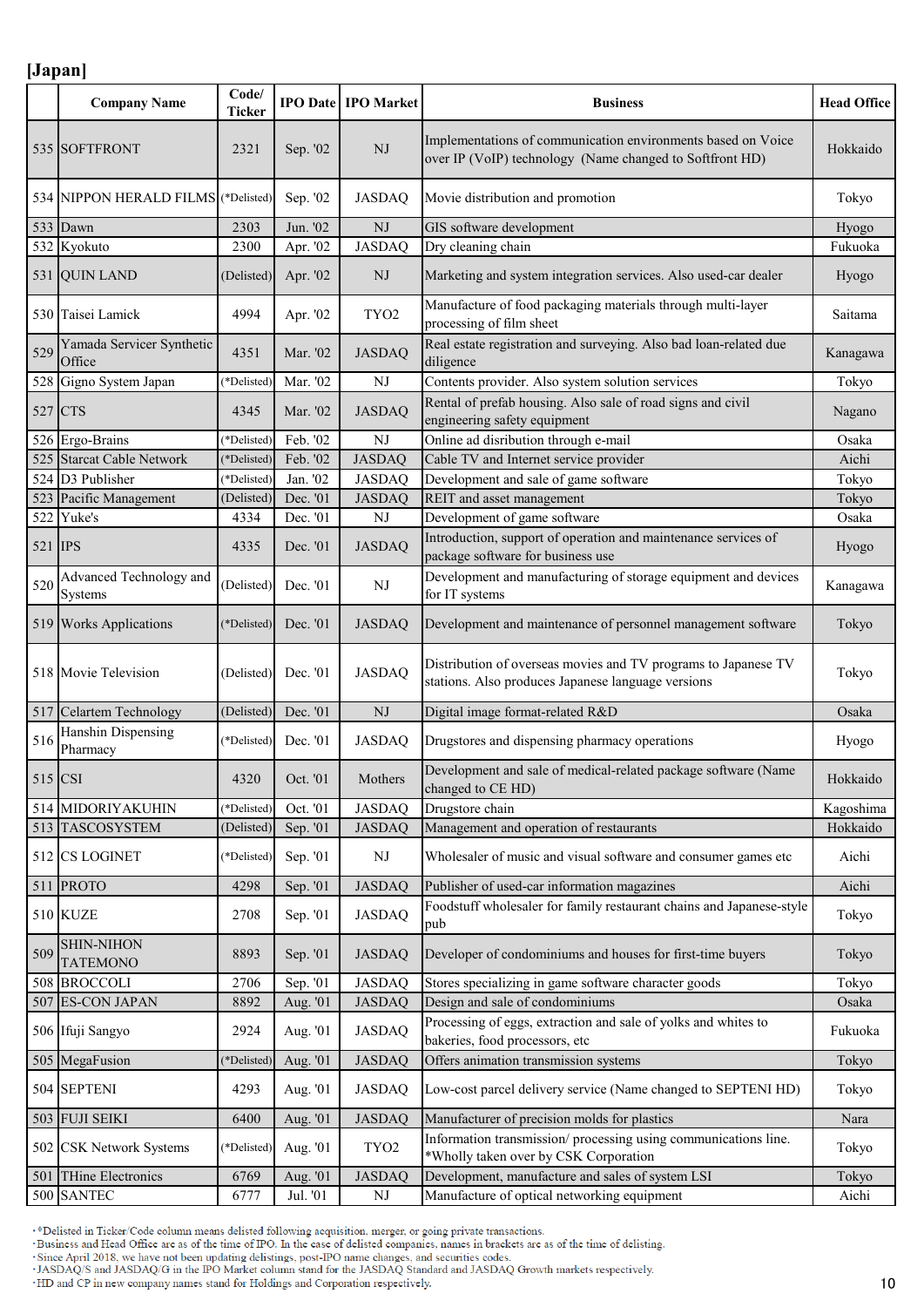|     | <b>Company Name</b>                    | Code/<br><b>Ticker</b> |          | <b>IPO Date IPO Market</b> | <b>Business</b>                                                                                                   | <b>Head Office</b> |
|-----|----------------------------------------|------------------------|----------|----------------------------|-------------------------------------------------------------------------------------------------------------------|--------------------|
|     | 499 SOUGOU SHOUKEN                     | 7850                   | Jul. '01 | <b>JASDAQ</b>              | Printed tools for sales promotion                                                                                 | Hokkaido           |
| 498 | <b>GAGA</b><br><b>COMMUNICATIONS</b>   | (*Delisted)            | Jun. '01 | NJ                         | Independent motion picture distributor                                                                            | Tokyo              |
| 497 | Fullcast                               | 4848                   | Jun. '01 | <b>JASDAQ</b>              | Personal dispatch (Name changed to FULLCAST HD)                                                                   | Tokyo              |
|     | 496 Kura Corporation                   | 2695                   | May. '01 | $_{\rm NJ}$                | Operation of revolving sushi restaurants                                                                          | Osaka              |
| 495 | <b>CAREER BANK</b>                     | 4834                   | Mar. '01 | Ambitious                  | Temporary staff agency                                                                                            | Hokkaido           |
| 494 | KAWASE COMPUTER<br><b>SUPPLIES</b>     | 7851                   | Mar. '01 | OSA <sub>2</sub>           | Business form printing and data processing services                                                               | Osaka              |
|     | 493 Precision System Science           | 7707                   | Feb. '01 | NJ                         | Development and sale of automated DNA extraction system and<br>related software                                   | Tokyo              |
| 492 | Shinto                                 | 5380                   | Feb. '01 | <b>JASDAQ</b>              | Manufacture and sale of clay roof tiles                                                                           | Aichi              |
| 491 | Nihon Enterprise                       | 4829                   | Feb. '01 | NJ                         | Contents provider for mobile phones                                                                               | Tokyo              |
|     | <b>490 INTER ACTION</b>                | 7725                   | Feb. '01 | Mothers                    | Manufacture and development of optical testing devices for<br>semiconductors                                      | Kanagawa           |
|     | 489 RealVision                         | 6786                   | Dec. '00 | Mothers                    | Developer of 3D graphics LSIs and accelerator sub-sytems for PCs<br>and video game machines (Name changed to RVH) | Kanagawa           |
|     | 488 CYBIRD                             | *Delisted)             | Dec. '00 | <b>JASDAQ</b>              | Provider of contents for portable telephones                                                                      | Tokyo              |
|     | 487 CVS Bay Area                       | 2687                   | Dec. '00 | NJ                         | Operator of convinience stores                                                                                    | Chiba              |
|     | 486 EM Sytems                          | 4820                   | Dec. '00 | <b>JASDAQ</b>              | System development for dispensing pharmacies (Name changed to<br><b>EM SYSTEMS)</b>                               | Osaka              |
| 485 | Riberesute                             | 8887                   | Dec. '00 | <b>JASDAQ</b>              | Planning, management and construction for condominiums                                                            | Saitama            |
|     | 484 Prime Network                      | (Delisted)             | Dec. '00 | <b>JASDAQ</b>              | Televised shopping service                                                                                        | Aichi              |
|     | 483 Meiko Electronics                  | 6787                   | Dec. '00 | <b>JASDAQ</b>              | Manufacturer of printed circuit boards                                                                            | Kanagawa           |
| 482 | V TECHNOLOGY                           | 7717                   | Dec. '00 | Mothers                    | Manufacturer of testing devices for plasma LCD makers                                                             | Kanagawa           |
| 481 | <b>TANAKA SEIMITSU</b><br><b>KOGYO</b> | 7218                   | Dec. '00 | <b>JASDAQ</b>              | Manufacturer of parts for automobiles and motorcycles                                                             | Toyama             |
| 480 | Nextware                               | 4814                   | Dec. '00 | NJ                         | Consultation, system design and software development.                                                             | Osaka              |
| 479 | NIHON TRIM                             | 6788                   | Nov. '00 | <b>JASDAQ</b>              | Manufacturer and seller of water ionizer and conditioner                                                          | Osaka              |
|     | 478 DIX KUROKI                         | (Delisted)             | Nov. '00 | <b>JASDAQ</b>              | Planning, management and consultation for rental apartment houses                                                 | Fukuoka            |
| 477 | <b>HARD OFF</b>                        | 2674                   | Nov. '00 | <b>JASDAQ</b>              | Secondhand shop chain                                                                                             | Niigata            |
|     | 476 YUMEMITSUKETAI                     | 2673                   | Oct. '00 | <b>JASDAQ</b>              | Mail-order house, also internet sales                                                                             | Tokyo              |
|     | 475 Keika Express                      | (Delisted)             | Oct. '00 | OSA2                       | Trucking company                                                                                                  | Osaka              |
|     | 474 DesignEXchange                     | (Delisted)             | Oct. '00 | Mothers                    | Publisher of digital contents                                                                                     | Tokyo              |
|     | 473 Toshin                             | 9444                   | Oct. '00 | NJ                         | Sales agecy of cellular phones.                                                                                   | Aichi              |
|     |                                        |                        |          |                            | Publisher of PC-related magazines and books. Also provider of                                                     |                    |
|     | 472 Impress                            | 9479                   | Oct. '00 | TYO1                       | internet services (Name changed to Impress HD)                                                                    | Tokyo              |
| 471 | Noda Screen                            | *Delisted)             | Sep. '00 | $\rm{NJ}$                  | Processing printed circuit boards                                                                                 | Aichi              |
|     | 470 ITOI                               | (*Delisted)            | Sep. '00 | <b>JASDAQ</b>              | Wholesaler of cosmetics                                                                                           | Aichi              |
| 469 | Grace                                  | (Delisted)             | Sep. '00 | <b>OSA NEW</b>             | Consultation for apartment house builders and sellers                                                             | Osaka              |
|     | 468 Nihon Computer Graphic             | (*Delisted)            | Sep. '00 | Mothers                    | Developler of GIS(Geographic Information System)                                                                  | Chiba              |
|     | 467 Digit Brain                        | (*Delisted)            | Sep. '00 | NJ                         | Publisher of PC magazines                                                                                         | Tokyo              |
|     | 466 Kintetsu World Express             | 9375                   | Sep. '00 | $\rm{NJ}$                  | Cargo logistic service                                                                                            | Tokyo              |
|     | 465 Kirindo                            | (*Delisted)            | Sep. '00 | OSA2                       | Retailer of drugs and cosmetics                                                                                   | Osaka              |
| 464 | Urai                                   | (*Delisted)            | Aug. '00 | <b>JASDAQ</b>              | Wholesaler of kimono and jewelry                                                                                  | Kyoto              |
| 463 | Cybozu                                 | 4776                   | Aug. '00 | Mothers                    | Developer of software for inter/intranet                                                                          | Osaka              |
| 462 | Gala                                   | 4777                   | Aug. '00 | NJ                         | Developler and operator of web communities                                                                        | Tokyo              |
| 461 | Aoi Electronics                        | 6832                   | Aug. '00 | TYO <sub>2</sub>           | Manufacturer of elecronic parts                                                                                   | Kagawa             |
|     | 460 Monex                              | 8698                   | Aug. '00 | Mothers                    | Online discount brokerage services (Name changed to Monex<br>Group)                                               | Tokyo              |
|     | 459 Mandarake                          | 2652                   | Jul. '00 | Mothers                    | Retailer of comic books for enthusiasts                                                                           | Tokyo              |
|     | 458 Elmic Systems                      | 4770                   | Jul. '00 | Mothers                    | Developer of computer equipment (Name changed to Zuken Elmic)                                                     | Kanagawa           |
|     | 457 F&M                                | 4771                   | Jul. '00 | $\rm{NJ}$                  | Book obligation agency for private enterprises                                                                    | Osaka              |
|     | 456 TOW                                | 4767                   | Jul. '00 | <b>JASDAQ</b>              | Event promortor                                                                                                   | Tokyo              |

\*Delisted in Ticker/Code column means delisted following acquisition, merger, or going private transactions.<br>Business and Head Office are as of the time of IPO. In the case of delisted companies, names in brackets are as o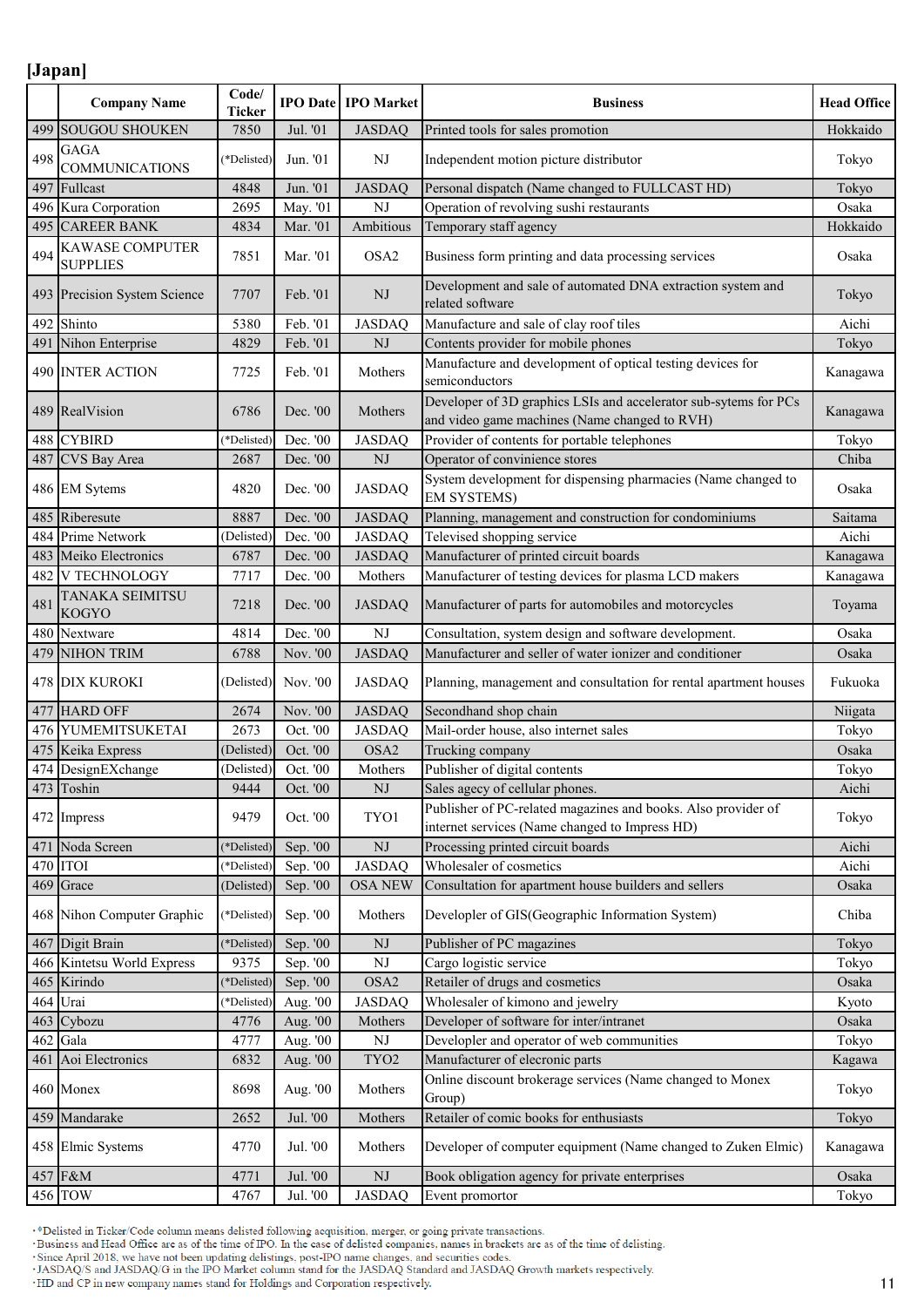|        | <b>Company Name</b>                        | Code/<br><b>Ticker</b> |          | <b>IPO Date IPO Market</b> | <b>Business</b>                                                                                       | <b>Head Office</b> |
|--------|--------------------------------------------|------------------------|----------|----------------------------|-------------------------------------------------------------------------------------------------------|--------------------|
|        | 455 Information Creative                   | 4769                   | Jul. '00 | <b>JASDAQ</b>              | Developer of software                                                                                 | Tokyo              |
| 454    | Plat Home                                  | 6836                   | Jul. '00 | Mothers                    | Developer and retailer of Open-Source based OSs and PCs                                               | Tokyo              |
| 453 PA |                                            | 4766                   | Jul. '00 | Mothers                    | Publisher of recruiting magazines                                                                     | Niigata            |
|        | 452 Alpha                                  | 4760                   | Jun. '00 | <b>JASDAQ</b>              | Provider of various sales promortion tools                                                            | Okayama            |
|        | 451 Mitta                                  | 7646                   | Jun. '00 | <b>JASDAQ</b>              | Operator and owner of supermarkets (Name changed to PLANT)                                            | Fukui              |
| 450    | ValueClick Japan                           | (Delisted)             | May. '00 | Mothers                    | Provider of Internet advertisement                                                                    | Tokyo              |
| 449    | Intelligence                               | (*Delisted)            | Apr. '00 | <b>JASDAQ</b>              | Temporary staff agency                                                                                | Tokyo              |
| 448    | Tosnet                                     | 4754                   | Apr. '00 | <b>JASDAQ</b>              | Security company                                                                                      | Miyagi             |
| 447    | Daisan                                     | 4750                   | Mar. '00 | OSA2                       | Manufacturing footing equipment for construction sites                                                | Osaka              |
| 446    | <b>MESCO</b>                               | 1737                   | Mar. '00 | TYO <sub>2</sub>           | Industiral plant enginerring and construction                                                         | Tokyo              |
| 445    | Toukei Computer                            | 4746                   | Mar. '00 | TYO <sub>2</sub>           | Development of software                                                                               | Kanagawa           |
|        | 444 Meikyosha                              | (Delisted)             | Feb. '00 | <b>JASDAQ</b>              | Operator of stores selling video game software and CDs (Name<br>changed to NESTAGE)                   | Osaka              |
| 443    | Ichibanya                                  | 7630                   | Feb. '00 | <b>JASDAQ</b>              | Owns and operates curry restaurants                                                                   | Aichi              |
|        | 442 BIG Group                              | 9439                   | Dec. '99 | <b>JASDAQ</b>              | Mobile phone subscription agency (Name changed to M.H.<br>GROUP)                                      | Shimane            |
| 441    | Ishii Hyoki                                | 6336                   | Dec. '99 | <b>HRS</b>                 | Manufacturing and sales of printed wiring board                                                       | Hiroshima          |
|        | 440 Sammy                                  | 6460                   | Dec. '99 | <b>JASDAQ</b>              | Manufacturing and sales of pachinko/pachislot-amusement<br>equipments (Name changed to SEGA SAMMY HD) | Tokyo              |
| 439    | Kyosha                                     | 6837                   | Nov. '99 | <b>JASDAQ</b>              | Manufacturing and sales of printed wiring board                                                       | Kyoto              |
|        | 438 Ukai                                   | 7621                   | Nov. '99 | <b>JASDAQ</b>              | Management of restaurants and amusement theme parks                                                   | Tokyo              |
|        | 437 Nippon RAD                             | 4736                   | Nov. '99 | <b>JASDAQ</b>              | Development of software for communications, business, controlling                                     | Tokyo              |
|        | 436 Being                                  | 4734                   | Oct. '99 | <b>JASDAQ</b>              | Development and sale of prepackaged CAD software for contractors                                      | Mie                |
| 435    | <b>OBIC BUSINESS</b><br><b>CONSULTANTS</b> | 4733                   | Oct. '99 | <b>JASDAQ</b>              | Development of prepackaged financial software                                                         | Tokyo              |
| 434    | Morbilepone<br>Telecommunications          | 9438                   | Oct. '99 | <b>JASDAQ</b>              | Mobile telecommuinication agency                                                                      | Tokyo              |
|        | 433 TAY TWO                                | 7610                   | Sep. '99 | <b>JASDAQ</b>              | Operation of stores selling new/secondhand comic books and home<br>game software                      | Okayama            |
| 432    | <b>USS</b>                                 | 4732                   | Sep. '99 | NGO <sub>2</sub>           | Auction company of used-cars                                                                          | Aichi              |
|        | 431 Global Media Online                    | 9449                   | Aug. '99 | <b>JASDAQ</b>              | Internet provider service (Name changed to GMO internet)                                              | Tokyo              |
|        | 430 SK Japan                               | 7608                   | Aug. '99 | <b>OSA NEW</b>             | Design and sale of products used as prizes at game arcades                                            | Osaka              |
| 429    | Internet Initiative Japan                  | IIJI                   | Aug. '99 | <b>NASDAQ</b>              | Internet provider service (Dec '05. Mothers)                                                          | Tokyo              |
|        | 428 CAC                                    | 4725                   | Jul. '99 | <b>JASDAQ</b>              | Independent software house(Name changed to CAC HD)                                                    | Tokyo              |
| 427    | Fuji                                       | 7605                   | Jun. '99 | <b>JASDAQ</b>              | Sendai based chain specializing In wheelsand tires                                                    | Miyagi             |
| 426    | <b>KYOEI SANGYO</b>                        | (Delisted)             | Jun. '99 | <b>JASDAQ</b>              | Construction of rental apartment building                                                             | Hiroshima          |
| 425    | <b>UNICAFE</b>                             | 2597                   | Jun. '99 | <b>JASDAQ</b>              | Commercial-use coffee producer and marketer                                                           | Tokyo              |
| 424    | <b>UMENOHANA</b>                           | 7604                   | Apr. '99 | <b>JASDAQ</b>              | Chain store operator of Japanese foodrestaurant                                                       | Fukuoka            |
| 423    | <b>ALPHA SYSTEMS</b>                       | 4719                   | Apr. '99 | <b>JASDAQ</b>              | Software development                                                                                  | Tokyo              |
|        | 422 SODEXO JAPAN                           | (*Delisted)            | Feb. '99 | <b>JASDAQ</b>              | Meal service provider for hospitals and welfare institutes (Name<br>changed to LEOC)                  | Hokkaido           |
| 421    | WASEDA ACADEMY                             | 4718                   | Feb. '99 | <b>JASDAQ</b>              | Operator of cram schools                                                                              | Tokyo              |
|        | 420 MAC HOUSE                              | 7603                   | Feb. '99 | <b>JASDAQ</b>              | Operator of chain stores selling jeans and other casual clothes                                       | Tokyo              |
| 419    | <b>POPLAR</b>                              | 7601                   | Feb. '99 | <b>JASDAQ</b>              | Opreator of convenience stores                                                                        | Hiroshima          |
|        | 418 Nikko Travel                           | 9373                   | Feb. '99 | <b>JASDAQ</b>              | Travel agency targeting 60-70 years old                                                               | Tokyo              |
| 417    | MUSASHI SEIMITSU<br><b>INDUSTRY</b>        | 7220                   | Dec. '98 | <b>JASDAQ</b>              | Maker of automobile parts                                                                             | Aichi              |
|        | 416 ARGO GRAPHICS                          | 7595                   | Nov. '98 | <b>JASDAQ</b>              | Sales of computer system that use CATIA 3-D CAD software                                              | Tokyo              |
| 415    | MOSHI MOSHI<br><b>HOTLINE</b>              | 4708                   | Oct. '98 | <b>JASDAQ</b>              | Telemarketing service (Name changed to Relia)                                                         | Tokyo              |

\*Delisted in Ticker/Code column means delisted following acquisition, merger, or going private transactions.<br>Business and Head Office are as of the time of IPO. In the case of delisted companies, names in brackets are as o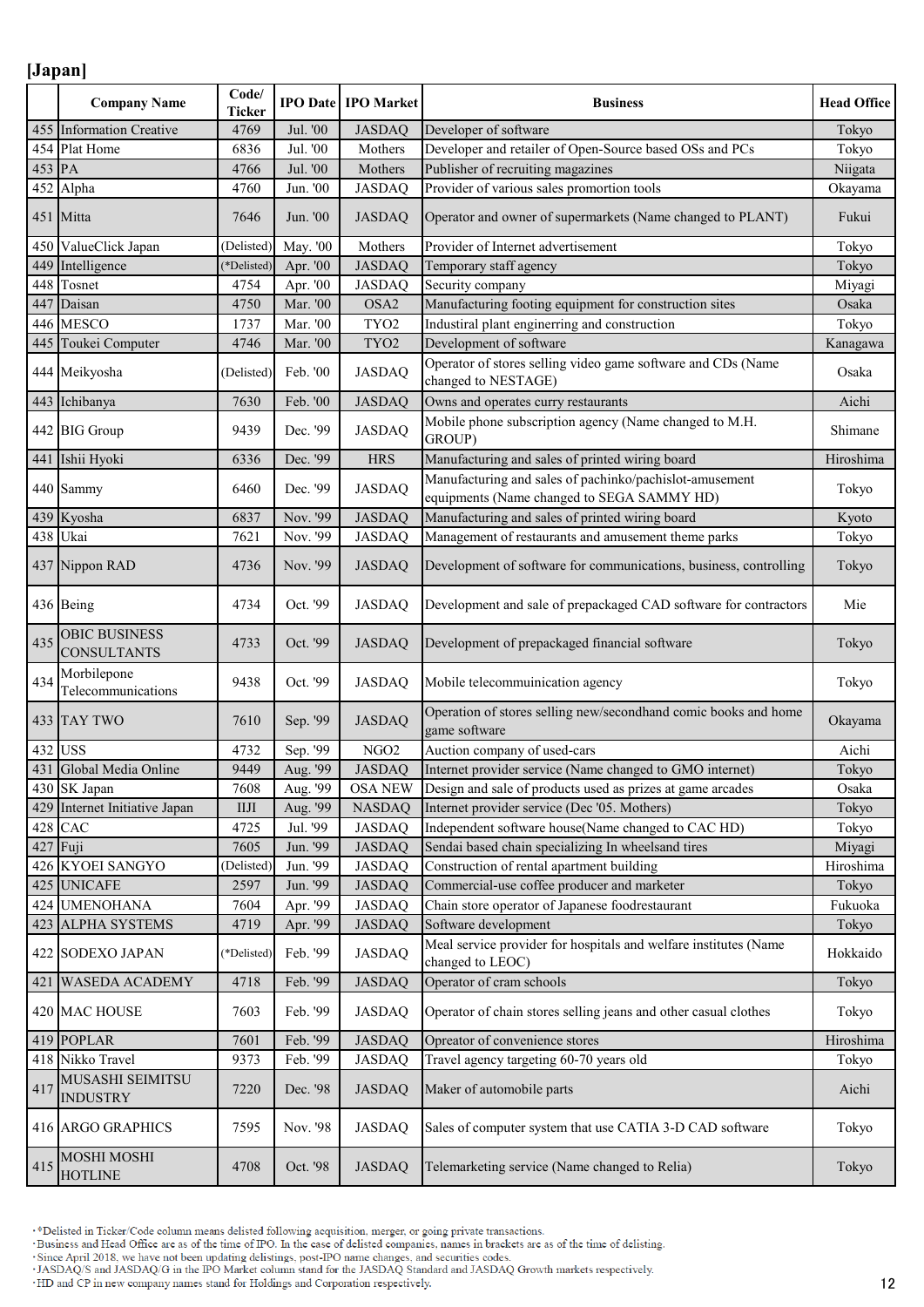|     | <b>Company Name</b>                        | Code/<br>Ticker |          | <b>IPO Date   IPO Market</b> | <b>Business</b>                                                                                                            | <b>Head Office</b> |
|-----|--------------------------------------------|-----------------|----------|------------------------------|----------------------------------------------------------------------------------------------------------------------------|--------------------|
|     | 414 UNIPULSE                               | *Delisted)      | Sep. '98 | <b>JASDAQ</b>                | System house specializing in development of DC amps and digital<br>indicators for load cell                                | Saitama            |
| 413 | JAPAN ELECTRONIC<br><b>MATERIALS</b>       | 6855            | Aug. '98 | <b>JASDAQ</b>                | Development of wafer testing components and devices                                                                        | Hyogo              |
| 412 | MegaChips                                  | 6875            | Aug. '98 | <b>JASDAQ</b>                | Custom development of LSI                                                                                                  | Osaka              |
| 411 | Access                                     | (Delisted)      | Jul. '98 | <b>JASDAQ</b>                | Software developer                                                                                                         | Osaka              |
| 410 | <b>TOKYO</b> Lithmatic                     | (*Delisted)     | Jul. '98 | <b>JASDAQ</b>                | Electronic publishing, plate-making and printing                                                                           | Tokyo              |
| 409 | <b>PALTEK</b>                              | 7587            | Jul. '98 | <b>JASDAQ</b>                | Import and processing of ICs                                                                                               | Kanagawa           |
|     | 408 KITAGAWA SEIKI                         | 6327            | Jun. '98 | <b>JASDAQ</b>                | Manufacturer of printed circuit board press machines                                                                       | Hiroshima          |
| 407 | TSUCHIYA TWOBY<br><b>HOME</b>              | (*Delisted)     | Apr. '98 | <b>JASDAQ</b>                | Builder of houses using 2x4 construction processs                                                                          | Hokkaido           |
|     | 406 Toshin Housing                         | (Delisted)      | Apr. '98 | <b>JASDAQ</b>                | Builder dealing in construction and sale of wood-frame rental,<br>orderbuilt and single-family housing                     | Aichi              |
| 405 | People                                     | 7865            | Apr. '98 | <b>JASDAQ</b>                | Development and sale of toys (Name changed to People)                                                                      | Tokyo              |
| 404 | HIGASHIMARU                                | 2058            | Mar. '98 | <b>FUK</b>                   | Production and sale of flour and flavoring for noodles                                                                     | Kagoshima          |
|     | 403 RORZE                                  | 6323            | Dec. '97 | <b>JASDAQ</b>                | Development, manufacture and sale of water conveyor systems and<br>glass PCB conveyor systems                              | Hiroshima          |
| 402 | <b>KYOSHIN</b><br><b>TECHNOSONIC</b>       | (*Delisted)     | Dec. '97 | <b>JASDAQ</b>                | Trader of electric parts for recording media and system products                                                           | Tokyo              |
|     | 401 ARGO21                                 | (*Delisted)     | Nov. '97 | <b>JASDAQ</b>                | Provider of network systems and integration of network computing                                                           | Tokyo              |
| 400 | C. Uyemura                                 | 4966            | Nov. '97 | OSA2                         | Wholesaler of plating chemicals and equipment                                                                              | Osaka              |
| 399 | <b>AKIKAWA FOODS &amp;</b><br><b>FARMS</b> | 1380            | Nov. '97 | <b>JASDAQ</b>                | Producer of meats and other food products                                                                                  | Yamaguchi          |
|     | 398 YAMANO HOLDINGS                        | 7571            | Nov. '97 | <b>JASDAQ</b>                | Door-to-door sales of Japanese kimonos, accessories, jewelry,<br>bedding, and western clothing (Name changed to YAMANO HD) | Tokyo              |
|     | 397 MONTECARLO                             | (*Delisted)     | Nov. '97 | <b>JASDAQ</b>                | Retailer of autmobile supplies and operation of franchise chain                                                            | Hiroshima          |
|     | 396 NIPPON PALLET POOL                     | 4690            | Nov. '97 | <b>JASDAQ</b>                | Rental of freight pallets and related equipment                                                                            | Osaka              |
|     | $395$ COLIN                                | (Delisted)      | Nov. '97 | <b>JASDAQ</b>                | Maker of electronic blood pressure gauges and other medical<br>instrument                                                  | Aichi              |
|     | 394 JAPAN CARE SERVICE                     | (*Delisted)     | Oct. '97 | <b>JASDAQ</b>                | Care services and sale of supplies and equipment used to care for the<br>elderly                                           | Hokkaido           |
|     | 393 TACMINA                                | 6322            | Oct. '97 | OSA2                         | Maker of various fluid supply control system                                                                               | Osaka              |
|     | 392 ATLUS                                  | (*Delisted)     | Oct. '97 | <b>JASDAQ</b>                | Computer game software developer                                                                                           | Tokyo              |
|     | 391 HORIUCHI COLOR                         | (*Delisted)     | Sep. '97 | OSA <sub>2</sub>             | Developer, printer and duplicater of film for professional<br>photographers                                                | Osaka              |
| 390 | <b>GLOBAL FOOD</b><br><b>CREATORS</b>      | 7559            | Sep. '97 | <b>JASDAQ</b>                | Wholesale of agricultural and marine food products                                                                         | Gifu               |
|     | 389 Earth                                  | (Delisted)      | Sep. '97 | SAP                          | Consumer financing company (Name changed to RH Insigno)                                                                    | Hokkaido           |
| 388 | C & S                                      | (*Delisted)     | Sep. '97 | <b>JASDAQ</b>                | Operator of a convenience store franchise chian                                                                            | Tokyo              |
| 387 | <b>QSAI</b>                                | (*Delisted)     | Sep. '97 | <b>JASDAQ</b>                | Maker of frozen and processed food                                                                                         | Fukuoka            |
|     | 386 Ota Floriculture Auction               | 7555            | Sep. '97 | <b>JASDAQ</b>                | Wholesaler of flowers for floral industry                                                                                  | Tokyo              |
|     | 385 MURO                                   | 7264            | Aug. '97 | <b>JASDAQ</b>                | Maker of miniature pressed autmobile parts                                                                                 | Tokyo              |
|     | 384 ROUND ONE                              | 4680            | Aug. '97 | OSA2                         | Operator of amusement facilities such as bowling alleys                                                                    | Osaka              |
|     | 383 THANKS JAPAN                           | (*Delisted)     | Aug. '97 | <b>JASDAQ</b>                | Operator of a discount store chain                                                                                         | Saga               |
|     | 382 S.S.V.                                 | (*Delisted)     | Aug. '97 | NGO <sub>2</sub>             | Supermarket operator                                                                                                       | Nagano             |
| 381 | <b>AUTO HELLOES</b>                        | (*Delisted)     | Jul. '97 | <b>JASDAQ</b>                | Retail of autmobile goods and parts                                                                                        | Hokkaido           |
|     | 380 MIYACHI TECHNOS                        | (*Delisted)     | Jun. '97 | <b>JASDAQ</b>                | Maker of laser processing equipment and precision welding<br>equipment                                                     | Chiba              |
|     | 379 GRAPHIC PRODUCTS                       | (*Delisted)     | Jun. '97 | <b>JASDAQ</b>                | Development, manufacture and sale of CAD/CAM systems for use in<br>mold production                                         | Tokyo              |
|     | 378 Kakiyasu Honten                        | 2294            | Jun. '97 | <b>JASDAQ</b>                | Operator of sukiyaki/shabushyabu restaurants                                                                               | Mie                |

\*Delisted in Ticker/Code column means delisted following acquisition, merger, or going private transactions.<br>Business and Head Office are as of the time of IPO. In the case of delisted companies, names in brackets are as o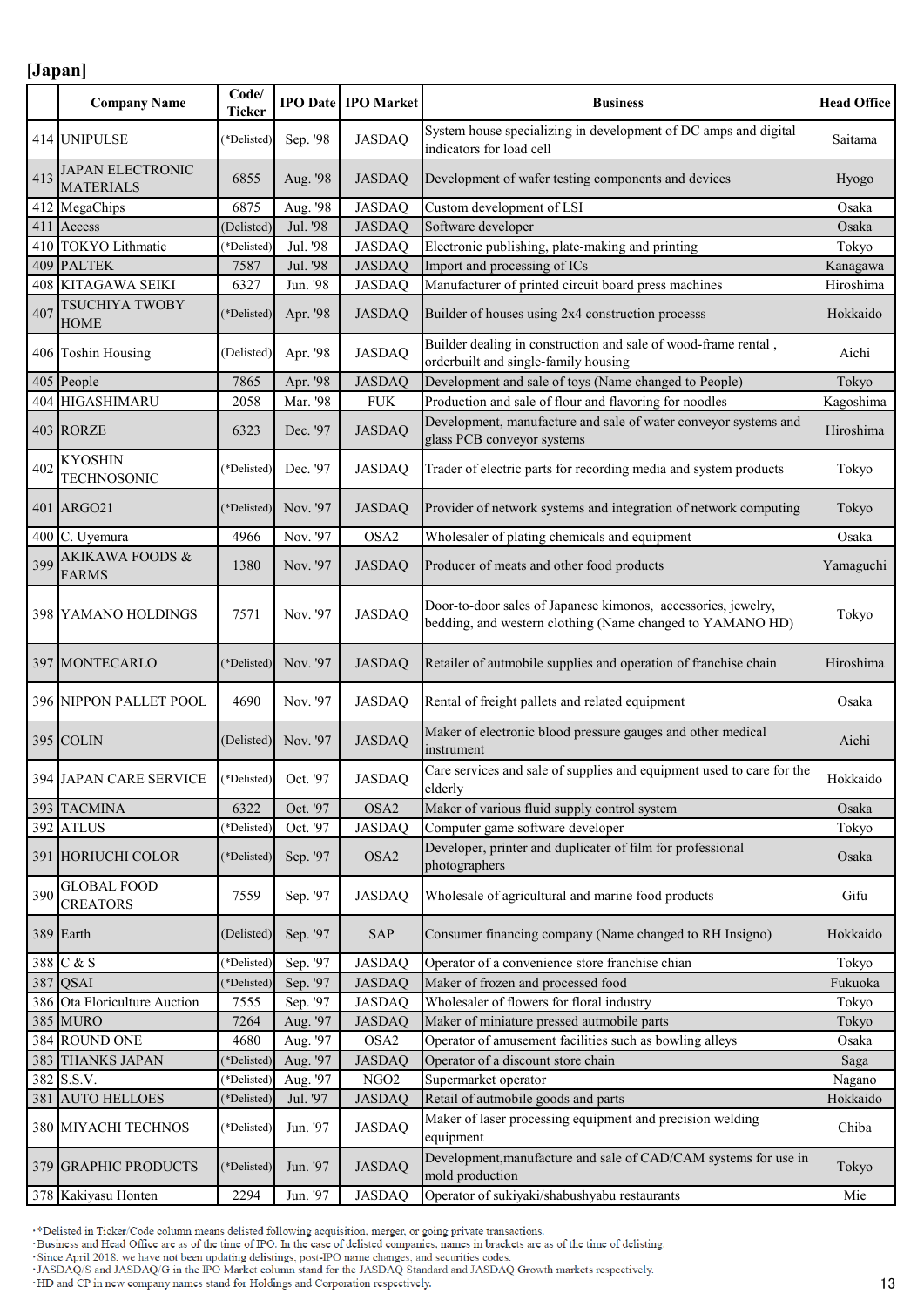|     | <b>Company Name</b>                    | Code/<br><b>Ticker</b> |          | <b>IPO Date IPO Market</b> | <b>Business</b>                                                                      | <b>Head Office</b> |
|-----|----------------------------------------|------------------------|----------|----------------------------|--------------------------------------------------------------------------------------|--------------------|
| 377 | <b>MEGANE TOP</b>                      | *Delisted)             | Jun. '97 | <b>JASDAQ</b>              | Operator of eyeglass chain store                                                     | Shizuoka           |
|     | 376 SETA                               | (Delisted)             | May. '97 | <b>JASDAQ</b>              | Game software developer                                                              | Tokyo              |
|     | 375 NIPPAN RENTAL                      | 4669                   | Apr. '97 | <b>JASDAQ</b>              | Rental of construction machinery.                                                    | Gunma              |
| 374 | MEIKO NETWORK<br><b>JAPAN</b>          | 4668                   | Apr. '97 | <b>JASDAQ</b>              | Franchise headquarters of cram school.                                               | Tokyo              |
| 373 | FALCO biosystems                       | 4671                   | Apr. '97 | OSA2,KYO                   | Consigned of clinical testing (Name changed to FALCO HD)                             | Kyoto              |
| 372 | <b>MICRONICS JAPAN</b>                 | 6871                   | Apr. '97 | <b>JASDAQ</b>              | Maker of semiconductor equipment                                                     | Tokyo              |
| 371 | Ibiden Greentec                        | (*Delisted)            | Apr. '97 | NGO <sub>2</sub>           | Civil engireering company                                                            | Gifu               |
|     | 370 AISAN TECHNOLOGY                   | 4667                   | Apr. '97 | <b>JASDAQ</b>              | Maker of CAD systems for surveying work.                                             | Aichi              |
| 369 | PARK24                                 | 4666                   | Mar. '97 | <b>JASDAQ</b>              | Operator of short-term car parks                                                     | Tokyo              |
|     | 368 TOKEN                              | 1766                   | Mar. '97 | <b>JASDAQ</b>              | Construction and lease of building                                                   | Aichi              |
| 367 | THE TOHOKU BANK                        | 8349                   | Mar. '97 | TYO <sub>2</sub>           | Bank                                                                                 | Iwate              |
| 366 | <b>TANAKA</b><br><b>GALVANIZING</b>    | (*Delisted)            | Feb. '97 | <b>JASDAQ</b>              | Hot garvanizing of steel structure and steel products                                | Osaka              |
|     | <b>365 ONEX</b>                        | 5987                   | Feb. '97 | <b>JASDAQ</b>              | Heat treatment of ferrous and nonferrous metal parts                                 | Kanagawa           |
|     | 364 ESTELLE                            | 7872                   | Feb. '97 | <b>JASDAQ</b>              | Manufacture and sale of jewely (Name changed to As-me<br><b>ESTELLE</b> )            | Tokyo              |
|     | 363 SHINPO                             | 5903                   | Jan. '97 | <b>JASDAQ</b>              | Manufacture and sale of smokeless grills                                             | Aichi              |
| 362 | <b>GREEN CROSS</b>                     | 7533                   | Dec. '96 | <b>FUK</b>                 | Sale of safety related equipment                                                     | Fukuoka            |
|     | 361 Focus Systems                      | 4662                   | Dec. '96 | <b>JASDAQ</b>              | Software developer                                                                   | Tokyo              |
|     | 360 THE TOTTORI BANK                   | 8383                   | Dec. '96 | OSA2, HIR                  | <b>Bank</b>                                                                          | Tottori            |
| 359 | YUSHIN PRECISION<br><b>EQUIPMENT</b>   | 6482                   | Dec. '96 |                            | OSA2, KYO Maker of FA equipment and industrial robots                                | Kyoto              |
|     | 358 SEIWA                              | 7531                   | Dec. '96 | <b>JASDAQ</b>              | Wholesale of steel products(Name changed to SEIWA CHUO HD<br>CP)                     | Osaka              |
|     | 357 AJIS                               | 4659                   | Nov. '96 | <b>JASDAQ</b>              | Inventory management service                                                         | Tokyo              |
| 356 | <b>ENVIRONMENTAL</b><br>CONTROL CENTER | 4657                   | Nov. '96 | <b>JASDAQ</b>              | Environmental consulting                                                             | Tokyo              |
| 355 | <b>NAKANISHI MFG</b>                   | 5941                   | Nov. '96 | OSA <sub>2</sub>           | Maker of commercial-use kitchen equipment                                            | Osaka              |
|     | 354 System Soft                        | 7527                   | Nov. '96 | <b>JASDAQ</b>              | Software developer                                                                   | Fukuoka            |
|     | 353 SIGMA KOKI                         | 7713                   | Nov. '96 | <b>JASDAQ</b>              | Maker of precision optical equipment                                                 | Saitama            |
|     | 352 NANSIN                             | 7399                   | Nov. '96 | <b>JASDAQ</b>              | Maker of casters for transportation                                                  | Tokyo              |
|     | <b>351 NOVA</b>                        | (Delisted)             | Nov. '96 | <b>JASDAQ</b>              | Language school operator                                                             | Osaka              |
|     | 350 RIX                                | 7525                   | Nov. '96 | <b>FUK</b>                 | Maker of high pressure equipment                                                     | Fukuoka            |
|     | 349 ODELIC                             | 6889                   | Nov. '96 | <b>JASDAQ</b>              | Maker of lighting equipment for commercial facilities and housing                    | Tokyo              |
| 348 | <b>ART VIVANT</b>                      | 7523                   | Nov. '96 | <b>JASDAQ</b>              | Sale of lithograph artworks through exhibits                                         | Tokyo              |
|     | 347 Eco's                              | 7520                   | Oct. '96 | <b>JASDAQ</b>              | Supermarket operator                                                                 | Tokyo              |
|     | 346 Ferrotec                           | 6890                   | Oct. '96 | <b>JASDAQ</b>              | Maker of products applying magnetic fluids                                           | Tokyo              |
| 345 | <b>GOYO INTEX</b>                      | 7519                   | Oct. '96 | <b>JASDAQ</b>              | Sale of curtains                                                                     | Aichi              |
|     | 344 Net One Systems                    | 7518                   | Oct. '96 | <b>JASDAQ</b>              | Provider of network systems and integration of network computing                     | Tokyo              |
| 343 | <b>KURODA ELECTRIC</b>                 | 7517                   | Oct. '96 | OSA2                       | Sale of electronics                                                                  | Osaka              |
| 342 | Woodland                               | (*Delisted)            | Oct. '96 | <b>JASDAQ</b>              | Software developer                                                                   | Osaka              |
|     | 341 NIHON UNICOM                       | (*Delisted)            | Oct. '96 | <b>JASDAQ</b>              | Commodity futures trader (Name changed to UNICOM GROUP<br>HD)                        | Tokyo              |
| 340 | <b>HIMARAYA</b>                        | 7514                   | Sep. '96 | <b>JASDAQ</b>              | Roadside sporting goods retailer                                                     | Gifu               |
|     | 339 Maruyoshi Center                   | 7515                   | Sep. '96 | OSA2                       | Supermarket operator                                                                 | Kanagawa           |
|     | 338 Shobunsha Publications             | 9475                   | Sep. '96 | <b>JASDAQ</b>              | Publisher of maps and guidebooks                                                     | Tokyo              |
| 337 | <b>ARRK</b>                            | 7873                   | Sep. '96 | <b>JASDAQ</b>              | Maker of prototype industrial products                                               | Osaka              |
| 336 | <b>URBAN</b>                           | (Delisted              | Sep. '96 | <b>JASDAQ</b>              | Developer of condominiums                                                            | Hiroshima          |
| 335 | <b>TAISEI</b>                          | 4649                   | Sep. '96 | JASDAQ                     | Building maintenance operator                                                        | Aichi              |
| 334 | TAKEBISHI ELECTRIC<br><b>SALES</b>     | 7510                   | Sep. '96 | OSA2,KYO                   | Wholesaler of electrical equipment for industrial use (Name changed<br>to TAKEBISHI) | Kyoto              |
|     | 333 TAKEFUJI                           | (Delisted)             | Aug. '96 | <b>JASDAQ</b>              | Consumer financing company                                                           | Tokyo              |

\*Delisted in Ticker/Code column means delisted following acquisition, merger, or going private transactions.<br>Business and Head Office are as of the time of IPO. In the case of delisted companies, names in brackets are as o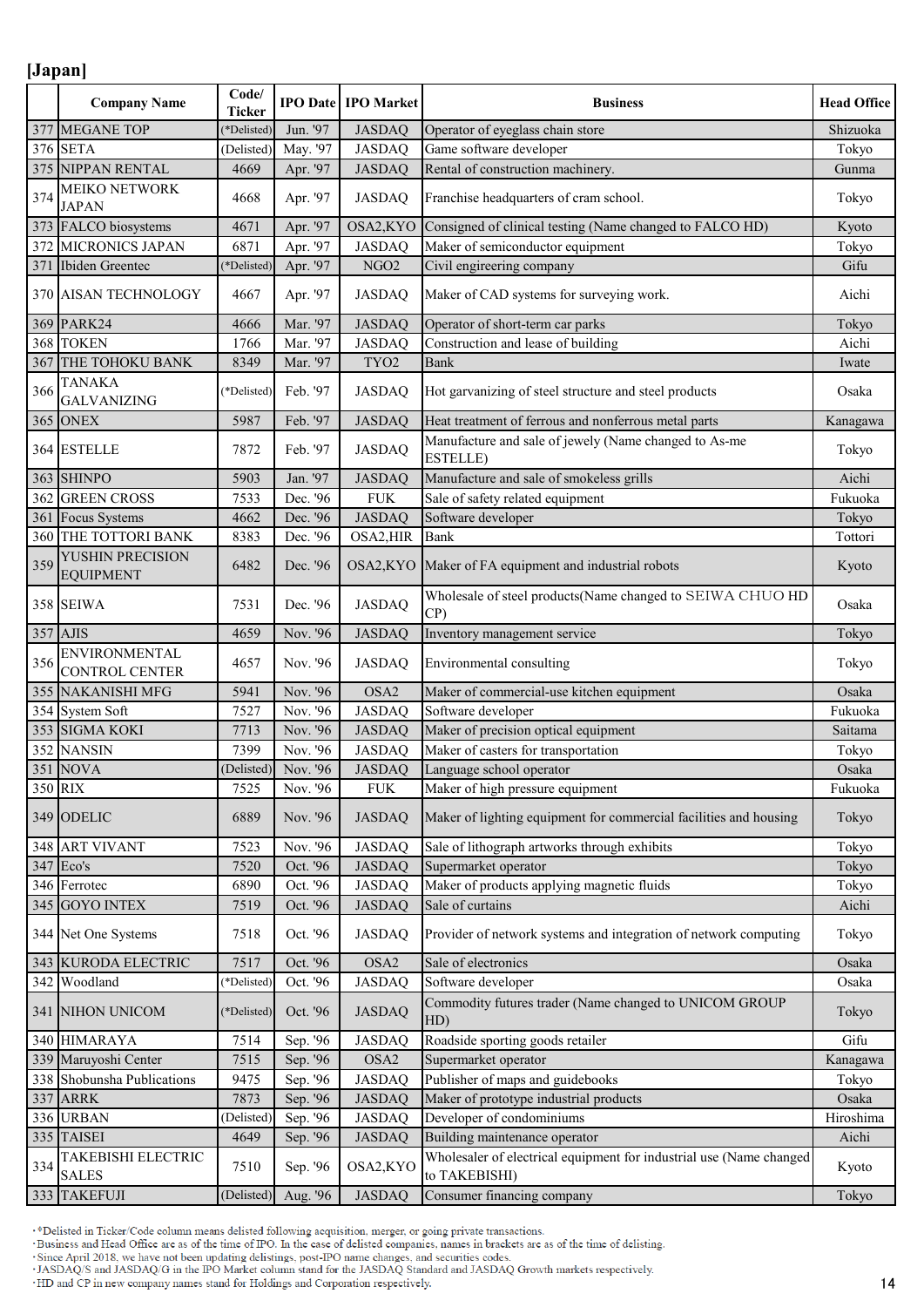|        | <b>Company Name</b>                        | Code/<br>Ticker |          | <b>IPO Date IPO Market</b> | <b>Business</b>                                                            | <b>Head Office</b> |
|--------|--------------------------------------------|-----------------|----------|----------------------------|----------------------------------------------------------------------------|--------------------|
| 332    | <b>FUJIMAK</b>                             | 5965            | Aug. '96 | <b>JASDAQ</b>              | Maker of commercial kitchen equipment                                      | Tokyo              |
| 331 KB |                                            | *Delisted)      | Aug. '96 | <b>JASDAQ</b>              | Producer of refrigerated and frozen food                                   | Tokyo              |
| 330    | ISHII TOOL &<br><b>ENGINEERING</b>         | 6314            | Aug. '96 | <b>JASDAQ</b>              | Maker of semiconductor assembly equipment                                  | Oita               |
| 329    | <b>HOUSE OF ROSE</b>                       | 7506            | Aug. '96 | <b>JASDAQ</b>              | Operator of natural cosmetics and toiletries chain                         | Tokyo              |
| 328    | <b>KOHSOKU</b>                             | 7504            | Aug. '96 | <b>JASDAQ</b>              | Sale of food packaging materials                                           | Miyagi             |
| 327    | <b>PULSTEC INDUSTRIAL</b>                  | 6894            | Aug. '96 | <b>JASDAQ</b>              | Maker of inspection equipment for optical disks                            | Shizuoka           |
|        | 326 IMI                                    | (*Delisted)     | Jul. '96 | <b>JASDAQ</b>              | Import and sale of medical equipment                                       | Saitama            |
|        | 325 PLAZA CREATE                           | 7502            | Jul. '96 | <b>JASDAQ</b>              | Operator of photo processing stores                                        | Aichi              |
| 324    | Imagineer                                  | 4644            | Jul. '96 | <b>JASDAQ</b>              | Computer game software developer                                           | Tokyo              |
| 323    | <b>TIEMCO</b>                              | 7501            | Jun. '96 | <b>JASDAQ</b>              | Sale of fishing tackle                                                     | Tokyo              |
| 322    | Altech                                     | 4641            | Jun. '96 | <b>JASDAQ</b>              | Sale of electronic system of machinery                                     | Kanagawa           |
| 321    | <b>SURUGA</b>                              | 7874            | Jun. '96 | <b>JASDAQ</b>              | Maker of daily necessities (Name changed to LEC)                           | Shizuoka           |
| 320    | Daimon                                     | (*Delisted)     | Apr. '96 | <b>JASDAQ</b>              | Discount liquor stores                                                     | Kanagawa           |
| 319    | <b>AKAGI SUISAN</b>                        | (*Delisted)     | Apr. '96 | <b>JASDAQ</b>              | Maker of processed seafoods                                                | Gunma              |
|        | 318 Tohoku Enterprise                      | (Delisted)      | Apr. '96 | <b>JASDAQ</b>              | Engineering company for water supply and sewerage facility<br>installation | Fukushima          |
|        | 317 KYOWA KOGYOSHO                         | 5971            | Mar. '96 | <b>JASDAQ</b>              | Maker of screws and steel bolts                                            | Ishikawa           |
|        | 316 KONAKA                                 | 7494            | Mar. '96 | <b>JASDAQ</b>              | Retailer of men's clothing                                                 | Kanagawa           |
| 315    | <b>MARUMIYA</b><br><b>SHIMOKAWA</b>        | (*Delisted)     | Mar. '96 | <b>FUK</b>                 | Supermarket operator (Name changed to Marumiya Store)                      | Oita               |
|        | 314 DAIICHI COMMODITIES                    | 8746            | Mar. '96 | <b>JASDAQ</b>              | Commodity futures trader                                                   | Tokyo              |
| 313    | <b>KIDOH</b><br>CONSTRUCTION               | (*Delisted)     | Mar. '96 | OSA <sub>2</sub>           | Construction of public works                                               | Osaka              |
| 312    | <b>HIKARI TSUSHIN</b>                      | 9435            | Feb. '96 | <b>JASDAQ</b>              | Telecomunications subscription agency                                      | Tokyo              |
| 311    | <b>KITAGAWA</b><br><b>INDUSTRIES</b>       | 6896            | Feb. '96 | NGO <sub>2</sub>           | Maker of plastic parts for industrial use                                  | Aichi              |
| 310    | NIPPON KODOSHI                             | 3891            | Feb. '96 | <b>JASDAQ</b>              | Maker of insulating paper                                                  | Kochi              |
| 309    | <b>TWINBIRD</b>                            | 6897            | Feb. '96 | NIG(F)                     | Maker of home electronical appliances and outdoor goods                    | Niigata            |
| 308    | Matumoto Kenko                             | (Delisted)      | Dec. '95 | <b>JASDAQ</b>              | Construction of custom-built homes                                         | Hokkaido           |
| 307    | <b>SUBARU</b>                              | 9778            | Dec. '95 | <b>JASDAQ</b>              | Operator of cram schools                                                   | Kagoshima          |
|        | 306 AZWELL                                 | (*Delisted)     | Dec. '95 | NGO <sub>2</sub>           | Wholesaler of pharmaceuticals                                              | Aichi              |
|        | 305 DOSHISHA                               | 7483            | Dec. '95 | OSA2                       | Wholesaler of food and household goods                                     | Osaka              |
|        | 304 HARIMA B.STEM                          | 9780            | Dec. '95 | <b>JASDAQ</b>              | Building maintenance operator                                              | Kanagawa           |
|        | 303 CREDIA                                 | (Delisted)      | Nov. '95 | <b>JASDAQ</b>              | Financing company                                                          | Shizuoka           |
|        | 302 PAO                                    | (*Delisted)     | Nov. '95 | <b>HRS</b>                 | Operator of Chinese and Japanese restaurants                               | Yamaguchi          |
|        | 301 Fuji                                   | *Delisted)      | Nov. '95 | <b>JASDAQ</b>              | Supermarket operator                                                       | Hokkaido           |
| 300    | <b>SALOMON &amp; TAYLOR</b><br><b>MADE</b> | (*Delisted)     | Nov. '95 | <b>JASDAQ</b>              | Wholesale of ski and golf equipment                                        | Tokyo              |
| 299    | Benesse                                    | 9783            | Oct. '95 | OSA2, HRS                  | Correspondence courses (Name changed to Beneese HD)                        | Okayama            |
| 298    | NITTO KOHKI                                | 6151            | Oct. '95 | <b>JASDAQ</b>              | Wholesaler of welding materials and equipment                              | Tokyo              |
| 297    | <b>NANBU PIASTICS</b>                      | (*Delisted)     | Oct. '95 | <b>JASDAQ</b>              | Maker of plastic materials for industrial use                              | Shizuoka           |
|        | 296 SHINKI                                 | (*Delisted)     | Oct. '95 | <b>JASDAQ</b>              | Unsecured financing company                                                | Hyogo              |
|        | $295$ ASTI                                 | 6899            | Sep. '95 | NGO NEW2                   | Manufacturer of electrical parts for automobiles                           | Shizuoka           |
|        | 294 YAGI                                   | 7460            | Sep. '95 | OSA2                       | Wholesaler of natural yarn and textiles                                    | Osaka              |
| 293    | <b>DAIICHIKOSHO</b>                        | 7458            | Sep. '95 | <b>JASDAQ</b>              | Sale and lease of karaoke equipment                                        | Tokyo              |
| 292    | <b>ACE Koeki</b>                           | (*Delisted)     | Sep. '95 | <b>JASDAQ</b>              | Trader of commodities futures                                              | Tokyo              |
| 291    | <b>NAC</b>                                 | 9788            | Sep. '95 | <b>JASDAQ</b>              | Door-to-door cleaning service and officegreenery service                   | Toko               |
| 290    | <b>EIKOH</b>                               | *Delisted)      | Sep. '95 | JASDAQ                     | Operator of cram schools                                                   | Saitama            |
| 289    | NITTO FC                                   | 4033            | Sep. '95 | NGO <sub>2</sub>           | Maker of fertilizer                                                        | Aichi              |
| 288    | <b>IKUYO</b>                               | 7273            | Aug. '95 | <b>JASDAQ</b>              | Maker of synthetic rubber parts for automobiles                            | Tokyo              |
| 287    | Maruwa                                     | 5344            | Aug. '95 | <b>JASDAQ</b>              | Maker of ceramic products for electronics parts                            | Aichi              |
|        | 286 HONMA GOLF                             | (Delisted)      | Aug. '95 | <b>JASDAQ</b>              | Maker of golf equipment                                                    | Tokyo              |

\*Delisted in Ticker/Code column means delisted following acquisition, merger, or going private transactions.<br>Business and Head Office are as of the time of IPO. In the case of delisted companies, names in brackets are as o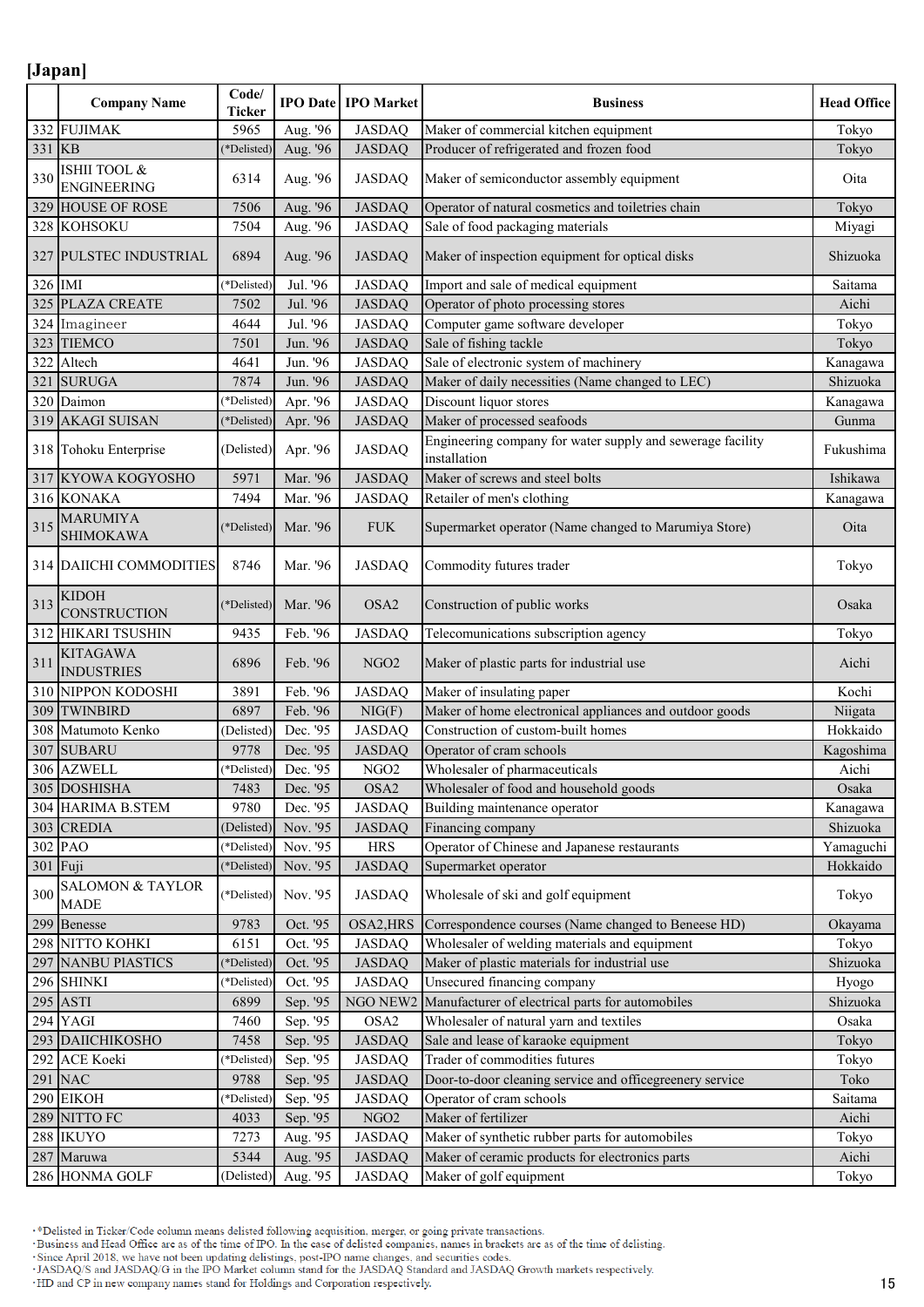|     | <b>Company Name</b>                                 | Code/<br>Ticker |                      | <b>IPO Date   IPO Market</b>   | <b>Business</b>                                                                          | <b>Head Office</b> |
|-----|-----------------------------------------------------|-----------------|----------------------|--------------------------------|------------------------------------------------------------------------------------------|--------------------|
| 285 | JAPAN INDUSTRIAL<br>LAND DEVELOPMENT                | *Delisted)      | Aug. '95             | <b>JASDAQ</b>                  | Civil engineering company                                                                | Tokyo              |
|     | 284 RYOHINKEIKAKU                                   | 7453            | Aug. '95             | <b>JASDAQ</b>                  | Production and sale of private-brand goods                                               | Tokyo              |
|     | 283 NICHII GAKKAN                                   | 9792            | Jul. '95             | <b>JASDAQ</b>                  | Consigned medical clerical work                                                          | Tokyo              |
|     | 282 Daiseki                                         | 9793            | Jul. '95             | <b>JASDAQ</b>                  | Industrial waste treatment company                                                       | Aichi              |
|     | 281 TAKANO                                          | 7885            | Jul. '95             | <b>JASDAQ</b>                  | Manufacuturer of steel chains, precision springs and exterior<br>products                | Nagano             |
|     | 280 JEANS MATE                                      | 7448            | Jul. '95             | <b>JASDAQ</b>                  | Operator of chain stores seling jeans and other casual clothes                           | Tokyo              |
|     | 279 Fuji Pharmaceutical                             | 4554            | Jun. '95             | <b>JASDAQ</b>                  | Maker of pharmaceuticals                                                                 | Tokyo              |
| 278 | <b>NANNO</b><br>CONSTRUCTION                        | 1783            | Jun. '95             | JASDAQ                         | Civil engineering company (Name changed to Asia Gate HD)                                 | Osaka              |
|     | 277 SAWAKO                                          | (Delisted)      | Jun. '95             | JASDAQ, NASDAQ                 | General construction company                                                             | Aichi              |
|     | 276 TOHOKU CHEMICAL                                 | 7446            | Jun. '95             | <b>JASDAQ</b>                  | Sale of industrial chemical                                                              | Aomori             |
|     | 275 ITARIYARD                                       | (Delisted)      | Jun. '95             | OSA2, KYO                      | Wholesaler of women's clothing                                                           | Kyoto              |
|     | 274 RIGHT ON                                        | 7445            | May. '95             | <b>JASDAQ</b>                  | Operator of chain stores selling jeans                                                   | Ibaraki            |
|     | <b>273 NBC</b>                                      | *Delisted)      | Apr. '95             | <b>JASDAQ</b>                  | Maker of mesh cloth (Name changed to NBC Meshtech)                                       | Tokyo              |
|     | 272 NANKAI PLYWOOD                                  | 7887            | Apr. '95             | OSA NEW2                       | Maker of ceiling materials for homes                                                     | Kagawa             |
|     | 271 I-NET                                           | 9600            | Apr. '95             | <b>JASDAQ</b>                  | Software developer                                                                       | Kanagawa           |
| 269 | 270 TRANCOM<br>Nakabohtec Corrosion                 | 9058<br>1787    | Apr. '95<br>Apr. '95 | <b>JASDAQ</b><br><b>JASDAQ</b> | Regional trucking company<br>Anticorrosion work                                          | Aichi<br>Tokyo     |
| 268 | Protecting<br><b>FUKUYAMA</b><br><b>CONSULTANTS</b> | *Delisted)      | Mar. '95             | <b>JASDAQ</b>                  | Construction consulting                                                                  | Fukuoka            |
|     | 267 H.I.S.                                          | 9603            | Mar. '95             | <b>JASDAQ</b>                  | Discount overseas airline tickets                                                        |                    |
|     | 266 NADEX                                           | 7435            | Mar. '95             | <b>JASDAQ</b>                  | Sale of electric machinery                                                               | Tokyo<br>Aichi     |
| 265 | KAWASAKI KINKAI<br><b>KISEN</b>                     | 9179            | Mar. '95             | TYO <sub>2</sub>               | Coastal shipping company                                                                 | Tokyo              |
| 264 | NIPPON WILSON<br><b>LEARNING</b>                    | 9610            | Mar. '95             | <b>JASDAQ</b>                  | Human resource-related consulting (Name changed to WILSON<br>LEARNING WORLDWIDE)         | Tokyo              |
|     | 263 EDOSAWA                                         | *Delisted)      | Feb. '95             | <b>JASDAQ</b>                  | Chain store operator of chanko-nabe restaurant                                           | Shizuoka           |
|     | 262 Yamadai                                         | 7426            | Feb. '95             | <b>JASDAQ</b>                  | Construction of custom-built homes, and wholesaler of housing<br>materials               | Miyagi             |
|     | 261 HATSUHO SHOUJI                                  | 7425            | Jan. '95             | <b>JASDAQ</b>                  | Sale of light steel basic materials                                                      | Aichi              |
|     | 260 LUCKLAND                                        | 9612            | Jan. '95             | <b>JASDAQ</b>                  | Planning, design and construction company specializing in food<br>stores and restaurants | Tokyo              |
| 259 | KURAMOTO<br>SEISAKUSHO                              | 5216            | Jan. '95             | <b>JASDAQ</b>                  | Processor of glass grinding and purification of substrates (Name<br>changed to KURAMOTO) | Miyagi             |
|     | 258 TOHO LAMAC                                      | 7422            | Dec. '94             | <b>JASDAQ</b>                  | Wholesaler of shoes                                                                      | Tokyo              |
|     | 257 BELL SYSTEM 24                                  | *Delisted)      | Dec. '94             | <b>JASDAQ</b>                  | Telemarketing services                                                                   | Tokyo              |
|     | 256 Nojima                                          | 7419            | Dec. '94             | JASDAQ                         | Retailer of PCs and audio-visual equipment                                               | Kanagawa           |
|     | 255 NANYO                                           | 7417            | Nov. '94             | <b>FUK</b>                     | Construction machinery leasing company                                                   | Fukuoka            |
|     | 254 SHINSEIDO                                       | *Delisted)      | Nov. '94             | <b>JASDAQ</b>                  | Retailer of audio-visual software and musical instruments                                | Tokyo              |
|     | 253 HOKUTO                                          | 1379            | Nov. '94             | <b>JASDAQ</b>                  | Producer of various kinds of edible mushrooms                                            | Nagano             |
|     | 252 Semba Tohka Industries                          | 2916            | Nov. '94             | <b>JASDAQ</b>                  | Producer of caramels and dried foods                                                     | Tochigi            |
|     | 251 Kotobuki Seika                                  | 2222            | Nov. '94             | <b>JASDAQ</b>                  | Production of confectionary for gifts (Name changed to<br>Kotobuki Spirits)              | Tottori            |
|     | 250 SEIWA SANGYO                                    | (*Delisted)     | Oct. '94             | <b>HRS</b>                     | Pharmaceutical wholesaler                                                                | Hiroshima          |
|     | 249 Toyota Woodyou Home                             | (*Delisted)     | Oct. '94             | TYO2                           | Residential land development and construction of custom-built<br>houses                  | Tochigi            |
|     | 248 SK KAKEN                                        | 4628            | Oct. '94             | <b>JASDAQ</b>                  | Maker of construction finishing plant materials                                          | Osaka              |
|     | 247 Fujiki Komuten                                  | (Delisted)      | Oct. '94             | OSA <sub>2</sub>               | Consigned construction                                                                   | Osaka              |
|     | 246 APIC YAMADA                                     | 6300            | Oct. '94             | JASDAQ                         | Maker of semiconductor molding units and lead processors                                 | Nagano             |
| 245 | <b>KYORITSU</b><br><b>MAINTENANCE</b>               | 9616            | Sep. '94             | <b>JASDAQ</b>                  | Operator of dormitories for companies and students                                       | Tokyo              |
|     | 244 YAMAYA                                          | 9994            | Sep. '94             | <b>JASDAQ</b>                  | Discount liquor stores                                                                   | Miyagi             |

\*Delisted in Ticker/Code column means delisted following acquisition, merger, or going private transactions.<br>\*Business and Head Office are as of the time of IPO. In the case of delisted companies, names in brackets are as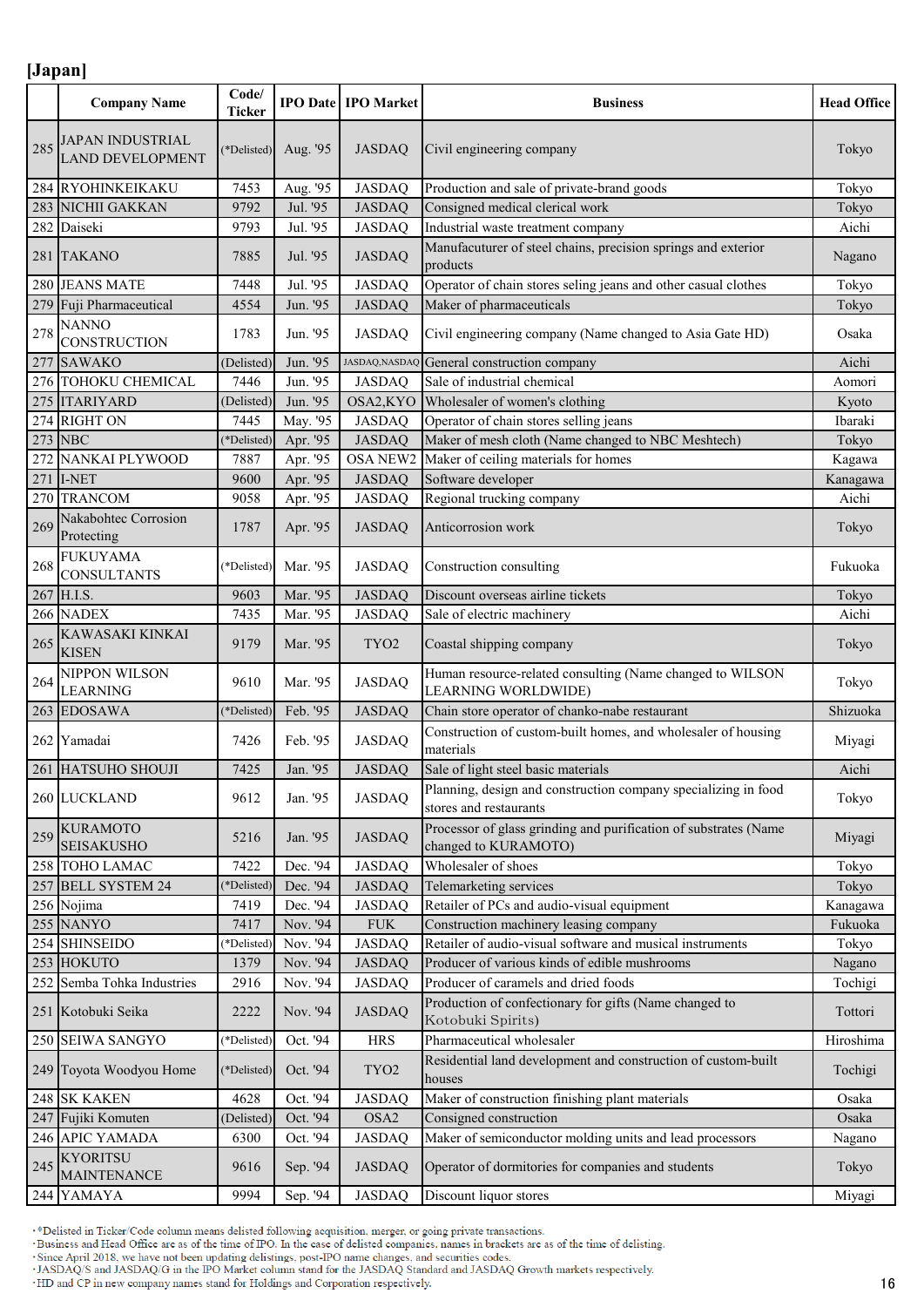|     | <b>Company Name</b>                       | Code/<br><b>Ticker</b> |                      | <b>IPO Date   IPO Market</b> | <b>Business</b>                                                                                 | <b>Head Office</b> |
|-----|-------------------------------------------|------------------------|----------------------|------------------------------|-------------------------------------------------------------------------------------------------|--------------------|
| 243 | <b>CO-COS NOBUOKA</b>                     | *Delisted)             | Sep. '94             | <b>JASDAQ</b>                | Maker of men <sup>r</sup> s work clothes and uniforms                                           | Hiroshima          |
| 242 | <b>ZENKYOKEN</b>                          | (*Delisted)            | Aug. '94             | FUK(F)                       | Operator of cram schools                                                                        | Fukuoka            |
|     | 241 SOFTBANK                              | 9984                   | Jul. '94             | <b>JASDAQ</b>                | Wholesaler of software for PCs (Name changed to SoftBank Group)                                 | Tokyo              |
| 240 | Tone Geo Tech                             | (Delisted)             | Jul. '94             | <b>JASDAQ</b>                | Underground construction work                                                                   | Tokyo              |
| 239 | <b>ASIA SECURITIES</b><br><b>PRINTING</b> | 7893                   | Jul. '94             | <b>JASDAQ</b>                | Printer of securities and disclosure-related documents (Name<br>changed to PRONEXUS)            | Tokyo              |
|     | 238 BUNKYODO                              | 9978                   | Jul. '94             | <b>JASDAQ</b>                | Operator of book and magazine chain (Name changed to<br><b>BUNKYODO GROUP HD)</b>               | Kanagawa           |
|     | 237 SAITAGUMI                             | 1999                   | Jul. '94             | <b>FUK</b>                   | Construction and civil engineering works (Name changed to SAITA)                                | Fukuoka            |
| 236 | Takihyo                                   | 9982                   | Jul. '94             | NGO <sub>2</sub>             | General textile trader                                                                          | Aichi              |
| 235 | <b>SEKICHU</b>                            | 9976                   | Jun. '94             | <b>JASDAQ</b>                | Retailer of DIY and household products                                                          | Gunma              |
| 234 | Y.A.C.                                    | 6298                   | Jun. '94             | <b>JASDAQ</b>                | Maker of automatic packing machines                                                             | Tokyo              |
| 233 | <b>COWBOY</b>                             | (Delisted)             | May. '94             | <b>JASDAQ</b>                | Fresh food discount store                                                                       | Hokkaido           |
| 232 | Toyo officemation                         | (*Delisted)            | Apr. '94             | <b>JASDAQ</b>                | Trader of information machines (OCRs)                                                           | Tokyo              |
| 231 | <b>SHOKUBUN</b>                           | 9969                   | Apr. '94             | <b>JASDAQ</b>                | Door to door side dish delivery service                                                         | Aichi              |
| 230 | <b>CHODAI</b>                             | 9624                   | Apr. '94             | <b>JASDAQ</b>                | Construction consultant                                                                         | Tokyo              |
| 229 | <b>CERESPO</b>                            | 9625                   | Apr. '94             | <b>JASDAQ</b>                | Planner of ceremonies                                                                           | Tokyo              |
|     | 228 FUJIKYU                               | 9966                   | Apr. '94             | <b>JASDAQ</b>                | Sale of arts, crafts and clothing by direct mail order and through<br>stores                    | Aichi              |
| 227 | Fukuhara                                  | (*Delisted)            | Mar. '94             | <b>JASDAQ</b>                | Supermarket operator                                                                            | Hokkaido           |
| 226 | <b>MATSUMOTO</b>                          | 7901                   | Mar. '94             | <b>JASDAQ</b>                | Producer of yearbooks for schools                                                               | Fukuoka            |
|     | 225 Ain Pharmaciez                        | 9627                   | Mar. '94             | <b>JASDAQ</b>                | Clinical testing business and drug store operator (Name changed to<br>AIN HD)                   | Hokkaido           |
| 224 | YUKIGUNI MAITAKE                          | (*Delisted)            | Mar. '94             | <b>NIG</b>                   | Producer of maitake mushrooms                                                                   | Niigata            |
| 223 | <b>ASAHI DANKE</b>                        | (*Delisted)            | Feb. '94             | <b>JASDAQ</b>                | Maker of secondary concrete products                                                            | Hokkaido           |
| 222 | <b>ITEC</b>                               | 9964                   | Feb. '94             | <b>JASDAQ</b>                | Distributor of steel materials                                                                  | Shizuoka           |
| 221 | ROKI TECHNO                               | (*Delisted)            | Feb. '94             | <b>JASDAQ</b>                | Manufacturer of industrial precision filters                                                    | Tokyo              |
| 220 | <b>FUKUSHIMA</b><br><b>INDUSTRIES</b>     | 6420                   | Feb. '94             | <b>JASDAQ</b>                | Maker of commercial-use freezers and refrigerators                                              | Osaka              |
|     | <b>219 EMORI</b>                          | (Delisted)             | Feb. '94             | <b>JASDAQ</b>                | Trader of chemical products (Name changed to Emori Group HD)                                    | Fukui              |
|     | 218 FUJI FOODS                            |                        | (*Delisted) Dec. '93 | <b>JASDAQ</b>                | Producer and distributor of cooked rice and sandwiches                                          | Chiba              |
| 217 | <b>SUZUKI</b><br>CONSTRUCTION             | (*Delisted)            | Dec. '93             | <b>JASDAQ</b>                | Construction and civil engineering works mainly of hotels and inns<br>(Name changed to AS-SZKi) | Shizuoka           |
|     | 216 TOTECH                                | 9960                   | Dec. '93             | <b>JASDAQ</b>                | Sale of air conditioners                                                                        | Tokyo              |
| 215 | <b>CHUOH PACK</b><br><b>INDUSTRY</b>      | 3952                   | Dec. '93             | NGO <sub>2</sub>             | Manufacturer of cardboard boxes                                                                 | Aichi              |
|     | 214 ASEED                                 | 9959                   | Dec. '93             | <b>JASDAQ</b>                | Operator of vending machines (Name changed to ASEED HD)                                         | Hiroshima          |
|     | 213 SARI                                  | (Delisted)             | Nov. '93             | <b>JASDAQ</b>                | Discount food stores                                                                            | Tokyo              |
| 212 | KADOYA SESAME<br><b>MILLS</b>             | 2612                   | Nov. '93             | <b>JASDAQ</b>                | Maker of sesame oil and sesame products                                                         | Tokyo              |
| 211 | <b>KVK</b>                                | 6484                   | Nov. '93             | <b>JASDAQ</b>                | Maker of faucets                                                                                | Gifu               |
| 210 | SAISON INFORMATION<br><b>SYSTEMS</b>      | 9640                   | Nov. '93             | <b>JASDAQ</b>                | Information service company                                                                     | Tokyo              |
| 209 | <b>SACOS</b>                              | 9641                   | Nov. '93             | <b>JASDAQ</b>                | Lease and sale of construction machinery                                                        | Tokyo              |
|     | 208 VITEC                                 | 9957                   | Oct. '93             | <b>JASDAQ</b>                | Semiconductor trading company (Name changed to VITEC HD)                                        | Tokyo              |
| 207 | THE YONKYU                                | 9955                   | Oct. '93             | <b>JASDAQ</b>                | Production and sale of feedstaffs and young fish                                                | Ehime              |
|     | 206 ACOM                                  | 8572                   | Oct. '93             | <b>JASDAQ</b>                | Consumer financing company                                                                      | Tokyo              |
| 205 | MAEZAWA KASEI<br><b>INDUSTRIES</b>        | 7925                   | Sep. '93             | <b>JASDAQ</b>                | Manufacturer of plastic couplers                                                                | Tokyo              |

\*Delisted in Ticker/Code column means delisted following acquisition, merger, or going private transactions.<br>Business and Head Office are as of the time of IPO. In the case of delisted companies, names in brackets are as o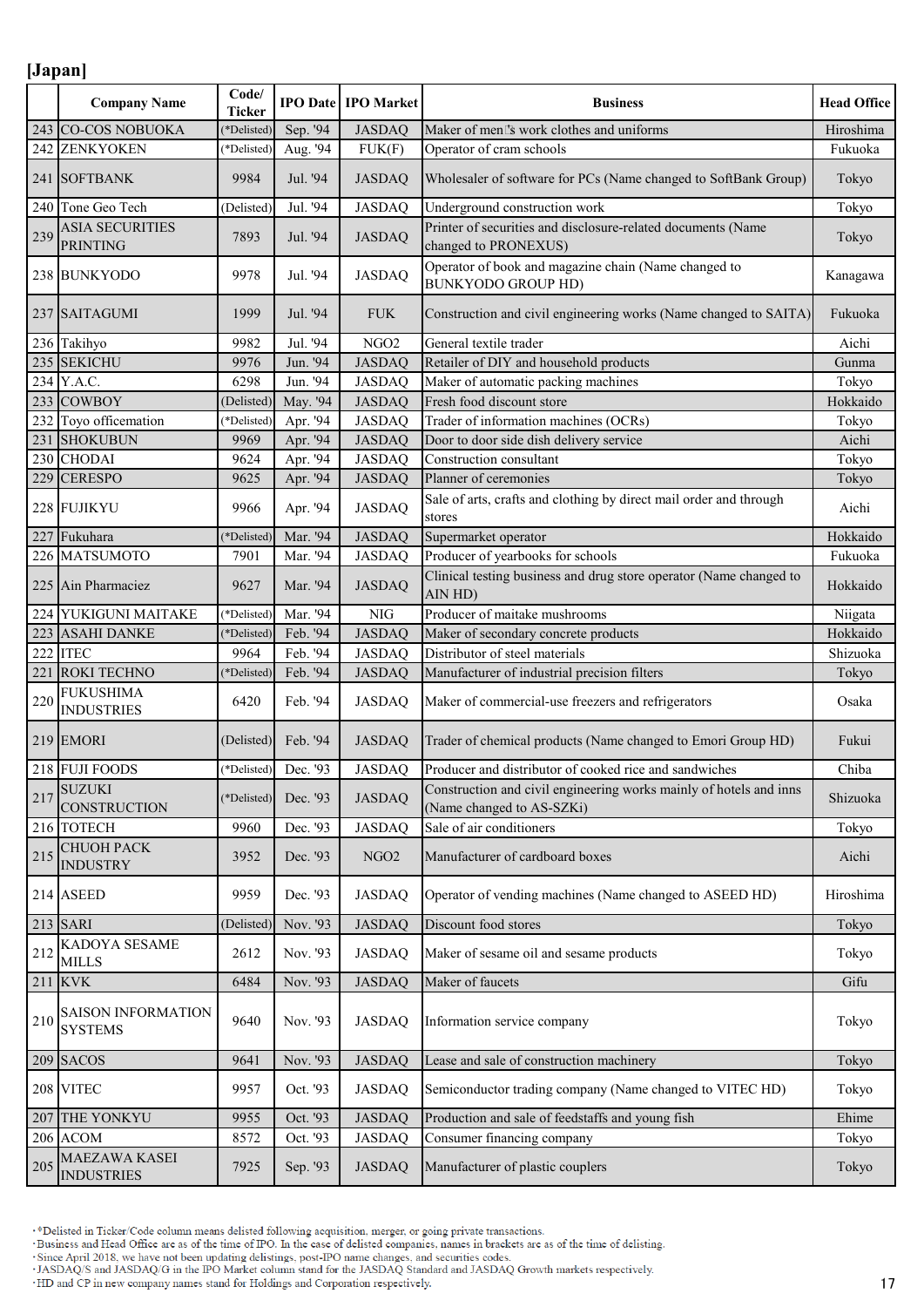|     | <b>Company Name</b>                                       | Code/<br><b>Ticker</b> |          | <b>IPO Date IPO Market</b> | <b>Business</b>                                                                       | <b>Head Office</b> |
|-----|-----------------------------------------------------------|------------------------|----------|----------------------------|---------------------------------------------------------------------------------------|--------------------|
|     | <b>204 TANABE INDUSTRIES</b>                              | 1828                   | Sep. '93 | <b>JASDAQ</b>              | Design and construction of industrial plants (Name changed to<br>Tanabe Engineering)  | Niigata            |
| 203 | <b>SANYO SHINPAN</b><br><b>FINANCE</b>                    | (*Delisted)            | Sep. '93 | <b>JASDAQ</b>              | Consumer financing company                                                            | Fukuoka            |
| 202 | NICCA CHEMICAL                                            | 4463                   | Sep. '93 | NGO <sub>2</sub>           | Maker of diverse surfactants                                                          | Fukui              |
| 201 | <b>PROMISE</b>                                            | (*Delisted)            | Sep. '93 | <b>JASDAQ</b>              | Consumer financing company                                                            | Tokyo              |
| 200 | <b>BELTECHNO</b>                                          | (*Delisted)            | Aug. '93 | <b>JASDAQ</b>              | Manufacturer of kitchen equipment                                                     | Aichi              |
| 199 | Taito                                                     | (*Delisted)            | Aug. '93 | TYO <sub>2</sub>           | Commercial game machine manufacturer                                                  | Tokyo              |
|     | <b>HOKUBU</b><br>198 COMMUNICATION &<br><b>INDUSTRIAL</b> | (Delisted)             | Aug. '93 | <b>JASDAQ</b>              | Manufacturer and assembler of communication & OA equipment                            | Fukushima          |
|     | 197 HACHI-BAN                                             | 9950                   | Jul. '93 | <b>JASDAQ</b>              | Headquarters of Chinese noodle franchise chain                                        | Ishikawa           |
|     | 196 RALSE                                                 | 9948                   | Jul. '93 | <b>JASDAQ</b>              | Supermarket operator (Name changed to ARCS)                                           | Hokkaido           |
|     | 195 TAIYO                                                 | (*Delisted)            | Jul. '93 | FUK, OSA2                  | Supermarket operator                                                                  | Kagoshima          |
|     | 194 KYORITSU AIR TECH                                     | 5997                   | Jun. '93 | <b>JASDAQ</b>              | Manufacturer of dampers for ventilation & smoke exhaust and<br>diffusers              | Fukuoka            |
|     | 193 NATOCO                                                | 4627                   | Jun. '93 | <b>JASDAQ</b>              | Manufacturer of paints for industrial use                                             | Aichi              |
|     | 192 TSUCHIYA HOME                                         | 1840                   | May. '93 | <b>JASDAQ</b>              | Constructor of custom-built homes (Name changed to TSUCHIYA<br>HD)                    | Hokkaido           |
| 191 | <b>OHMORI</b>                                             | 1844                   | Apr. '93 | <b>JASDAQ</b>              | Civil enginnering work mainly dealing in sewerage systems                             | Tokyo              |
|     | 190 SUMIYA                                                | (*Delisted)            | Apr. '93 | <b>JASDAQ</b>              | Retailer of audio-visual software & equipment and musical<br>instruments              | Shizuoka           |
| 189 | <b>ASAHI KAGAKU</b><br><b>KOGYO</b>                       | 7928                   | Apr. '93 | <b>JASDAQ</b>              | Manufacturer & processor of power tools                                               | Aichi              |
|     | 188 WESCO                                                 | (*Delisted)            | Mar. '93 | OSA <sub>2</sub>           | General construction consultant (Name changed to Wesco HD)                            | Okayama            |
|     | 187 TSURUKAME                                             | (*Delisted)            | Feb. '93 | NGO <sub>2</sub>           | Operator of jewely, prescious metals and accessories chain (Name<br>changed to Azumi) | Aichi              |
|     | 186 NIHON KOGYO                                           | 5279                   | Feb. '93 | <b>JASDAQ</b>              | Manufacturer of secondary concrete products                                           | Kagawa             |
| 185 | <b>TECMO</b>                                              | (*Delisted)            | Dec. '92 | <b>JASDAQ</b>              | Maker of computer game software and equipment                                         | Tokyo              |
| 184 | Okayamaken Freight<br>Transportation                      | 9063                   | Nov. '92 | OSA2                       | Mixed cargo truking company                                                           | Okayama            |
|     | 183 KAZOKUTEI                                             | (*Delisted)            | Oct. '92 | <b>JASDAQ</b>              | Operator of Japanese noodle restaurant chain                                          | Osaka              |
|     | 182 OKADA AIYON                                           | 6294                   | Aug. '92 | OSA2                       | Manufacturer of demolition equipment for buildings                                    | Osaka              |
| 181 | <b>DAITO</b><br><b>MECHATRONICS</b>                       | (*Delisted)            | Dec. '91 | <b>JASDAQ</b>              | Trader of electronic equipment and parts                                              | Aichi              |
| 180 | <b>TAISEI ONCHO</b>                                       | 1904                   | Dec. '91 | <b>JASDAQ</b>              | Air conditioning engineering firm                                                     | Tokyo              |
| 179 | Canare Electric                                           | 5819                   | Dec. '91 | <b>JASDAQ</b>              | Maker of broadcast-use coaxial cables                                                 | Aichi              |
| 178 | <b>KAWATA MFG</b>                                         | 6292                   | Dec. '91 | <b>JASDAQ</b>              | Maker of plastic molding equipment                                                    | Osaka              |
| 177 | Uematsu Shokai                                            | 9914                   | Nov. '91 | <b>JASDAQ</b>              | Trader of industrial machinery and equipment                                          | Miyagi             |
|     | 176 NIPPO                                                 | 9913                   | Nov. '91 | <b>JASDAQ</b>              | Maker and trader of electric and electronic parts                                     | Aichi              |
| 175 | <b>BUSINESS BRAIN</b><br>SHOWA OTA                        | 9658                   | Nov. '91 | <b>JASDAQ</b>              | Management consultant and systems developer                                           | Tokyo              |
|     | 174 MIRAI INDUSTRY                                        | 7931                   | Nov. '91 | NGO <sub>2</sub>           | Maker of plastic-molded electrical materials                                          | Gifu               |
|     | <b>DAIWABO</b><br>173 INFORMATION<br><b>SYSTEM</b>        | (*Delisted)            | Nov. '91 | <b>JASDAQ</b>              | Distributer of OA equipment (PCs)                                                     | Osaka              |
| 172 | MATSUMOTO YUSHI-<br>SEIYAKU                               | 4365                   | Nov. '91 | <b>JASDAQ</b>              | Maker of textile chemicals (surfactants)                                              | Osaka              |
| 171 | TOHOKU MISAWA<br><b>HOMES</b>                             | (*Delisted)            | Nov. '91 | <b>JASDAQ</b>              | Subcontractor of prefabricated house construction and lot sales                       | Miyagi             |
| 170 | <b>OLYMPIC SPORTS</b>                                     | (Delisted)             | Nov. '91 | <b>JASDAQ</b>              | Operator of sporting goods retail store and sports club                               | Aichi              |
|     | 169 SHINDEN                                               | (*Delisted)            | Oct. '91 | <b>NIG</b>                 | Retailer of home electrical appliances                                                | Niigata            |
|     | 168 ARIAKE JAPAN                                          | 2815                   | Oct. '91 | <b>JASDAQ</b>              | Maker of natural seasonings made from meat extracts                                   | Tokyo              |
| 167 | <b>AIKO</b>                                               | 9909                   | Oct. '91 | <b>JASDAQ</b>              | Wholesaler of electrical facility goods                                               | Kanagawa           |
|     | 166 COMBI                                                 | (*Delisted)            | Oct. '91 | <b>JASDAQ</b>              | Maker of baby goods and toys                                                          | Tokyo              |

\*Delisted in Ticker/Code column means delisted following acquisition, merger, or going private transactions.<br>Business and Head Office are as of the time of IPO. In the case of delisted companies, names in brackets are as o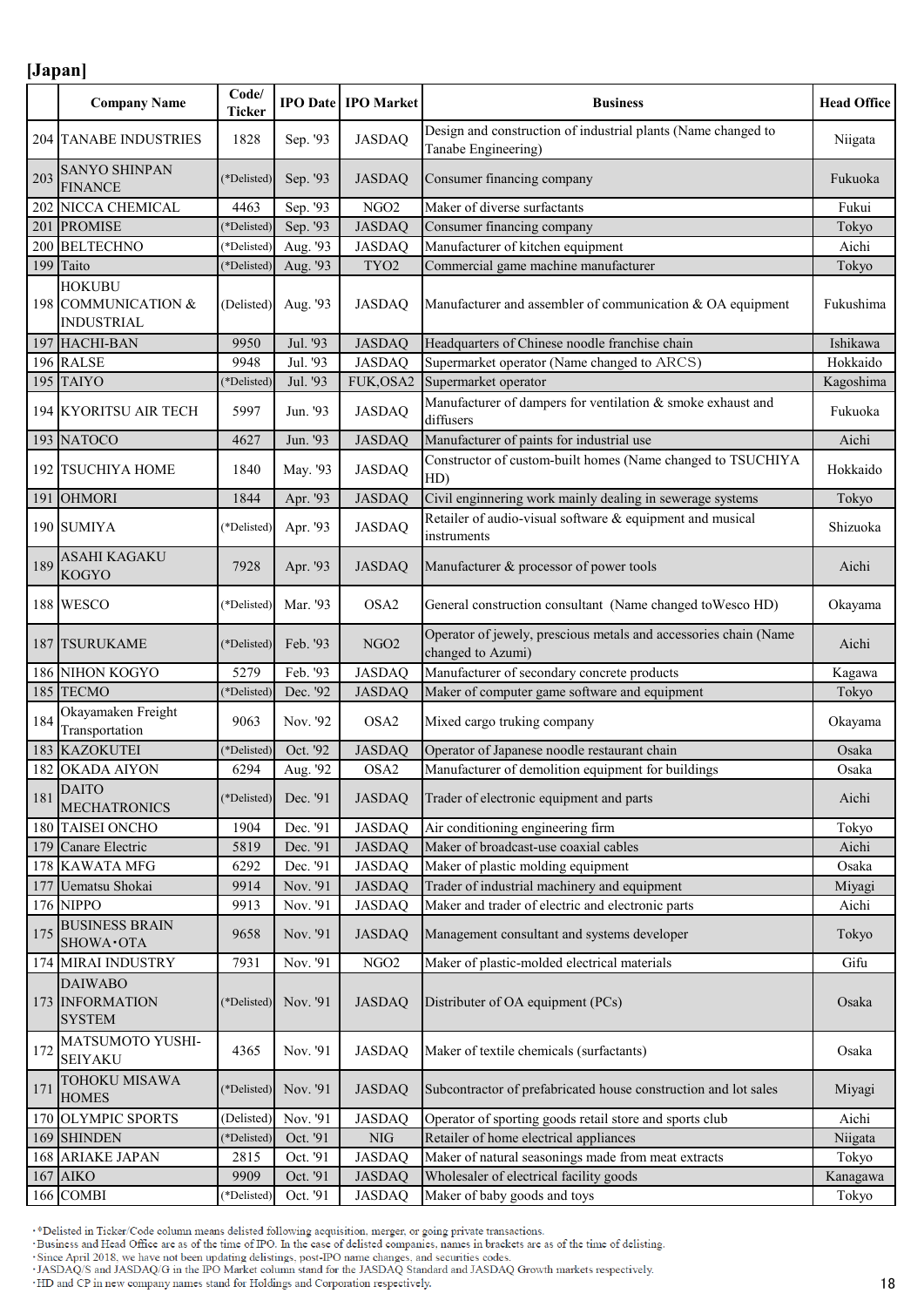|         | <b>Company Name</b>                                                     | Code/<br>Ticker |                      | <b>IPO Date IPO Market</b>        | <b>Business</b>                                                                                | <b>Head Office</b> |
|---------|-------------------------------------------------------------------------|-----------------|----------------------|-----------------------------------|------------------------------------------------------------------------------------------------|--------------------|
|         | 165 MELCO                                                               | *Delisted)      | Oct. '91             | <b>JASDAQ</b>                     | Maker of PC peripheral equipment                                                               | Aichi              |
|         | 164 NAGAWA                                                              | 9663            | Oct. '91             | <b>JASDAQ</b>                     | Builder and distributor of unit houses                                                         | Saitama            |
| 163     | Vertex Standard                                                         | *Delisted)      | Sep. '91             | <b>JASDAQ</b>                     | Maker of wireless communications equipment                                                     | Tokyo              |
|         | 162 SAGMI CHAIN                                                         | 9900            | Sep. '91             |                                   | NGO2,TYO2 Operator of Japanese noodle restaurant chain                                         | Aichi              |
| 161     | NAGANO TOKYU<br>DEPARTMENT STORE                                        | 9829            | Aug. '91             | <b>JASDAQ</b>                     | Department store operator                                                                      | Nagano             |
| 160 IGS |                                                                         | (Delisted)      | Aug. '91             | <b>JASDAQ</b>                     | Software developer                                                                             | Tokyo              |
|         | 159 Lilycolor                                                           | 9827            | Jul. '91             | <b>JASDAQ</b>                     | Wholesaler of interior home furnishings                                                        | Tokyo              |
|         | 158 CHUBU ENGINEERING                                                   | (*Delisted)     | May. '91             | NGO <sub>2</sub>                  | Building facilities, civil engineering and construction works                                  | Aichi              |
| 157     | <b>SEVEN INDUSTRY</b>                                                   | 7896            | May. '91             | NGO <sub>2</sub>                  | Manufacturer of laminated wood and sawn boards                                                 | Gifu               |
|         | 156 S.E.S.                                                              | (Delisted)      | May. '91             | <b>JASDAQ</b>                     | Maker of liquid chemical disposal equipment for semiconductor<br>makers                        | Tokyo              |
|         | 155 TESCON                                                              | (Delisted)      | Apr. '91             | <b>JASDAQ</b>                     | Maker of incircuit board testers                                                               | Kanagawa           |
|         | 154 MARKTEC                                                             | (*Delisted)     | Apr. '91             | <b>JASDAQ</b>                     | Maker of defect-finding equipment for construction materials                                   | Tokyo              |
|         | <b>153 GIKEN SEISAKUSHO</b>                                             | 6289            | Apr. '91             | <b>JASDAQ</b>                     | Maker of nonvibrating, low-noise steel arrow shaft driver (Name<br>changed to GIKEN)           | Kochi              |
|         | 152 I .O DATA DEVICE                                                    | 6916            | Mar. '91             | <b>JASDAQ</b>                     | Maker of PC memory boards                                                                      | Ishikawa           |
|         | 151 SUPERMARKET DAIEI                                                   | (*Delisted)     | Mar. '91             | <b>FUK</b>                        | Supermarket operator                                                                           | Fukuoka            |
|         | 150 Vertex Link                                                         | 9816            | Feb. '91             | <b>JASDAQ</b>                     | Wholesaler of PCs and Its peripheral equipment (Name changed to<br>Striders)                   | Tokyo              |
|         | 149 KYOSEI RENTEMU                                                      | *Delisted)      | Feb. '91             | <b>JASDAQ</b>                     | Construction machinery leasing company                                                         | Hokkaido           |
|         | 148 AVAL DATA                                                           | 6918            | Feb. '91             | <b>JASDAQ</b>                     | Maker of support equipment for computer development                                            | Kanagawa           |
|         | 147 TOKKI                                                               | (*Delisted)     | Jan. '91             | <b>JASDAQ</b>                     | Maker of FA equipment including NC machine tools                                               | Tokyo              |
| 146     | <b>ASTIS</b>                                                            | (*Delisted)     | Jan. '91             | <b>JASDAQ</b>                     | Wholesaler of medicines                                                                        | Ehime              |
| 145     | <b>KEL</b>                                                              | 6919            | Dec. '90             | <b>JASDAQ</b>                     | Maker of connectors and racks for OA equipment                                                 | Tokyo              |
|         | 144 KYODO COMPUTER                                                      | 9685            | Dec. '90             | <b>JASDAQ</b>                     | Software developer (Name changed to KYCOM HD)                                                  | Tokyo              |
|         | 143 UNIDUX                                                              | (*Delisted)     | Dec. '90             | <b>JASDAQ</b>                     | Distributor of electronic parts and equipment                                                  | Tokyo              |
|         | 142 KOKUSAI SYSTEM                                                      | 9687            | Dec. '90             | <b>JASDAQ</b>                     | Software developer (Name changed to KSK)                                                       | Tokyo              |
|         | 141 AHJIKAN                                                             | 2907            | Dec. '90             | <b>HRS</b>                        | Maker of Japanese style omelet and fish paste products                                         | Hiroshima          |
|         | 140 UHT                                                                 | (*Delisted)     | Nov. '90             | <b>JASDAQ</b>                     | Maker of air-pressure tools and piercing mills                                                 | Aichi              |
|         | 139 CONSEC<br>SHIN NIPPON AIR<br>138 CONDITIONING<br><b>ENGINEERING</b> | 9895<br>1952    | Nov. '90<br>Nov. '90 | <b>JASDAQ</b><br>TY <sub>O2</sub> | Maker of tools and machinery for construction<br>Air conditioning work                         | Hiroshima<br>Tokyo |
|         | 137 IPEC                                                                | (Delisted)      | Nov. '90             | <b>JASDAQ</b>                     | Educational publisher and language school operator                                             | Tokyo              |
|         | 136 ATOL                                                                | (*Delisted)     | Nov. '90             | <b>FUK</b>                        | Wholesaler of pharmaceuticals                                                                  | Fukuoka            |
|         | 135 GREEN HOUSE                                                         | (*Delisted)     | Nov. '90             | <b>JASDAQ</b>                     | Operator of consigned food catering service                                                    | Tokyo              |
|         | 134 Nichiei                                                             | (Delisted)      | Nov. '90             | <b>JASDAQ</b>                     | Credit guarantee business with loans on short term guaranteed bills<br>(Name changed to LOPRO) | Kyoto              |
|         | 133 HOME Y. DO                                                          | (*Delisted)     | Nov. '90             | ${\rm FUK}$                       | Retailer of DIY and household products                                                         | Oita               |
|         | 132 NIPPON CERAMIC                                                      | 6929            | Nov. '90             | OSA NEW2                          | Maker of fine ceramics-based sensors                                                           | Tottori            |
|         | 131 KENSOH                                                              | 7939            | Nov. '90             | <b>JASDAQ</b>                     | Maker of metal signs for corporate names                                                       | Hiroshima          |
|         | 130 TECHNO RYOWA                                                        | 1965            | Oct. '90             | <b>JASDAQ</b>                     | Airconditioning engineering company                                                            | Tokyo              |
| 129     | <b>CAPCOM</b>                                                           | 9697            | Oct. '90             | <b>JASDAQ</b>                     | Maker of game equipment and software                                                           | Osaka              |
| 128     | Yoshitake                                                               | 6488            | Oct. '90             | <b>JASDAQ</b>                     | Maker of industrial-use automatic regulator valves                                             | Aichi              |
| 127     | Make                                                                    | *Delisted)      | Oct. '90             | <b>JASDAQ</b>                     | Retailer of DIY and household products                                                         | Iwate              |
|         | <b>126</b> CREO                                                         | 9698            | Sep. '90             | <b>JASDAQ</b>                     | Software developer                                                                             | Tokyo              |
| 125     | <b>NISSHO INTER LIFE</b>                                                | (*Delisted)     | Aug. '90             | <b>JASDAQ</b>                     | Producer of shop interiors                                                                     | Tokyo              |
|         | 124 SEIKIDO                                                             | 9878            | Aug. '90             | <b>JASDAQ</b>                     | Retailer of DIY and household products                                                         | Tokyo              |
| 123     | Matsumotokiyoshi                                                        | (*Delisted)     | Aug. '90             | <b>JASDAQ</b>                     | Operator of supermarkets and drug stores                                                       | Chiba              |
|         | 122 ISB                                                                 | 9702            | Jul. '90             | <b>JASDAQ</b>                     | Software developer                                                                             | Tokyo              |
| 121     | HANIX INDUSTRY                                                          | (Delisted)      | Jul. '90             | <b>JASDAQ</b>                     | Maker of small construction machinery (excavators)                                             | Saitama            |

\*Delisted in Ticker/Code column means delisted following acquisition, merger, or going private transactions.<br>Business and Head Office are as of the time of IPO. In the case of delisted companies, names in brackets are as o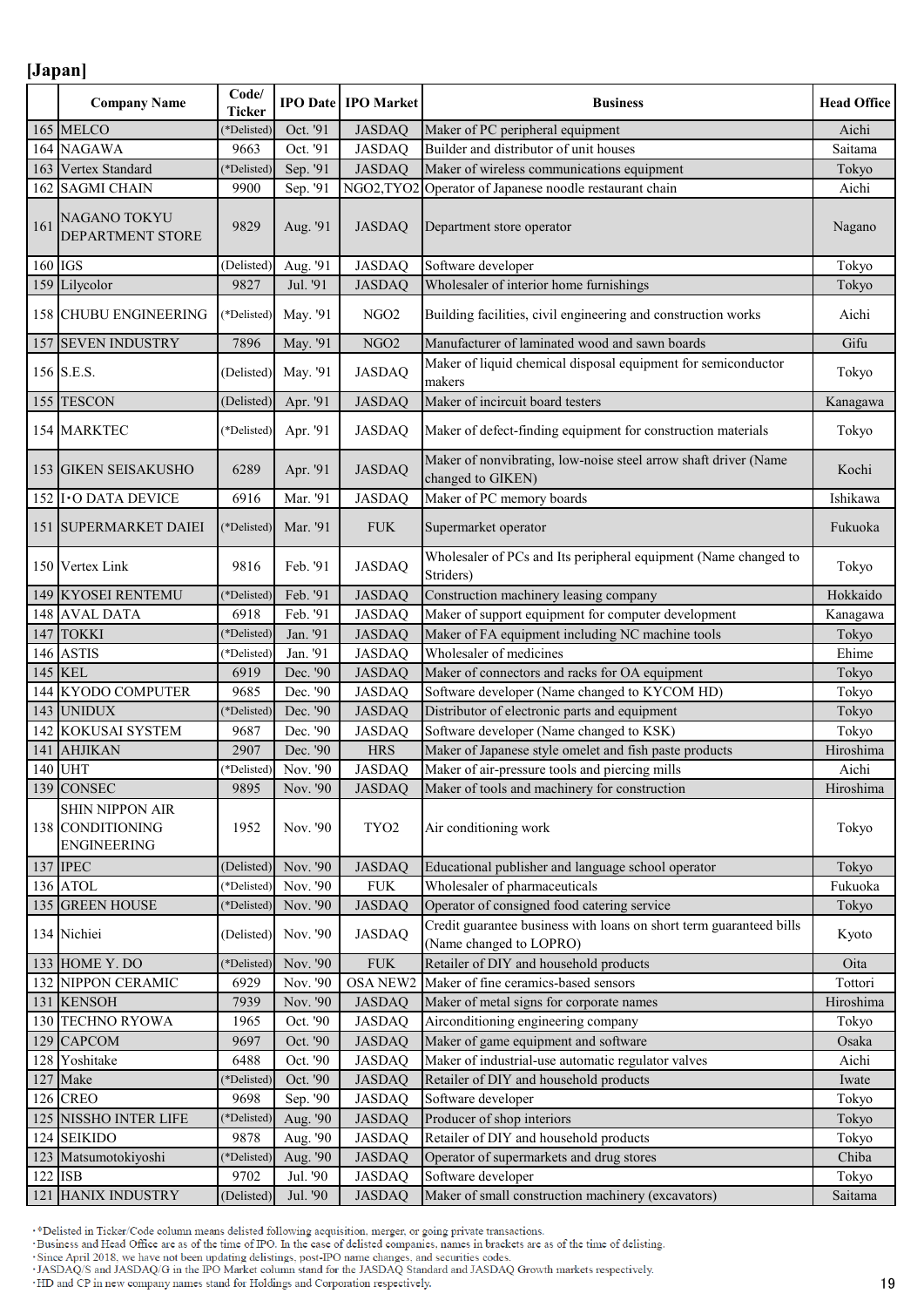|     | <b>Company Name</b>                | Code/<br><b>Ticker</b> |          | <b>IPO Date IPO Market</b> | <b>Business</b>                                                                     | <b>Head Office</b> |
|-----|------------------------------------|------------------------|----------|----------------------------|-------------------------------------------------------------------------------------|--------------------|
|     | 120 ITOKI                          | 7972                   | Jul. '90 | OSA2                       | Sales operator of office-use steel fourniture                                       | Osaka              |
| 119 | <b>HANATEN</b>                     | (*Delisted)            | Jul. '90 | OSA NEW2                   | Used-car dealer                                                                     | Osaka              |
|     | 118 Omega Project                  | 6819                   | Apr. '90 | <b>JASDAQ</b>              | Maker of bodysonic system equipment (Name changed to Izu<br>Shaboten Resort)        | Tokyo              |
| 117 | YAMAZAKI                           | 6147                   | Mar. '90 | <b>JASDAQ</b>              | Maker of machine tools and machining units                                          | Shizuoka           |
|     | 116 The Daiichi Housing Loan       | (Delisted)             | Feb. '90 | TYO <sub>2</sub>           | Housing loan company                                                                | Tokyo              |
| 115 | <b>ENDO</b> Lighting               | 6932                   | Feb. '90 | OSA NEW2                   | Maker of decorative lighting equipment for industrial use                           | Osaka              |
|     | 114 HOKKOKU                        | (Delisted)             | Feb. '90 | <b>JASDAQ</b>              | Headquarters of ramen franchise chain                                               | Tokyo              |
|     | $113$ TOKAI                        | (Delisted)             | Feb. '90 | <b>JASDAQ</b>              | Maker of disposable gas lighters                                                    | Kanagawa           |
|     | 112 MARUTOMI GROUP                 | (Delisted)             | Jan. '90 | NGO <sub>2</sub>           | Mass-merchandiser for shoes                                                         | Aichi              |
| 111 | Phoenix Electric                   | (Delisted)             | Dec. '89 | <b>JASDAQ</b>              | Maker of halogen lamps                                                              | Hyogo              |
| 110 | NIPPON COMPUTER<br><b>SYSTEMS</b>  | (*Delisted)            | Dec. '89 | <b>JASDAQ</b>              | Software developer                                                                  | Tokyo              |
| 109 | <b>SHINNIHON</b>                   | 1879                   | Dec. '89 | <b>JASDAQ</b>              | General construction company                                                        | Chiba              |
|     | 108 KUROGANEYA                     | (*Delisted)            | Dec. '89 | <b>JASDAQ</b>              | Retailer of DIY and household products                                              | Yamanashi          |
| 107 | <b>NIPPON MIC</b>                  | (Delisted)             | Dec. '89 | <b>JASDAQ</b>              | Software developer (Name changed to TransDigital)                                   | Shizuoka           |
| 106 | <b>WAKOU SHOKUHIN</b>              | 2813                   | Nov. '89 | <b>JASDAQ</b>              | Producer of noodle soups                                                            | Hokkaido           |
| 105 | OK Food Industry                   | 2905                   | Nov. '89 | <b>JASDAQ</b>              | Producer of fried bean curd using soybeans                                          | Fukuoka            |
| 104 | <b>THK</b>                         | 6481                   | Nov. '89 | <b>JASDAQ</b>              | Maker of linear motion systems (bearing)                                            | Tokyo              |
| 103 | TECHNOL EIGHT                      | (*Delisted)            | Nov. '89 | <b>JASDAQ</b>              | Maker of pressed automobile parts                                                   | Aichi              |
| 102 | <b>EMOTO INDUSTRIAL</b>            | (*Delisted)            | Nov. '89 | <b>JASDAQ</b>              | Maker of unit baths for single-family houses                                        | Hokkaido           |
| 101 | TOKYO DEN-ON                       | (*Delisted)            | Nov. '89 | <b>JASDAQ</b>              | Trader of electronic components (Name changed to Soliste)                           | Tokyo              |
| 100 | <b>FP</b>                          | 7947                   | Nov. '89 | <b>HRS</b>                 | Maker of polystyrene and synthetic resin food containers                            | Hiroshima          |
| 99  | <b>DISCO</b>                       | 6146                   | Oct. '89 | <b>JASDAQ</b>              | Maker of dicing saws for semiconductors                                             |                    |
| 98  | MATSUDO KOUSAN                     | (*Delisted)            | Oct. '89 |                            |                                                                                     | Tokyo<br>Chiba     |
|     |                                    |                        |          | <b>JASDAQ</b>              | Leasing of bicycle race course                                                      |                    |
| 97  | <b>NIKKO</b>                       | 5343                   | Oct. '89 | NGO <sub>2</sub>           | Maker of ceramic tableware as well as housing and environmental<br>equipment        | Ishikawa           |
| 96  | <b>ASCII</b>                       | (Delisted)             | Sep. '89 | <b>JASDAQ</b>              | Software developer and puldisher of computer-related magazines                      | Tokyo              |
| 95  | <b>ARCLAND SAKAMOTO</b>            | 9842                   | Sep. '89 | <b>JASDAQ</b>              | Retailer of DIY and household products                                              | Niigata            |
| 94  | U's BMB Entertainment              | (*Delisted)            | Sep. '89 | <b>JASDAQ</b>              | Wholesaler of karaoke equipment                                                     | Osaka              |
| 93  | Homac                              | (*Delisted)            | Sep. '89 | <b>JASDAQ</b>              | Retailer of DIY and household products                                              | Hokkaido           |
| 92  | <b>UMC JAPAN</b>                   | (*Delisted)            | Aug. '89 | <b>JASDAQ</b>              | Maker of semiconductors (VLSI memories)                                             | Chiba              |
| 91  | <b>GETZ BROS.</b>                  | (*Delisted)            | Aug. '89 | <b>JASDAQ</b>              | Import trader of medical equipment                                                  | Tokyo              |
| 90  | KOMATSU WALL<br><b>INDUSTRY</b>    | 7949                   | Aug. '89 | <b>JASDAQ</b>              | Maker of movable partitions                                                         | Ishikawa           |
| 89  | <b>TRAVELER</b>                    | (Delisted)             | Jul. '89 | <b>JASDAQ</b>              | Retailer of overseas travel-related goods (Name changed to RH<br>Traveler)          | Tokyo              |
| 88  | <b>NAVITAS</b>                     | 6276                   | Mar. '89 | <b>JASDAQ</b>              | Maker of decorative printing machinery for plastic molded products                  | Osaka              |
| 87  | YAMADA DENKI                       | 9831                   | Mar. '89 | <b>JASDAQ</b>              | Operator of consumer electronics chain                                              | Gunma              |
| 86  | KABUTO DECOM                       | (Delisted)             | Mar. '89 | <b>JASDAQ</b>              | Construction and real estate company                                                | Hokkaido           |
| 85  | <b>DAITO TRUST</b><br>CONSTRUCTION | 1878                   | Mar. '89 | NGO <sub>2</sub>           | Total building leasing sevices                                                      | Tokyo              |
| 84  | <b>HORIPRO</b>                     | (*Delisted)            | Feb. '89 | <b>JASDAQ</b>              | Entertainment producer                                                              | Tokyo              |
| 83  | NIPPON SEIKI                       | 7287                   | Feb. '89 | TYO2,NIG                   | Maker of meters for automobiles and motorcycles                                     | Niigata            |
| 82  | Ichimasa Kamaboko                  | 2904                   | Feb. '89 | <b>JASDAQ</b>              | Maker of marine paste produts                                                       | Niigata            |
| 81  | <b>ISEKI POLY-TECH</b>             | (Delisted)             | Feb. '89 | <b>JASDAQ</b>              | Maker and planner of machinery for tunnelling using waste water<br>treatment method | Tokyo              |
| 80  | LEOPALACE 21                       | 8848                   | Feb. '89 | <b>JASDAQ</b>              | Real estate operator                                                                | Tokyo              |
| 79  | <b>TOKAI</b>                       | 9729                   | Dec. '88 | NGO <sub>2</sub>           | Supply of linen for hospitals and hotels                                            | Gifu               |
| 78  | <b>WAO</b>                         | (Delisted)             | Dec. '88 | <b>JASDAQ</b>              | Educational services company                                                        | Osaka              |
| 77  | YAMAICHI<br><b>ELECTRONICS</b>     | 6941                   | Dec. '88 | <b>JASDAQ</b>              | Maker of IC sockets                                                                 | Tokyo              |

\*Delisted in Ticker/Code column means delisted following acquisition, merger, or going private transactions.<br>Business and Head Office are as of the time of IPO. In the case of delisted companies, names in brackets are as o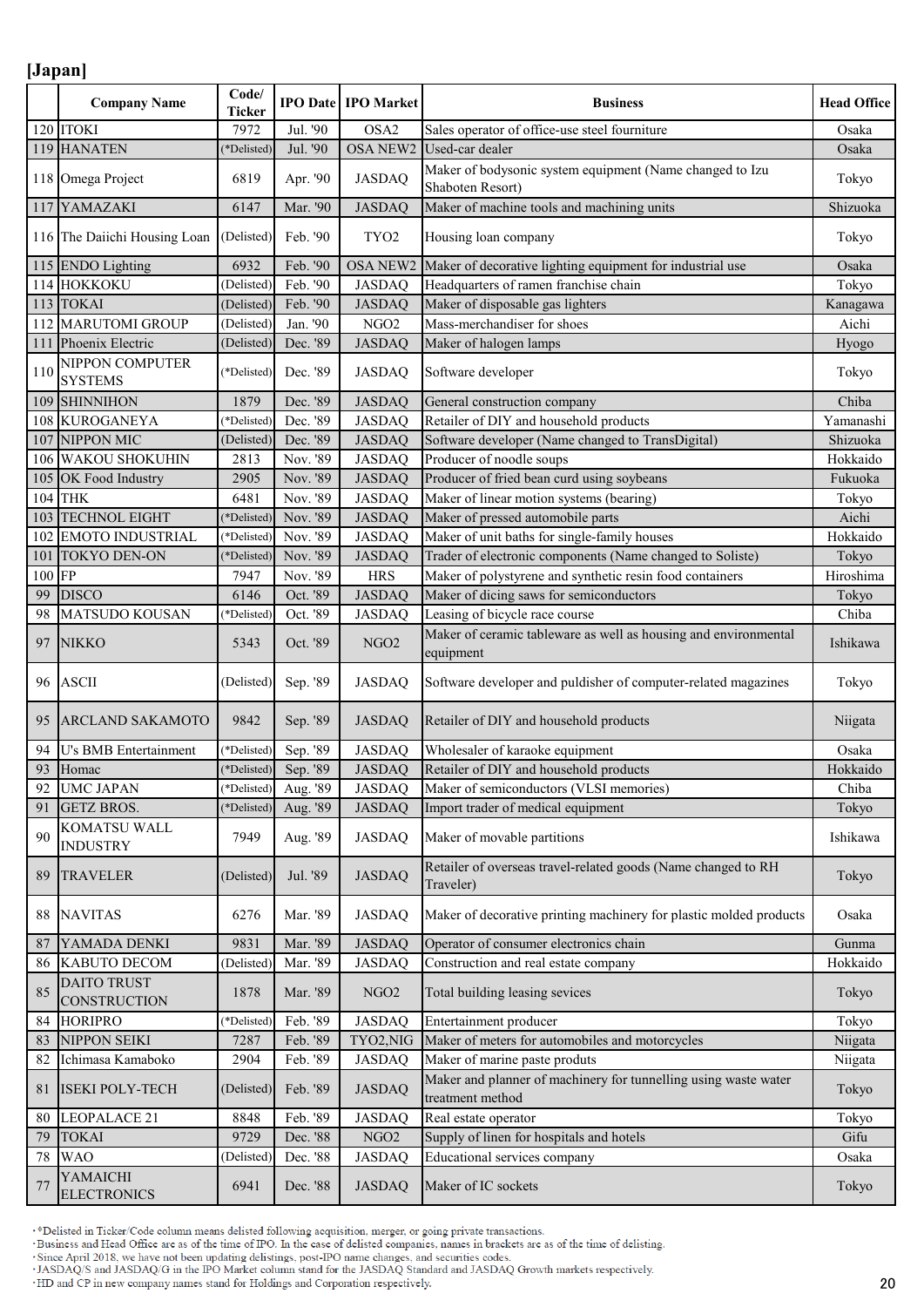|        | <b>Company Name</b>                                    | Code/<br><b>Ticker</b> |                      | <b>IPO Date IPO Market</b> | <b>Business</b>                                                                       | <b>Head Office</b> |
|--------|--------------------------------------------------------|------------------------|----------------------|----------------------------|---------------------------------------------------------------------------------------|--------------------|
| 76     | <b>HAC KIMISAWA</b>                                    | (*Delisted)            | Dec. '88             | NGO <sub>2</sub>           | Supermarket and drugstore operator (Name changed to CFS)                              | Shizuoka           |
| $75\,$ | Mandom                                                 | 4917                   | Nov. '88             | <b>JASDAQ</b>              | Maker of cosmetics mainly for men                                                     | Osaka              |
| 74     | <b>JAPAN FOUNDATION</b><br><b>ENGINEERING</b>          | 1914                   | Nov. '88             | OSA2,TYO2                  | Engineering company specializing in foundation work and<br>geological survey          | Osaka              |
| 73     | Aloka                                                  | (*Delisted)            | Nov. '88             | <b>JASDAQ</b>              | Visual diagnostic maker                                                               | Tokyo              |
| 72     | <b>NIDEC</b>                                           | 6594                   | Nov. '88             | OSA2,KYO                   | Maker of spindle motors for hard disk drives                                          | Kyoto              |
| 71     | Harashin                                               | 8255                   | Oct. '88             | <b>NIG</b>                 | Supermarket operator (Name changed to Axial Retailing)                                | Niigata            |
| 70     | Japan Systems                                          | 9758                   | Oct. '88             | <b>JASDAQ</b>              | Software developer                                                                    | Tokyo              |
| 69     | PACIFIC CENTURY<br><b>CYBERWORKS JAPAN</b>             | (Delisted)             | Sep. '88             | <b>JASDAQ</b>              | Maker of game machines and software                                                   | Tokyo              |
| 68     | Nippon Data Kiki                                       | (Delisted)             | Sep. '88             | <b>JASDAQ</b>              | Sale of OA equipment                                                                  | Tokyo              |
| 67     | <b>ASK Planning Center</b>                             | *Delisted)             | Sep. '88             | <b>JASDAQ</b>              | Display services                                                                      | Osaka              |
| 66     | Funai Consulting                                       | 9757                   | Sep. '88             | <b>OSA NEW2</b>            | Management consulting company (Name changed to Funai Soken<br>HD)                     | Osaka              |
| 65     | <b>BUNKEIDO</b>                                        | 9471                   | Sep. '88             | NGO <sub>2</sub>           | Publisher of educational materials                                                    | Gifu               |
| 64     | Cesar                                                  | (Delisted)             | Jul. '88             | <b>JASDAQ</b>              | Real estate company                                                                   | Tokyo              |
| 63     | <b>K's DENKI</b>                                       | 8282                   | Apr. '88             | <b>JASDAQ</b>              | Mass merchandiser for consumer electronics (Name changed to K'S<br>HD)                | Ibaraki            |
| 62     | Nittoh Bion                                            | (*Delisted)            | Feb. '88             | <b>JASDAQ</b>              | Feritlizer maker                                                                      | Hokkaido           |
| 61     | YAOKO                                                  | 8279                   | Feb. '88             | <b>JASDAQ</b>              | Supermarket operator                                                                  | Saitama            |
| 60     | Family                                                 | 8298                   | Feb. '88             | <b>JASDAQ</b>              | New foreign-car and used-car sales firm                                               | Chiba              |
| 59     | Nihon Electric Wire &<br>Cable                         | 5817                   | Dec. '87             | <b>JASDAQ</b>              | Maker of light electrical wires (Name changed to JMACS Japan)                         | Osaka              |
| 58     | <b>KANEMATSU</b><br><b>ELECTRONICS</b>                 | 8096                   | Dec. '87             | TYO <sub>2</sub>           | Sale of computer peripherals                                                          | Tokyo              |
| 57     | <b>FUJI SOFT ABC</b>                                   | 9749                   | Dec. '87             | <b>JASDAQ</b>              | Software developer (Name changed to FUJI SOFT)                                        | Kanagawa           |
| 56     | <b>SORUN</b>                                           | (*Delisted)            | Nov. '87             | <b>JASDAQ</b>              | Software developer                                                                    | Nagano             |
| 55     | <b>NJK</b>                                             | (*Delisted)            | Nov. '87             | <b>JASDAQ</b>              | Software developer                                                                    | Tokyo              |
|        |                                                        |                        |                      |                            | Maker of made-to-order men's suits                                                    | Tokyo              |
| 54     | <b>GINZA YAMAGATAYA</b>                                | 8215                   | Sep. '87             | <b>JASDAQ</b>              |                                                                                       |                    |
| 53     | Fahren Tokyo                                           | (Delisted)             | Aug. '87             | <b>JASDAQ</b>              | New foreign-car and used-car sales                                                    | Tokyo              |
| 52     | <b>SAKATA SEED</b>                                     | 1377                   | May. '87             | TYO <sub>2</sub>           | General seed and seedling company                                                     | Kanagawa           |
| 51     | <b>KOKUSAI</b> Securities                              | (*Delisted)            | May. '87             |                            | TYO2, NAG2, OSA2 Major securities company                                             | Tokyo              |
| 50     | <b>SHINOBU FOODS</b><br><b>PRODUCTS</b>                | 2903                   | Apr. '87             |                            | OSA NEW2 Manufacturer of cooked rice products                                         | Osaka              |
| 49     | <b>NIPRO</b>                                           | 8086                   | Feb. '87             | OSA <sub>2</sub>           | Maker of disposable medical equipment                                                 | Osaka              |
| 48     | <b>CSK</b> Electronics                                 | (Delisted)             | Jan. '87             | <b>JASDAQ</b>              | Retailer of PCs and trader of semiconductors (Name changed to<br>MAG NET HD)          | Tokyo              |
| 47     | <b>TOKAI BUSSAN</b>                                    | 8071                   | Dec. '86             | NGO <sub>2</sub>           | Sale of electronic materials and equipment (Name changed to TOK<br>AI ELECTRONICS)    | Aichi              |
| 46     | RYOYO ELECTRO                                          | 8068                   | Dec. '86             | TYO <sub>2</sub>           | Sale of semiconductors and electronics                                                | Tokyo              |
| 45     | <b>EQUION</b>                                          | (Delisted)             | Nov. '86             | <b>JASDAQ</b>              | Mortgage loans, commercial discount bills                                             | Tokyo              |
| 44     | <b>ENCHO</b>                                           | 8208                   | Nov. '86             | <b>JASDAQ</b>              | Retailer of DIY goods                                                                 | Shizuoka           |
| 43     | TAIYO KAGAKU                                           | 2902                   | Nov. '86             | NGO <sub>2</sub>           | Maker of processed egg foods and extracts                                             | Mie                |
| 42     | Tokyo Misawa Homes                                     |                        | Nov. '86             | <b>JASDAQ</b>              | Subcontractor of prefabricated houses                                                 | Tokyo              |
| 41     | <b>SEGA ENTERPRISES</b>                                | 6460                   | Nov. '86             | <b>JASDAQ</b>              | Maker of commercial use amusement eqiupment (Name changed to<br><b>SEGA SAMMY HD)</b> | Tokyo              |
| 40     | <b>FURUSATO</b><br><b>INDUSTRIES</b>                   | 8087                   | Oct. '86             | OSA NEW2                   | Maker of subsidiary materials for lightweight steel frame buildings                   | Osaka              |
| 39     | <b>UNIDEN</b>                                          | 6815                   | Sep. '86             | <b>JASDAQ</b>              | Maker of mobile phones and cordless telephones (Name changed to<br>UNIDEN HD)         | Tokyo              |
| 38     | CENTRAL SECURITY<br>PATROLS (CSP)<br><b>TOKYO SOIR</b> | 9740                   | Aug. '86<br>Aug. '86 | <b>JASDAQ</b>              | Security services company                                                             | Tokyo<br>Tokyo     |

\*Delisted in Ticker/Code column means delisted following acquisition, merger, or going private transactions.<br>Business and Head Office are as of the time of IPO. In the case of delisted companies, names in brackets are as o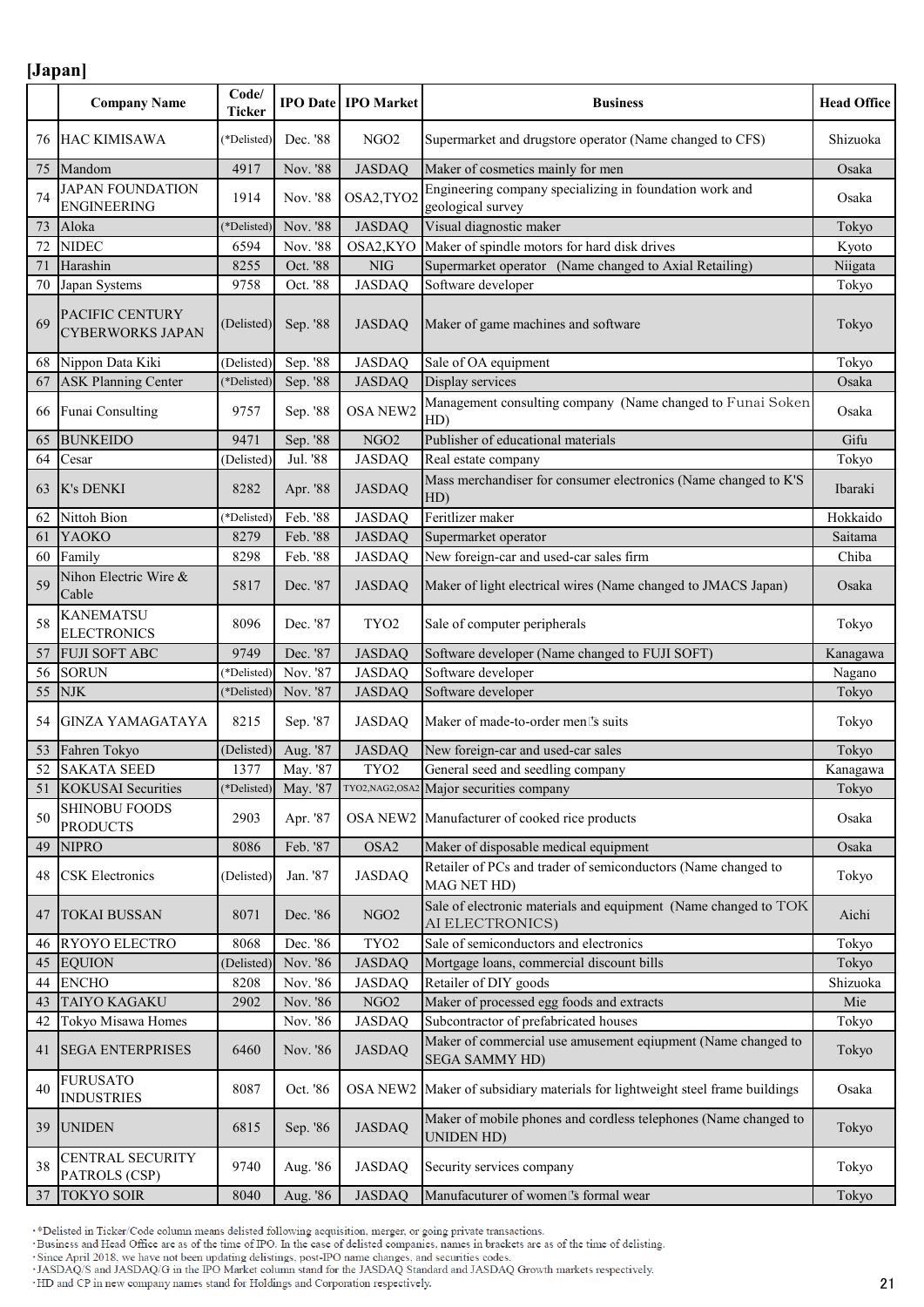|                  | <b>Company Name</b>                  | Code/<br><b>Ticker</b> |          | <b>IPO Date IPO Market</b> | <b>Business</b>                                                                              | <b>Head Office</b> |
|------------------|--------------------------------------|------------------------|----------|----------------------------|----------------------------------------------------------------------------------------------|--------------------|
| 36               | <b>SUNX</b>                          | (*Delisted)            | Apr. '86 | NGO <sub>2</sub>           | Maker of photoelectric sensors (Name changed to Panasonic<br><b>Industrial Devices SUNX)</b> | Aichi              |
| 35               | Sodick                               | 6143                   | Feb. '86 | TYO <sub>2</sub>           | Maker of NC electrodischargers for FA equipment                                              | Kanagawa           |
| 34               | <b>KINSEKI</b>                       | (*Delisted)            | Feb. '86 | TYO <sub>2</sub>           | Maker of crystal equipment                                                                   | Tokyo              |
| 33               | <b>GASTEC SERVICE</b>                | (*Delisted)            | Dec. '85 | NGO <sub>2</sub>           | Producer of LPG                                                                              | Aichi              |
| 32               | Yushiro Chemical Industry            | 5013                   | Dec. '85 | TYO <sub>2</sub>           | Producer of metalworking oil                                                                 | Tokyo              |
| 31               | KAGA ELECTRONICS                     | 8154                   | Dec. '85 | <b>JASDAQ</b>              | Sale of electronic products                                                                  | Tokyo              |
| 30               | <b>TOYO</b>                          | 8151                   | Jul. '85 | TYO <sub>2</sub>           | Sale of electronics-related measuring Instruments                                            | Tokyo              |
| 29               | <b>SANSHIN</b><br><b>ELECTRONICS</b> | 8150                   | Jul. '85 | TYO <sub>2</sub>           | Sale of ICs and semiconductor devices                                                        | Tokyo              |
| 28               | <b>LEC</b>                           | (Delisted)             | Jun. '85 | TYO <sub>2</sub>           | Household products retailer                                                                  | Tokyo              |
| 27               | <b>UEHARA SEI SHOJI</b>              | 8148                   | May. '85 | OSA2,KYO                   | Wholesaler and retailer of petroleum, LPG, cement and ready-mixed<br>concrete                | Kyoto              |
| 26               | Takarabune                           | (Delisted)             | Apr. '85 | <b>JASDAQ</b>              | Furniture retailer                                                                           | Saitama            |
| 25               | Taka-Q                               | 8166                   | Sep. '84 | <b>JASDAQ</b>              | Operator of men <sup>r</sup> s clothing chain                                                | Tokyo              |
| 24               | Tamron                               | 7740                   | Aug. '84 | <b>JASDAQ</b>              | Maker of camera lenses                                                                       | Saitama            |
| 23               | <b>CABIN</b>                         | (*Delisted)            | Mar. '84 | <b>JASDAQ</b>              | Operator of chain store selling casual wear for young people                                 | Tokyo              |
| 22               | <b>DENKYOSHA</b>                     | 8144                   | Mar. '84 | OSA NEW2                   | Sale of household electrical appliances                                                      | Osaka              |
| 21               | <b>ROHM</b>                          | 6963                   | Nov. '83 | OSA2,KYO                   | Maker of LSIs                                                                                | Kyoto              |
| 20               | <b>TANSEISHA</b>                     | 9743                   | Sep. '83 | <b>JASDAQ</b>              | Planner, designer and contractor of displays                                                 | Tokyo              |
| 19               | <b>ESPEC</b>                         | 6859                   | Sep. '83 | OSA <sub>2</sub>           | Maker of meteorologial environment testing equipment and devices                             | Osaka              |
| 18               | <b>NAGAHORI</b>                      | 8139                   | Mar. '83 | <b>JASDAQ</b>              | Maker and Wholesaler of jerwely                                                              | Tokyo              |
| 17               | <b>YAHAGI</b><br>CONSTRUCTION        | 1870                   | May. '82 | NGO <sub>2</sub>           | General construction company                                                                 | Aichi              |
| 16               | <b>APLUS</b>                         | 8589                   | Nov. '81 | OSA <sub>2</sub>           | Consumer finance company (Name changed to APLUS<br><b>FINANCIAL)</b>                         | Osaka              |
| 15               | Sanshin                              | 1984                   | Nov. '80 | <b>JASDAQ</b>              | Civil engineering (foundation work)                                                          | Tokyo              |
| 14               | <b>KYOTARU</b>                       | (*Delisted)            | Jul. '80 | <b>JASDAQ</b>              | Operator of take-out sushi shop and restaurant chain                                         | Tokyo              |
| 13               | <b>CHIYODA</b>                       | 8185                   | May. '80 | <b>JASDAQ</b>              | Shoe retailer                                                                                | Tokyo              |
| 12               | <b>RINNAI</b>                        | 5947                   | Nov. '79 | ${\rm NGO2}$               | Maker of gas appliances                                                                      | Aichi              |
| 11               | <b>INAGEYA</b>                       | 8182                   | Nov. '79 | TYO <sub>2</sub>           | Supermarket operator                                                                         | Tokyo              |
| 10               | <b>KING</b>                          | 8118                   | Sep. '78 |                            | OSA2,KYO Producer of apparel and printed cloth                                               | Kyoto              |
| 9                | Chujitsuya                           | (*Delisted)            | Jan. '77 | TYO <sub>2</sub>           | Supermarket operator                                                                         | Tokyo              |
| 8                | Nichiryo Baking                      | 2218                   | Jan. '77 | SAP                        | Bakery                                                                                       | Hokkaido           |
| $\boldsymbol{7}$ | <b>TOA</b>                           | 6809                   | Sep. '77 | OSA <sub>2</sub>           | Maker of broadcasting equipment                                                              | Hyogo              |
| 6                | NIPPON CABLE<br><b>SYSTEM</b>        | 7279                   | Jun. '77 | OSA2                       | Maker of control cables for motor vehicles (Name changed to HI-<br>LEX CP)                   | Hyogo              |
| 5                | <b>ASAHIPEN</b>                      | 4623                   | Apr. '77 | <b>JASDAQ</b>              | Producer of household-use paints                                                             | Osaka              |
| 4                | <b>KITZ</b>                          | 6498                   | Apr. '77 | TYO <sub>2</sub>           | Maker of mass-produced industrial valves                                                     | Tokyo              |
| $\mathfrak{Z}$   | Maruetsu                             | (*Delisted)            | Feb. '77 | $\rm{TYO2}$                | Supermarket operator                                                                         | Tokyo              |
| 2                | TATEHO CHEMICAL<br><b>INDUSTRIES</b> | (*Delisted)            | Sep. '75 | <b>JASDAQ</b>              | Maker of chemicals (electrofused magnesia)                                                   | Hyogo              |
| 1                | <b>SHINTOM</b>                       | (Delisted)             | Jul. '75 | $\operatorname{TYO2}$      | Maker of car audio and VCRs                                                                  | Kanagawa           |

\*Delisted in Ticker/Code column means delisted following acquisition, merger, or going private transactions.<br>Business and Head Office are as of the time of IPO. In the case of delisted companies, names in brackets are as o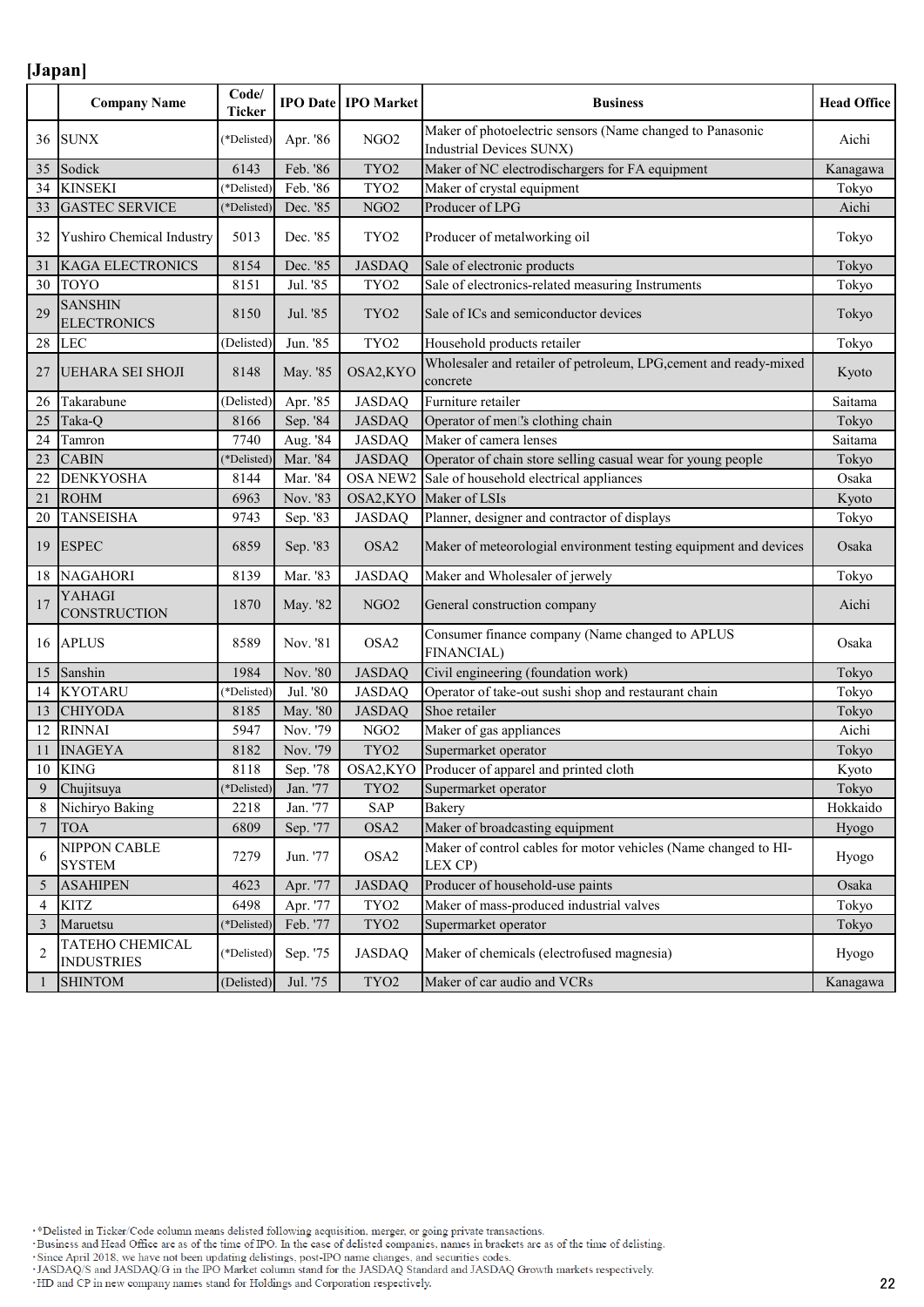|    | <b>Company Name</b>                            | Code/<br><b>Ticker</b> |                      | <b>IPO Date2 IPO Market</b> | <b>Business</b>                                                                                                                                                                                                                     | <b>Head Office</b> |
|----|------------------------------------------------|------------------------|----------------------|-----------------------------|-------------------------------------------------------------------------------------------------------------------------------------------------------------------------------------------------------------------------------------|--------------------|
|    | 65 Confluent                                   | <b>CFLT</b>            | Jun. '21             | <b>NASDAQ</b>               | Data streaming platform to set data in motion                                                                                                                                                                                       | U.S.A.             |
|    | 64 PLAYSTUDIOS                                 | <b>MYPS</b>            | Jun. '21             | <b>NASDAQ</b>               | Developer and operator of casual games for mobile and social<br>platforms                                                                                                                                                           | U.S.A.             |
|    | 63 Bill.com Holdings                           | <b>BILL</b>            | Dec. '19             | <b>NYSE</b>                 | Accounting support services for small and midsize companies                                                                                                                                                                         | U.S.A.             |
| 62 | Teladoc                                        | <b>TDOC</b>            | Jul. '15             | <b>NYSE</b>                 | Telehealth service/platform provider                                                                                                                                                                                                | U.S.A.             |
| 61 | <b>TRACON</b>                                  | <b>TCON</b>            | Jan. '15             | <b>NASDAQ</b>               | Developing an anti-tumor antibody targetting a new pathway                                                                                                                                                                          | U.S.A.             |
|    | Pharmaceuticals<br>60 Eagle Pharmaceuticals    | EGRX                   | Feb. '14             | <b>NASDAQ</b>               | of angiogenesis suppression in tumor tissue<br>Development/ sale of improved formulations of generic                                                                                                                                | U.S.A.             |
|    |                                                |                        |                      |                             | injectable products<br>R&D of novel protein therapeutics using peptide design                                                                                                                                                       |                    |
| 59 | <b>Eleven Biotherapeutics</b>                  | <b>EBIO</b>            | Feb. '14             | <b>NASDAQ</b>               | platform technology                                                                                                                                                                                                                 | U.S.A.             |
|    | 58 Twitter                                     | <b>TWTR</b>            | Nov. '13             | <b>NYSE</b>                 | Online social networking and microblogging service                                                                                                                                                                                  | U.S.A.             |
|    | 57 FireEye                                     | <b>FEYE</b>            | Sep. '13             | <b>NASDAQ</b>               | Development and sale of malware protection products                                                                                                                                                                                 | U.S.A.             |
| 56 | Kythera<br>Biopharmaceuticals                  | (*Delisted)            | Oct. '12             | <b>NASDAQ</b>               | Development and commercialization of aesthetic medicines                                                                                                                                                                            | U.S.A.             |
| 55 | Intercept<br>Pharmaceuticals                   | <b>ICPT</b>            | Oct. '12             | <b>NASDAQ</b>               | Development and commercialization of therapeutics to treat<br>chronic liver diseases                                                                                                                                                | U.S.A.             |
|    | 54 Palo Alto Networks                          | <b>PANW</b>            | Jul. '12             | <b>NYSE</b>                 | Development and sale of next generation firewall products                                                                                                                                                                           | U.S.A.             |
|    | 53 Proofpoint                                  | <b>PFPT</b>            | Apr. '12             | <b>NASDAQ</b>               | Provider of a complete platform for messaging security                                                                                                                                                                              | U.S.A.             |
| 52 | <b>ARY</b> x Therapeutics                      | ARYX                   | Nov. '07             | <b>NASDAQ</b>               | Development of new pharmaceuticals through the<br>reengineering of existing drugs                                                                                                                                                   | U.S.A.             |
|    | 51 INFINERA                                    | <b>INFN</b>            | Jun. '07             | <b>NASDAQ</b>               | Provider of photonic-based optical networking systems for<br>long-haul carriers                                                                                                                                                     | U.S.A.             |
|    | 50 Affymax                                     | <b>AFFY</b>            | Dec. '06             | <b>NASDAQ</b>               | Development of drugs to treat anemia in cancer and renal<br>disease patients                                                                                                                                                        | U.S.A.             |
| 49 | Targacept                                      |                        | (*Delisted) Apr. '06 | <b>NASDAQ</b>               | Development of drugs for treatment of multiple nervous<br>system diseases by targeting neuronal nicotinic receptors                                                                                                                 | U.S.A.             |
|    | 48 Acorda Therapeutics                         | <b>ACOR</b>            | Feb. '06             | <b>NASDAQ</b>               | Development of drugs for treatment of spinal cord injuries<br>and multiple sclerosis                                                                                                                                                | U.S.A.             |
| 47 | <b>Avalon Pharmaceuticals</b>                  | (*Delisted)            | Sep. '05             | <b>NASDAQ</b>               | Development of cancer drugs                                                                                                                                                                                                         | U.S.A.             |
|    |                                                |                        |                      |                             | Develop and commercialize a solid-state, digital gamma                                                                                                                                                                              |                    |
|    | 46 Digirad                                     | <b>DRAD</b>            | Jun. '04             | <b>NASDAQ</b>               | camera for use in nuclear medicine                                                                                                                                                                                                  | U.S.A.             |
|    | 45 Dynavax Technologies                        | <b>DVAX</b>            | Feb. '04             | <b>NASDAQ</b>               | Development of drugs to treat and prevent allergies,<br>infectious diseases, and chronic inflammatory diseases, using<br>immunostimulatory sequences which are short DNA<br>sequences that enhance the ability of the immune system | U.S.A.             |
|    | 44 Inspire Pharmaceuticals                     | (*Delisted)            | Aug. '00             | <b>NASDAQ</b>               | Development of new drugs                                                                                                                                                                                                            | U.S.A.             |
|    | 43 Sangamo BioSciences                         | SGMO                   | Apr. '00             | <b>NASDAQ</b>               | Developer of proteins called transcription factors                                                                                                                                                                                  | U.S.A.             |
|    | 42 Lightspan Partnership                       |                        | (*Delisted) Feb. '00 | <b>NASDAQ</b>               | Provider of educational software and Internet products and<br>services                                                                                                                                                              | U.S.A.             |
|    | 41 Avanex                                      | (*Delisted)            | Feb. '00             | <b>NASDAQ</b>               | Manufacturer of telecommunications equipment (Name<br>changed to Oclaro)                                                                                                                                                            | U.S.A.             |
|    | 40 Vixel                                       | (*Delisted)            | Oct. '99             | <b>NASDAQ</b>               | Provider of comprehensive solutions used in storage area<br>networks, including software, switches, hubs and other<br>components utilizing the Fibre Channel protocol                                                               | U.S.A.             |
|    | 39 AirGate PCS                                 | (*Delisted)            | Sep. '99             | <b>NASDAQ</b>               | Provider of wireless Personal Communications Services<br>exclusively licensed to use the Sprint PCS brand name.                                                                                                                     | U.S.A.             |
|    | 38 Digital Island                              | (*Delisted)            | Jun. '99             | <b>NASDAQ</b>               | Network service provider                                                                                                                                                                                                            | U.S.A.             |
|    | 37 Silknet Software                            |                        | (Delisted) May. '99  | <b>NASDAQ</b>               | Development and sale of Internet based custmer support<br>packaged software                                                                                                                                                         | U.S.A.             |
|    | <b>Brocade</b><br>36 Communications<br>Systems | <b>BRCD</b>            | May. '99             | <b>NASDAQ</b>               | Development of high-speed communications equipment using<br>fiber channels                                                                                                                                                          | U.S.A.             |
|    | 35 Net Perception                              | (Delisted)             | Apr. '99             | <b>NASDAQ</b>               | Development of software of advanced recommendation<br>engines                                                                                                                                                                       | U.S.A.             |
|    | 34 NVIDIA                                      | <b>NVDA</b>            | Jan. '99             | <b>NASDAQ</b>               | Development of 3D processor chips                                                                                                                                                                                                   | U.S.A.             |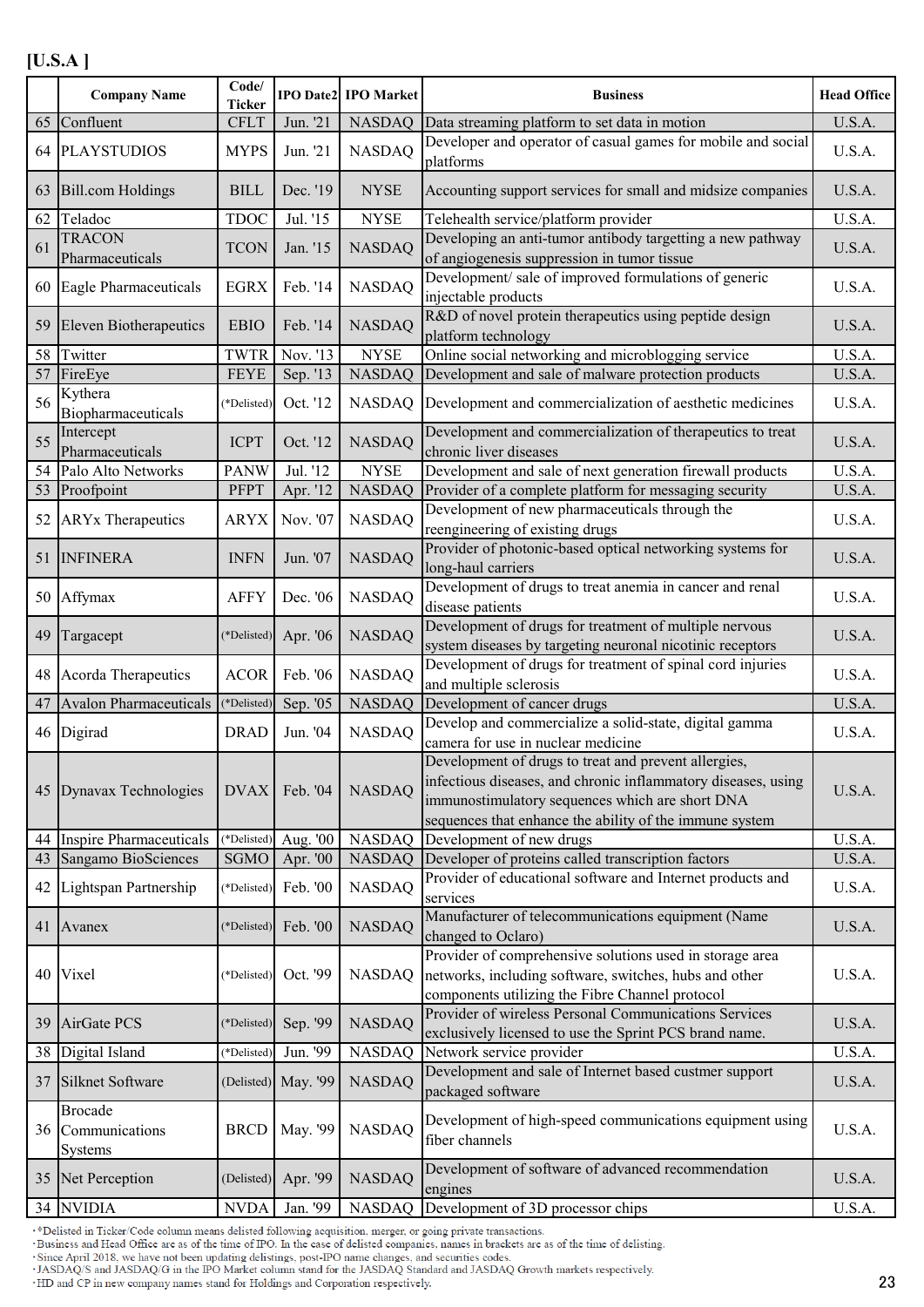|                | <b>Company Name</b>                                  | Code/<br><b>Ticker</b> |                      | <b>IPO Date2 IPO Market</b> | <b>Business</b>                                                                                                   | <b>Head Office</b> |
|----------------|------------------------------------------------------|------------------------|----------------------|-----------------------------|-------------------------------------------------------------------------------------------------------------------|--------------------|
|                | 33 Com21                                             |                        | (Delisted) May. '98  | <b>NASDAQ</b>               | Designs, develops, and sells value-added, high-speed<br>communicaitions solutions for the broadband access market | U.S.A.             |
| 32             | Combichem                                            | (Delisted)             | May. '98             | <b>NASDAQ</b>               | Consigned pharmaceutical search services                                                                          | U.S.A.             |
| 31             | Flexi International<br>Software                      | <b>FLXI</b>            | Dec. '97             | <b>NASDAQ</b>               | Development of financial and acounting software                                                                   | U.S.A.             |
| 30             | <b>MMC Networks</b>                                  | (Delisted)             | Oct. '97             | <b>NASDAQ</b>               | Development of switch-chips for network system                                                                    | U.S.A.             |
| 29             | Aehr Test Systems                                    | AEHR                   | Aug. '97             | <b>NASDAQ</b>               | Development and sale of burn-in-testers to semiconductor<br>equipment manufactures                                | U.S.A.             |
| $28\,$         | Aurora Biosciences                                   | (Delisted)             | Jun. '97             | <b>NASDAQ</b>               | Development of ultra-high-throughput screening systems                                                            | U.S.A.             |
| 27             | NeoMagic                                             | NMGC                   | Mar. '97             | <b>NASDAQ</b>               | Development and manufacture of multimedia data processing<br>chip for laptop computer                             | U.S.A.             |
|                | 26 CIENA                                             | <b>CIEN</b>            | Feb. '97             | <b>NASDAQ</b>               | Development and sale of optical digital communications<br>equipment for long-deistance networks                   | U.S.A.             |
| 25             | <b>Advanced Fibre</b><br>Communications              | (*Delisted)            | Oct. '96             | <b>NASDAQ</b>               | Development and sale of equipment for connecting telephone<br>switches                                            | U.S.A.             |
|                | 24 Avigen                                            |                        | (*Delisted) May. '96 | <b>NASDAQ</b>               | Development, manufacture and sale of medicines used in gene<br>therapy                                            | U.S.A.             |
| 23             | Ribozyme<br>Pharmaceuticals                          |                        | (*Delisted) Apr. '96 | <b>NASDAQ</b>               | Developer of pharmaceuticals using ribozyme technology                                                            | U.S.A.             |
| 22             | Gensym                                               | (*Delisted)            | Feb. '96             | <b>NASDAQ</b>               | Developer of online realtime expert systems                                                                       | U.S.A.             |
| 21             | Metatools                                            | (Delisted)             | Dec. '95             | <b>NASDAQ</b>               | Development, licensing and sale of computer graphics<br>software                                                  | U.S.A.             |
|                | <b>OBJECTIVE</b><br>20 SYSTEMS<br><b>INTEGRATORS</b> |                        | (Delisted) Dec. '95  | <b>NASDAQ</b>               | Development and sale of middleware and package software<br>for operating and managing communication networks      | U.S.A.             |
|                | 19 Etec Systems                                      | (*Delisted)            | Oct. '95             | <b>NASDAQ</b>               | Development and manufacure of semiconductor<br>manufacturing equipment (Name changed to Emtec)                    | U.S.A.             |
| 18             | <b>GLIATECH</b>                                      | (Delisted)             | Oct. '95             | <b>NASDAQ</b>               | Research on the glial cells of central and peripheral nerves                                                      | U.S.A.             |
| 17             | PSINet                                               |                        | (Delisted) May. '95  | <b>NASDAQ</b>               | Internet service provider, aimed at business users                                                                | U.S.A.             |
| 16             | <b>TIVOLI SYSTEMS</b>                                | (Delisted)             | Mar. '95             | <b>NASDAQ</b>               | Development of system management software                                                                         | U.S.A.             |
|                | 15 Spectrian                                         |                        | (*Delisted) Aug. '94 | <b>NASDAQ</b>               | Development, manufacture and sale of cellular base station<br>amplifiers                                          | U.S.A.             |
| 14             | <b>NPS</b> Pharmaceuticals                           | (*Delisted)            | May. '94             | <b>NASDAQ</b>               | Developer of medicines for osteoporosis                                                                           | U.S.A.             |
| 13             | <b>C-CUBE</b><br><b>MICROSYSTEMS</b>                 |                        | (Delisted) Apr. '94  | <b>NASDAQ</b>               | Development and manufacture of image processing chips and<br>peripherals                                          | U.S.A.             |
|                | 12 IGEN                                              |                        | (*Delisted) Feb. '94 | <b>NASDAQ</b>               | Developer of automatic immunity analysis equipment &<br>reagents                                                  | U.S.A.             |
| 11             | TriQuint semiconductor                               | (*Delisted)            | Dec. '93             | <b>NASDAQ</b>               | Manufacuturer of gallium aresenic applied semiconductors                                                          | U.S.A.             |
|                | 10 NX Networks                                       | (Delisted)             | Sep. '92             | <b>NASDAQ</b>               | Manufcturer of integrated switch systems for leased<br>communication line networks                                | U.S.A.             |
| 9              | Endosonics                                           |                        | (*Delisted) Mar. '92 | <b>NASDAQ</b>               | Developer and maker of equipment and peripheral equipment<br>for the diagnosis and treatment of thrombosis        | U.S.A.             |
| 8              | <b>SyQuest Technology</b>                            | (Delisted)             | Dec. '91             | <b>NASDAQ</b>               | Developer of hard disc drives                                                                                     | U.S.A.             |
| 7              | Sepracor                                             | (*Delisted)            | Sep. '91             | <b>NASDAQ</b>               | Manufacture and sale of protein separation/purification<br>system                                                 | U.S.A.             |
| 6              | Micronics Computers                                  | (Delisted)             | Jul. '91             | <b>NASDAQ</b>               | Developer of PC boards mounted with CPU for IBM<br>compatible machines                                            | U.S.A.             |
| 5              | <b>ISIS Pharmaceuticals</b>                          | <b>IONS</b>            | May. '91             | <b>NASDAQ</b>               | Developer of diagnostic medicine treatment utilizing<br>antisense drugs (Name changed to Ionis Pharmaceuticals)   | U.S.A.             |
| 4              | Cephalon                                             | (*Delisted)            | Apr. '91             | <b>NASDAQ</b>               | Developer of medicines for treatment of senile dementia and<br>Alzheimer's disease                                | U.S.A.             |
| $\overline{3}$ | 4-D Neuroimaging                                     | (*Delisted)            | Jul. '89             | <b>AMEX</b>                 | Developer and maker of biocompatible materials                                                                    | U.S.A.             |
| $\overline{2}$ | Novellus Systems                                     | (*Delisted)            | Aug. '88             | <b>NASDAQ</b>               | Developer and maker of plasma CVD equipment                                                                       | U.S.A.             |
| 1              | Calgene                                              | (Delisted)             | Jun. '87             | <b>NASDAQ</b>               | Agricultural biotechnology company                                                                                | U.S.A.             |

<sup>\*</sup>Delisted in Ticker/Code column means delisted following acquisition, merger, or going private transactions.<br>\*Business and Head Office are as of the time of IPO. In the case of delisted companies, names in brackets are as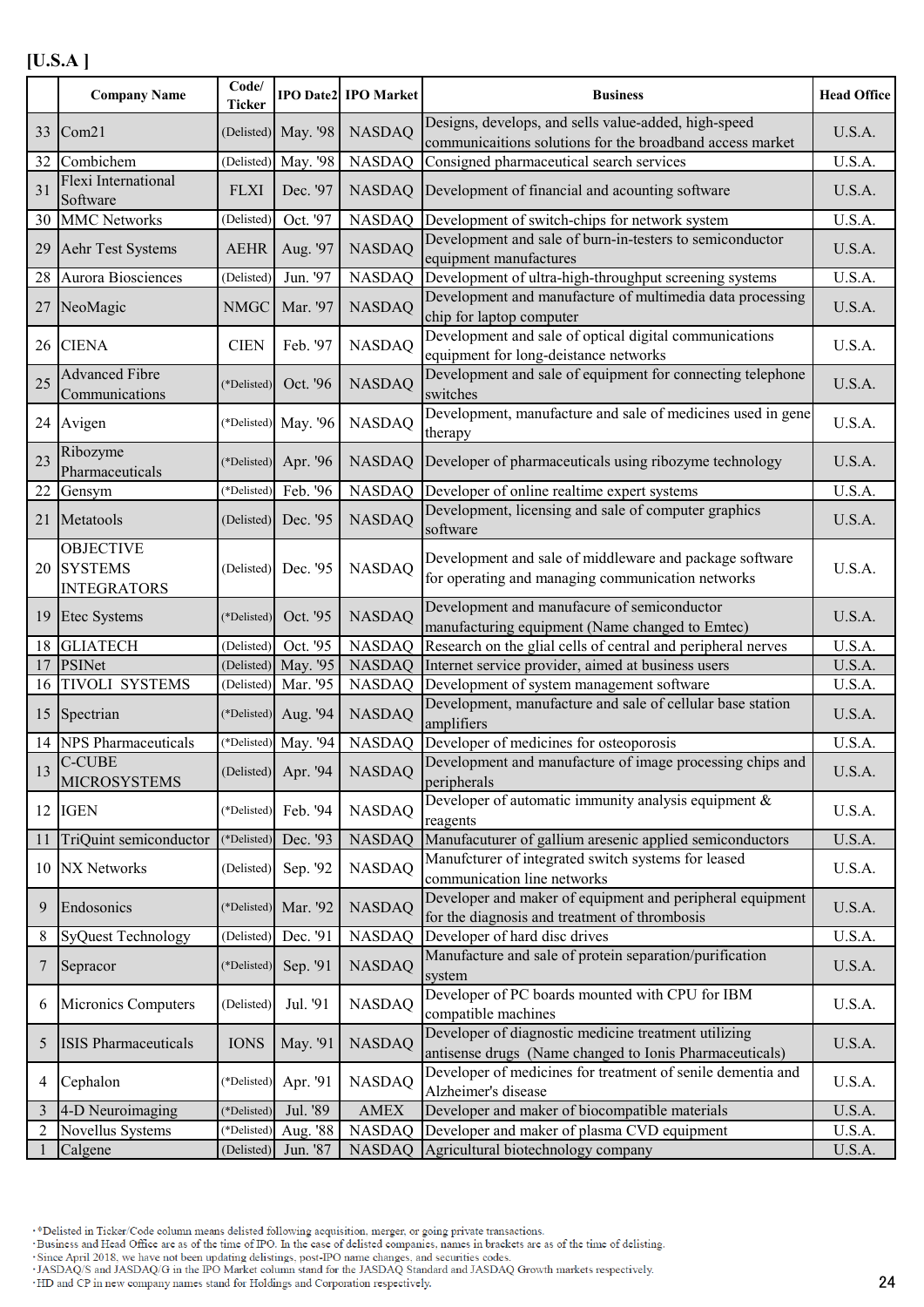|     | <b>Company Name</b>                         | Code/<br><b>Ticker</b> |                      | <b>IPO Date   IPO Market</b> | <b>Business</b>                                                                                                                                                           | <b>Head Office</b> |
|-----|---------------------------------------------|------------------------|----------------------|------------------------------|---------------------------------------------------------------------------------------------------------------------------------------------------------------------------|--------------------|
|     | 125 Boqii Holding                           | <b>BQ</b>              | Sep. '20             | <b>NYSE</b>                  | A leading pet related product e e-commerce company in<br>China                                                                                                            | China              |
| 124 | <b>GLOBAL TEK</b><br><b>FABRICATION</b>     | 4566                   | Feb. '18             | Taiwan                       | Automobile and aerospace metal precision component<br>suppliers in Taiwan                                                                                                 | Taiwan             |
| 123 | Suzhou MedicalSystem<br>Technology          | 603990                 | Dec. '16             | Shanghai                     | Medical IT company specializing in Clinical Information<br>System (CIS)                                                                                                   | China              |
|     | 122 Concraft Holding                        | 4943                   | Nov. '16             | Taiwan                       | Leading connector and precision part maker specialising in<br>insert molding/precision tooling process                                                                    | Taiwan             |
| 121 | OptoPAC                                     | 123010                 | Jul. '16             | <b>KOSDAQ</b>                | CSP (Chip Scale Package) solution for image sensors                                                                                                                       | Korea              |
| 120 | China Crystal New<br>Material Holdings      | 900250                 | Jan. '16             | <b>KOSDAQ</b>                | Manufacture of mica powder products                                                                                                                                       | China              |
|     | 119 Egis Technology                         | 6462                   | Dec. '15             |                              | Taiwan OTC A leading finger print authentication solution provider                                                                                                        | Taiwan             |
|     | 118 Park Systems                            | 140860                 | Dec. '15             | <b>KOSDAQ</b>                | Provide products that address the requirements of all research<br>and industrial nanoscale applications                                                                   | Korea              |
|     | 117 Savior Lifetec                          | 4167                   | Sep. '15             |                              | Development & manufacture of high quality sterile API<br>Taiwan OTC (Active Pharmaceutical Ingredients) especially Carbapenem<br>Antibiotics for generic drug markets     | Taiwan             |
|     | 116 WAPS                                    | 196700                 | Aug. '15             | <b>KOSDAQ</b>                | Develop and supply Thermo-plastic Elastomer (TPE) for<br>halogen-free flame retardant                                                                                     | Korea              |
|     | 115 eHi Car Services                        | <b>EHIC</b>            | Nov. '14             | <b>NYSE</b>                  | Car Rental Services                                                                                                                                                       | China              |
|     | 114 Tarena International                    | <b>TEDU</b>            | Apr. '14             | <b>NASDAQ</b>                | A leading provider of professional education services in<br>China                                                                                                         | China              |
|     | 113 Sungy Mobile                            | (*Delisted)            | Nov. '13             | <b>NASDAQ</b>                | Operates China's leading independent mobile internet portal                                                                                                               | China              |
|     | $112$ TCI                                   | 8436                   | Sep. '13             |                              | Taiwan OTC ODM for health food, cosmetic products and functional drinks                                                                                                   | Taiwan             |
|     | 111 CHC Healthcare Group                    | 4164                   | Oct. '12             | Taiwan                       | Medical equipment distribution and cancer clinic operations                                                                                                               | Taiwan             |
|     | 110 Global Market Group                     | (*Delisted)            | Jun. '12             |                              | AIM(London) Leading B2B trade solution provider                                                                                                                           | China              |
|     | 109 CU Medical Systems                      | 115480                 | Dec. '11             | <b>KOSDAQ</b>                | Development, manufacturing, and marketing of defibrillators<br>and cardiac monitors for hospital, pre-hospital, alternative<br>care, and public access defibrillation use | Korea              |
|     | 108 Tudou Holdings                          |                        | (*Delisted) Aug. '11 | <b>NASDAQ</b>                | Operation of user-generated video portal site                                                                                                                             | China              |
| 107 | <b>BCD</b> Semiconductor<br>Manufacturing   | (*Delisted)            | Jan. '11             |                              | NASDAQ Analog IC design and open foundry                                                                                                                                  | China              |
| 106 | ChinaCache<br><b>International Holdings</b> |                        |                      |                              | CCIH   Oct. '10   NASDAQ   Content delivery network service provider                                                                                                      | China              |
| 105 | Ambow Education<br>Holding                  |                        | (*Delisted) Aug. '10 | <b>NYSE</b>                  | Provider of e-Learning platform and services for the<br>education market in China                                                                                         | China              |
| 104 | <b>HiSoft Technology</b><br>International   | (*Delisted)            | Jun. '10             | <b>NASDAQ</b>                | Custom software dveloper (Name changed to Pactera<br>Technology)                                                                                                          | China              |
|     | 103 TobeSoft                                | 079970                 | Jun. '10             | <b>KOSDAQ</b>                | Enterprise Web2.0 solution provider                                                                                                                                       | Korea              |
|     | 102 IMAGIS                                  | 115610                 | Feb. '10             | <b>KOSDAQ</b>                | Image / video processing IC design house for mobile set and<br>television                                                                                                 | Korea              |
|     | 101 NewGrid Technology                      |                        | 099440 May. '09      | <b>KOSDAQ</b>                | Next-generation networking solution (Name changed to<br>SMEC)                                                                                                             | Korea              |
|     | 100 ACES ELECTRONIC                         | 3605                   | Mar. '09             | Taiwan                       | Manufacturer of connectors for electronics devices                                                                                                                        | Taiwan             |
| 99  | <b>SWANCOR IND.</b>                         | 4733                   | Jan. '09             |                              | Professional supplier of specialty chemicals principally used<br>Taiwan OTC for the environmental protection and energy saving<br>applications                            | Taiwan             |
| 98  | TUNG THIH<br><b>ELECTRONIC</b>              | 3552                   | Jan. '09             | Taiwan OTC                   | Electronic parts, components and systems manufacturer for<br>automobile industries                                                                                        | Taiwan             |
| 97  | <b>ZENTEL</b><br><b>ELECTRONICS</b>         | 3553                   | Oct. '08             | Taiwan OTC                   | IC design house for DRAMs. Specializing in consumer<br>electronics, computer peripheral and communication areas                                                           | Taiwan             |
| 96  | A8 Digital Music<br>Holdings                | 0800                   | Jun. '08             | Hong Kong                    | Provider of digital music products through Internet and<br>wireless channels (Name changed to A8 New Media Group)                                                         | China              |
|     | 95 FAVITE                                   | 3535                   | Jan. '08             | Taiwan                       | Development and manufacture of Automatic Optical<br>Inspection (AOI) and Measurement Machines for TFT-LCD<br>makers                                                       | Taiwan             |

\*Delisted in Ticker/Code column means delisted following acquisition, merger, or going private transactions.<br>Business and Head Office are as of the time of IPO. In the case of delisted companies, names in brackets are as o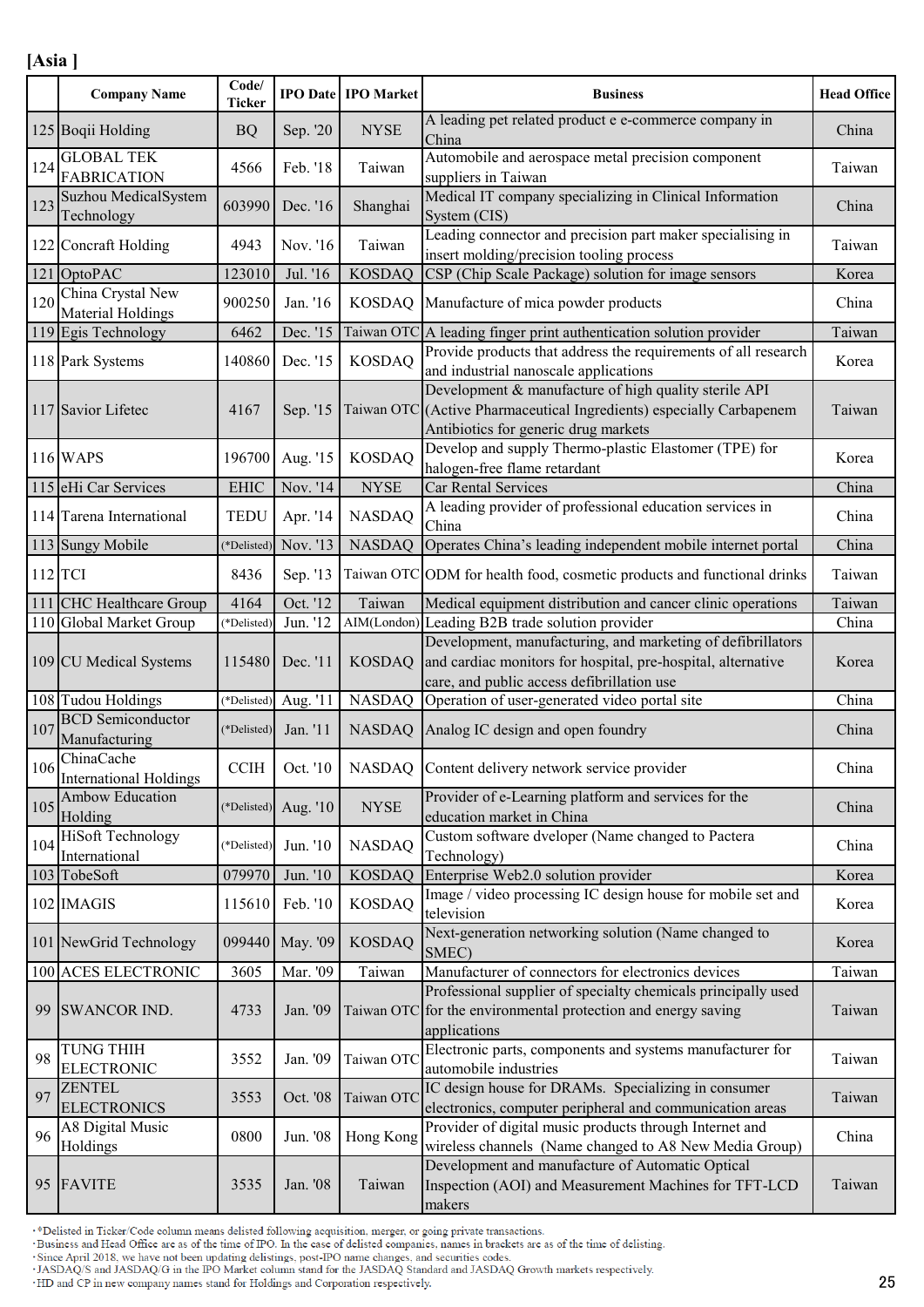|    | <b>Company Name</b>         | Code/<br><b>Ticker</b> |          | <b>IPO Date IPO Market</b> | <b>Business</b>                                                                                                                | <b>Head Office</b> |
|----|-----------------------------|------------------------|----------|----------------------------|--------------------------------------------------------------------------------------------------------------------------------|--------------------|
|    | 94 LGS                      | 073110                 | Oct. '07 | <b>KOSDAQ</b>              | Design and development of prism sheet used in TFT-LCD                                                                          | Korea              |
|    |                             |                        |          |                            | panel displays (Name changed to LMS)<br>Asia-based structured finance arrangement and alternative                              |                    |
| 93 | <b>UNI-ASIA FINANCE</b>     | <b>UNIAF</b>           | Aug. '07 | Singapore                  | assets direct investment firm (Name changed to UNI-ASIA                                                                        | Hong Kong          |
|    |                             |                        |          |                            | HD)                                                                                                                            |                    |
| 92 | <b>LDK SOLAR</b>            | (Delisted)             | Jun. '07 | <b>NYSE</b>                | Manufacturer of multicrystalline wafers for use in solar cells                                                                 | China              |
|    |                             |                        |          |                            | Design and manufacture of various plastics molds. Also                                                                         |                    |
| 91 | Syncmold                    | 1582                   | Jan. '07 |                            | Taiwan OTC manufacturing of hinges for LCD Monitor/TV (Name                                                                    | Taiwan             |
|    |                             |                        |          |                            | changed to Syncmold Enterprise)                                                                                                |                    |
| 90 | Pentamicro                  | (Delisted)             | Dec. '06 | <b>KOSDAQ</b>              | System-on-Chip (SOC) and board solutions for digital video<br>recorders                                                        | Korea              |
|    |                             |                        |          |                            | Broadband optimization solutions to Internet service                                                                           |                    |
| 89 | <b>Allot Communications</b> | <b>ALLT</b>            | Nov. '06 | <b>NASDAQ</b>              | providers                                                                                                                      | <i>srael</i>       |
| 88 | Canadian Solar              | <b>CSIQ</b>            | Nov. '06 | <b>NASDAQ</b>              | Solar-power system manufacturer                                                                                                | China              |
| 87 | Himax Technologies          | <b>HIMX</b>            | Mar. '06 | <b>NASDAQ</b>              | Design and development of semiconductors used in TFT-                                                                          | Taiwan             |
|    |                             |                        |          |                            | LCD panel displays                                                                                                             |                    |
| 86 | China GrenTech              | (*Delisted)            | Mar. '06 | <b>NASDAQ</b>              | Provider of wireless coverage products and services in China<br>Manufacturer of photovoltaic (PV) cells for solar energy       | China              |
| 85 | E-ton Solar Tech            | 3452                   | Mar. '06 | Taiwan OTC                 | systems                                                                                                                        | Taiwan             |
|    |                             |                        |          |                            | Fabless IC design house developing CMOS image sensor                                                                           |                    |
| 84 | Pixelplus                   | (Delisted)             | Dec. '05 | <b>NASDAQ</b>              | chips                                                                                                                          | Korea              |
| 83 | Kinik                       | 1560                   | Jan. '05 | Taiwan                     | Manufacturer of abrasive products, polycrystalline diamond                                                                     | Taiwan             |
|    |                             |                        |          |                            | (PCD) tools and CBN wheels for semiconductor industry                                                                          |                    |
| 82 |                             | (*Delisted)            | Dec. '04 | Taiwan                     | Provider of device programming instruments and power<br>management ICs. IC product lines include ATX power                     |                    |
|    | <b>System General</b>       |                        |          |                            | controllers, PWM IC and PFC                                                                                                    | Taiwan             |
|    |                             |                        |          |                            | China-based provider of a wide range of wireless systems                                                                       |                    |
| 81 | China Wireless              | 2369                   | Dec. '04 |                            | Hong Kong solution and wireless terminal products (Name changed to                                                             | Hong Kong          |
|    | Technologies                |                        |          |                            | Coolpad Group)                                                                                                                 |                    |
| 80 | <b>Phison Electronics</b>   | 8299                   | Dec. '04 | Taiwan OTO                 | IC design and system integration design services. Also                                                                         | Taiwan             |
|    |                             |                        |          |                            | information and software services<br>OEM/ODM/EMS developement, manufacture and sale of                                         |                    |
| 79 | Wistron                     | 3231                   | Aug. '03 | Taiwan                     | PCs, servers, storage devices and networking equipment                                                                         | Taiwan             |
|    | 78 C-Media Electronics      | 6237                   |          |                            | IC design house headquartered in Taiwan. Specializing in                                                                       | Taiwan             |
|    |                             |                        | Apr. '03 | Taiwan OTC                 | analog /digital mixed-mode IC design                                                                                           |                    |
| 77 | Marketech International     | 6196                   | Oct. '02 | Taiwan                     | Sells, designs and constructs the entire plant automation                                                                      | Taiwan             |
|    |                             |                        | Jul. '02 |                            | systems for the high-tech field                                                                                                |                    |
| 76 | Tracoma Holdings            | (Delisted)             |          |                            | Kuala Lumpur Manufacturing automobile component<br>Manufacturing and development of optical fiber cables (Name                 | Malaysia           |
| 75 | Prime Optical Fiber         | 2496                   | Mar. '02 | Taiwan                     | changed to Success Prime)                                                                                                      | Taiwan             |
| 74 | Chuo Senko (Thailand)       | <b>CHUO</b>            | Jan. '02 | MAI                        | Marketing and advertising services                                                                                             | Thailand           |
| 73 | EpiStar                     | 2448                   | May. '01 | Taiwan                     | Manufacturer of ultra bright LED chips                                                                                         | Taiwan             |
| 72 | <b>Unidux Electronics</b>   | (*Delisted)            | May. '01 | Singapore                  | Trading and distribution of electronics components                                                                             | Singapore          |
| 71 | iAsia Technology            | (*Delisted)            | Apr. '01 |                            | Provider of financial trading platforms for brokers and<br>Hong Kong financial institutions (Name changed to Value Convergence | Hong Kong          |
|    |                             |                        |          |                            | HD)                                                                                                                            |                    |
|    |                             |                        |          |                            | Development of computer-based medical monitoring and                                                                           |                    |
| 70 | Compumedics                 | <b>CMP</b>             | Dec. '00 | Australia                  | diagnostic equipment for sleep disorders                                                                                       | Australia          |
| 69 | <b>Acer Display</b>         | 2409                   | Sep. '00 | Taiwan                     | Manufacturer of TFT, LCD and plasma display panel (Name                                                                        | Taiwan             |
|    |                             |                        |          |                            | changed to AU Optronics)                                                                                                       |                    |
| 68 | Sirtex                      | <b>SRX</b>             | Aug. '00 | Australia                  | Treatment system for liver cancer (Name changed to Sirex<br>Medical)                                                           | Australia          |
| 67 | Elan Microelectronics       | 2458                   | Apr. '00 | Taiwan                     | IC design house                                                                                                                | Taiwan             |
| 66 | Lafe Technologies           | L <sub>05</sub>        | Apr. '00 | Singapore                  | Manufacturer of parts for computer storage devices (Name                                                                       | Singapore          |
|    |                             |                        |          |                            | changed to Lafe)                                                                                                               |                    |
| 65 | PSI Technologies            | (Delisted)             | Mar. '00 | <b>NASDAQ</b>              | IC packaging, semiconductor LED testing                                                                                        | Philippines        |
|    | 64 East Gate Technology     | (*Delisted)            | Oct. '99 | Singapore                  | Manufacturing of compact disc for CD Audio, CD-ROM                                                                             | Singapore          |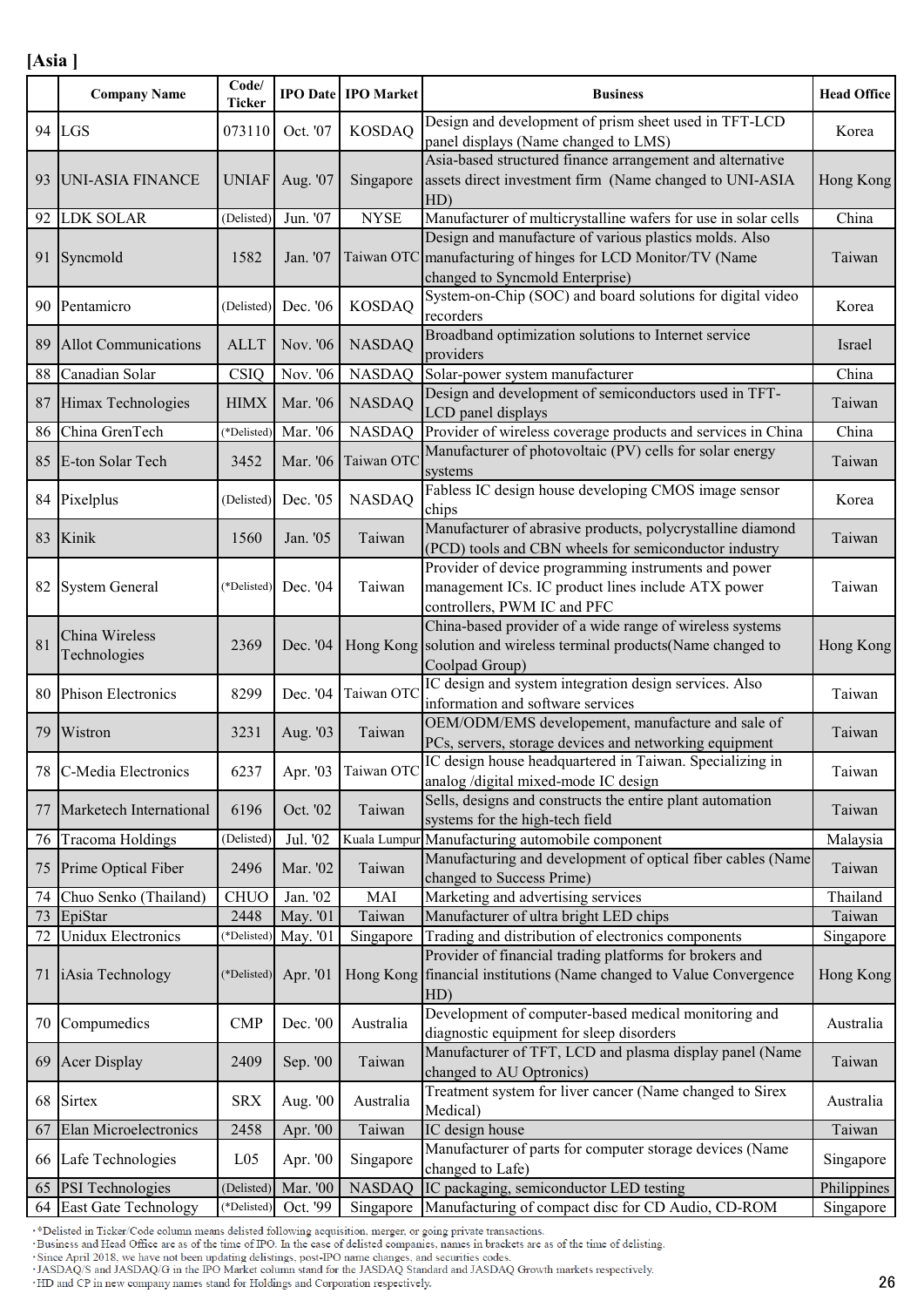|    | <b>Company Name</b>        | Code/<br><b>Ticker</b> |          | <b>IPO Date   IPO Market</b> | <b>Business</b>                                                                          | <b>Head Office</b> |
|----|----------------------------|------------------------|----------|------------------------------|------------------------------------------------------------------------------------------|--------------------|
|    | 63 Farnell & Thomas        | (Delisted)             | Jan. '99 | Australia                    | Manufacturer of high profiling steel cutting machines                                    | Australia          |
|    | 62 Powerchip               | (*Delisted)            | Mar. '98 |                              | Taiwan OTC Manufacturer of 16MB DRAM chips                                               | Taiwan             |
| 61 | Zyxel Communication        | (*Delisted)            | Feb. '98 | Taiwan                       | High speed ISDN modem (Name changed to Unizyx HD)                                        | Taiwan             |
| 60 | Wonderful Wire             | 6190                   | Feb. '98 | Taiwan                       | Manufacturer of various types of wires and cables (Name<br>changed to WONDERFUL HI-THCH) | Taiwan             |
| 59 | <b>Chantek Electronics</b> | (*Delisted)            | Dec. '97 | Taiwan                       | IC Packaging                                                                             | Taiwan             |
|    | 58 Golden Friends          | 4506                   | Dec. '97 |                              | Taiwan OTC Manufacturer of lifts                                                         | Taiwan             |
|    | 57 Everlight Electronics   | 2393                   | Oct. '97 | Taiwan                       | R&D and manufacturing of LED products                                                    | Taiwan             |
|    | 56 Form                    | <b>FOHD</b>            | Sep. '97 | Singapore                    | Import and production of CD, LD and educational products                                 | Singapore          |
|    | 55 President Chain         | 2912                   | Aug. '97 | Taiwan                       | Operation of Seven-Eleven store in Taiwan (Name changed to<br>President Chain Store)     | Taiwan             |
|    | 54 Sunson                  | <b>SSTM</b>            | Aug. '97 | Jakarta                      | Textile cotton yarn (Name changed to Sunson Texile<br>Manufacturer)                      | Indonesia          |
|    | 53 ADV Group               | (*Delisted)            | Aug. '97 | Australia                    | Build, operate and market bus stop modules for advertising<br>posters in China           | China              |
| 52 | Surya Semesta Internusa    | <b>SSIA</b>            | Mar. '97 | Jakarta                      | Holding company of property development, construction etc.                               | Indonesia          |
| 51 | China Metal Products       | 1532                   | Jan. '97 | Taiwan                       | Manufacture and sale of cast-iron products, bearings and pig-<br><i>iron</i>             | Taiwan             |
|    | 50 Reynolds Philippine     | (Delisted)             | Jan. '97 | Philippines                  | Manufacturer of aluminum products                                                        | Philippines        |
|    | 49 Les Enphants            | 2911                   | Dec. '96 | Taiwan                       | Apparel and care products for children                                                   | Taiwan             |
|    | 48 Trans Capital           |                        | Dec. '96 | Kuala Lumpui                 | Manufacturer of disk drive sub-assemblies, flexible circuits                             | Malaysia           |
| 47 | <b>Sierad Produce</b>      | <b>SIPD</b>            | Dec. '96 | Jakarta                      | Integrated poultry producer                                                              | Indonesia          |
|    | 46 UMAX Data               | 2348                   | Dec. '96 | Taiwan                       | Develop and manufacturer of image scanner (Name changed<br>to Hiyes International)       | Taiwan             |
|    | 45 MAG Technology          | 2358                   | Nov. '96 | Taiwan                       | Manufacturer of high-end computer monitors (Name changed<br>to Ting Sin)                 | Taiwan             |
|    | 44 Amrad                   | (*Delisted)            | Nov. '96 | Australia                    | Developer of new biomedical reagents                                                     | Australia          |
|    | 43 Nobel D&C               | <b>NBL</b>             | Sep. '96 | Singapore                    | Manufacturer of furniture (Name changed to Nobel Design<br>HD)                           | Singapore          |
|    | 42 Music Semiconductor     | 17450Z                 | Sep. '96 | Philippines                  | Development of IC for computer graphics and data transfer                                | Philippines        |
|    | 41 ATN Holdings            | <b>ATN</b>             | Jul. '96 | Philippines                  | Holding company of property development                                                  | Philippines        |
|    | 40 Rightfield Property     | (*Delisted)            | Jul. '96 | Philippines                  | Real estate property developer                                                           | Philippines        |
|    | 39 Surya Dumai Industri    | (Delisted)             | Jul. '96 | Jakarta                      | Manufacturer of plywood                                                                  | Indonesia          |
|    | 38 Acer Peripherals        | 2352                   | Jun. '96 | Taiwan                       | Manufacturer of computer peripherals (Name changed to<br>Qisda)                          | Taiwan             |
|    | $37$ KOA(M)                | *Delisted)             | May. '96 |                              | Kuala Lumpur Manufacturer of resistors                                                   | Malaysia           |
|    | 36 Thai Aromatics          | (*Delisted)            | Dec. '95 | Bangkok                      | Aromatics processing plant                                                               | Thailand           |
|    | 35 Showpla Asia            | (Delisted)             | Dec. '95 | Singapore                    | Plastic molding injection for home electric appliance                                    | Singapore          |
|    | 34 Resmed                  | <b>RMD</b>             | Jun. '95 | <b>NASDAQ</b>                | CPAP equipment for obstructive sleep apnea                                               | Australia          |
|    | 33 Falcon Cycleparts       | 1516                   | Apr. '95 | Taiwan                       | Manufacturer of cycle-parts (Name changed to FALCON<br>POWER)                            | Taiwan             |
| 32 | Simphony Holdings          | 1223                   | Mar. '95 | Hong Kong                    | Manufacturer of footwear                                                                 | Hong Kong          |
|    | 31 Broadway                | (Delisted)             | Nov. '94 | Singapore                    | Manufacturer of packaging materials                                                      | Singapore          |
|    | 30 Intag International     | (Delisted)             | Nov. '94 | <b>NASDAQ</b>                | Developer of radio frequency identification products etc                                 | Australia          |
| 29 | Tru-Tech                   | (Delisted)             | Oct. '94 |                              | Kuala Lumpur Manufacturer of electronic products                                         | Malaysia           |
| 28 | Innovative                 | 0729                   | Oct. '94 | Hong Kong                    | Automobile parts (Name changed to FDG Electronic<br>Vehides)                             | Hong Kong          |
| 27 | Mondragon                  | (*Delisted)            | Sep. '94 | Philippines                  | Trading, gaming and leisure businesses                                                   | Philippines        |
|    | 26 Steniel Manufacturing   | <b>STN</b>             | Nov. '93 | Philippines                  | Manufacturer of cardboard boxes                                                          | Philippines        |
| 25 | TANCHO INDONESIA           | <b>TCID</b>            | Sep. '93 | Jakarta                      | Manufacturer of cosmetics mainly for men (Name changed to<br>Mandom Indonesia)           | Indonesia          |
|    | 24 Tri-M                   | TRIM                   | Jul. '93 | Singapore                    | Contract manufacturing of PCB assembly                                                   | Singapore          |
|    | 23 Texchem Trading         | <b>TEX</b>             | May. '93 |                              | Kuala Lumpur Trading of chemical products                                                | Malaysia           |
|    | 22 Kosonic International   | 1010Q                  | Feb. '93 |                              | Hong Kong Manufacturer of audio components                                               | Hong Kong          |
| 21 | Chun Wo Holdings           |                        | Feb. '93 | Hong Kong                    | Civil engineering & building works (Name changed to China<br>City Construction Group HD) | Hong Kong          |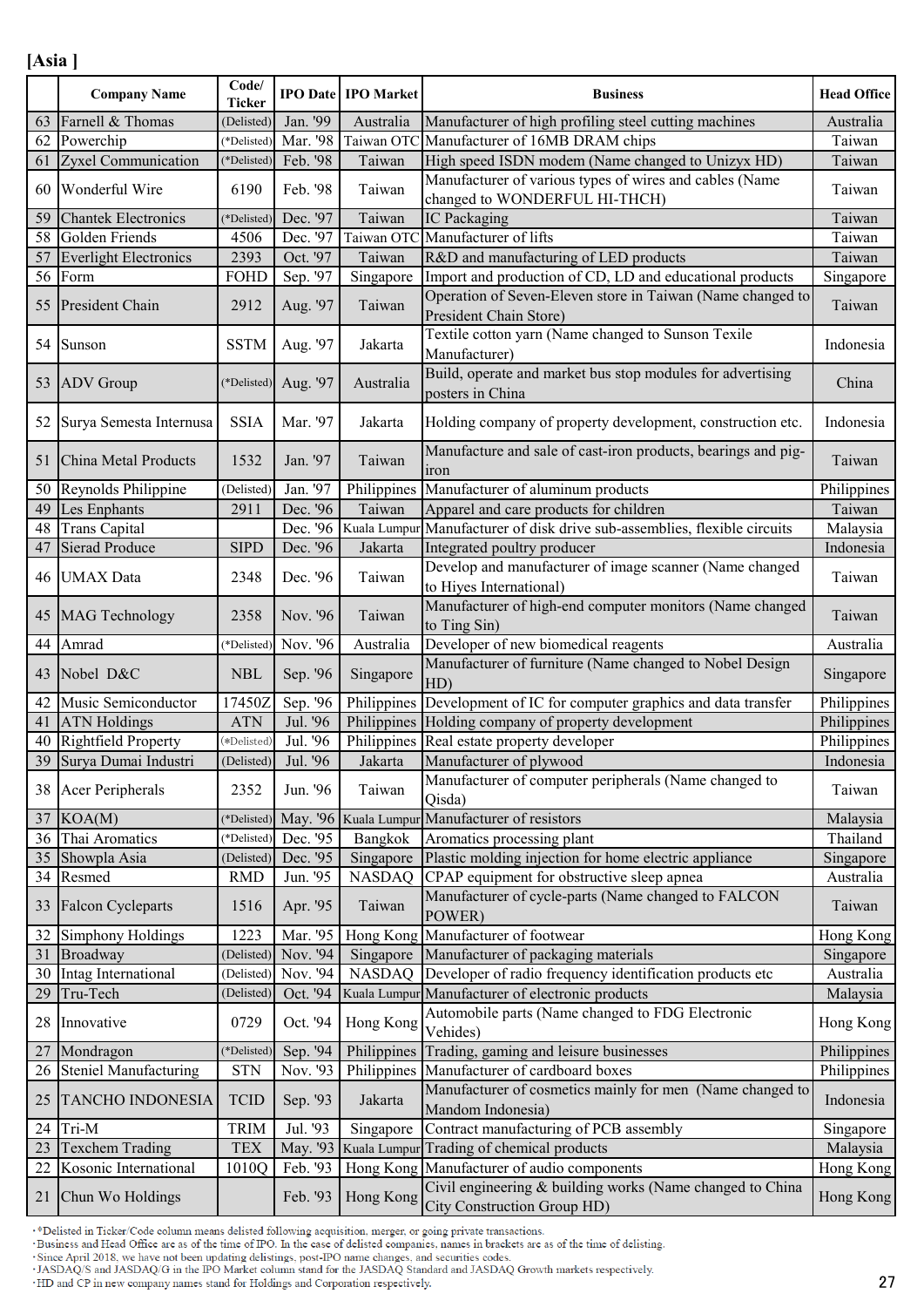|                 | <b>Company Name</b>             | Code/<br><b>Ticker</b> |          | <b>IPO Date IPO Market</b> | <b>Business</b>                                                            | <b>Head Office</b> |
|-----------------|---------------------------------|------------------------|----------|----------------------------|----------------------------------------------------------------------------|--------------------|
| 20              | Prod-Art Technology             |                        | Jan. '93 |                            | Hong Kong Manufacturer of card-sized data banks                            | Hong Kong          |
| 19              | Magnum                          |                        | Nov. '92 |                            | Hong Kong Development of computer games                                    | Hong Kong          |
| 18              | Sharp Brave Holdings            |                        | Sep. '92 |                            | Hong Kong Development of consumer electric products                        | Hong Kong          |
| 17              | Hua Thai                        | (*Delisted)            | Jul. '91 | Bangkok                    | Garments                                                                   | Thailand           |
| 16              | Semen Gresik                    | <b>SMGR</b>            | Jul. '91 | Jakarta                    | Cement production (Name changed to Semen Indonesia)                        | Indonesia          |
| 15              | Truly                           | 0732                   | Jul. '91 | Hong Kong                  | Manufacturer of calculator (Name changed to Truly<br>International HD)     | Hong Kong          |
| 14              | <b>Process Automation</b>       |                        | Jan. '91 |                            | Hong Kong Electroplating machines                                          | Hong Kong          |
| 13              | TPI Polene                      | <b>TPIPL</b>           | Nov. '90 | Bangkok                    | Petrochemical product (LDPE)                                               | Thailand           |
| 12              | Fong's Industries               | 0641                   | Oct. '90 | Hong Kong                  | Dyeing and finishing machinery (Name changed to CHTC<br>Fong's Industries) | Hong Kong          |
| 11              | Thailand Fishery<br>Coldstorage | (Delisted)             | Jul. '90 | Thailand                   | Farming, freezing and exporting of shirimp etc.                            | Thailand           |
|                 | 10 Indah Kiat Pulp & Paper      | <b>INKP</b>            | Jul. '90 | Jakarta                    | Paper and pulp                                                             | Indonesia          |
| 9               | Inti Indorayan Utama            | <b>INRU</b>            | Jun. '90 | Jakarta                    | Manufacture and sale of pulp (Name changed to Toba Pulp)<br>Lestari)       | Indonesia          |
| 8               | Tigarasaka Satria               | <b>TGKA</b>            | Jun. '90 | Jakarta                    | Wholesale of daily goods                                                   | Indonesia          |
| $7\phantom{.0}$ | Metro Drug                      |                        | May. '90 | Philippines                | Wholesale of pharmaceuticals and cosmetics                                 | Philippines        |
| 6               | Phoenix Pulp & Paper            | <b>PPPC</b>            | Dec. '89 | Thailand                   | Manufacture and sale of pulp                                               | Thailand           |
| 5               | Krung Thai Bank                 | <b>KTB</b>             | Aug. '89 | Thailand                   | Bank                                                                       | Thailand           |
| 4               | <b>AYALA LAND</b>               | <b>ALI</b>             | Jun. '89 | Philippines                | Real estate company                                                        | Philippines        |
| 3               | TAE IL MEDIA                    | (Delisted)             | Jun. '89 | Korea 2                    | Maker of computer peripherals                                              | Korea              |
| 2               | Jurong Shipyard                 | (*Delisted)            | Sep. '87 | Singapore                  | Shipyard with repair and drydocks                                          | Singapore          |
|                 | <b>SINGAPORE</b>                | <b>SIA</b>             | Dec. '85 | Singapore                  | Airline company                                                            | Singapore          |

\*Delisted in Ticker/Code column means delisted following acquisition, merger, or going private transactions.<br>Business and Head Office are as of the time of IPO. In the case of delisted companies, names in brackets are as o